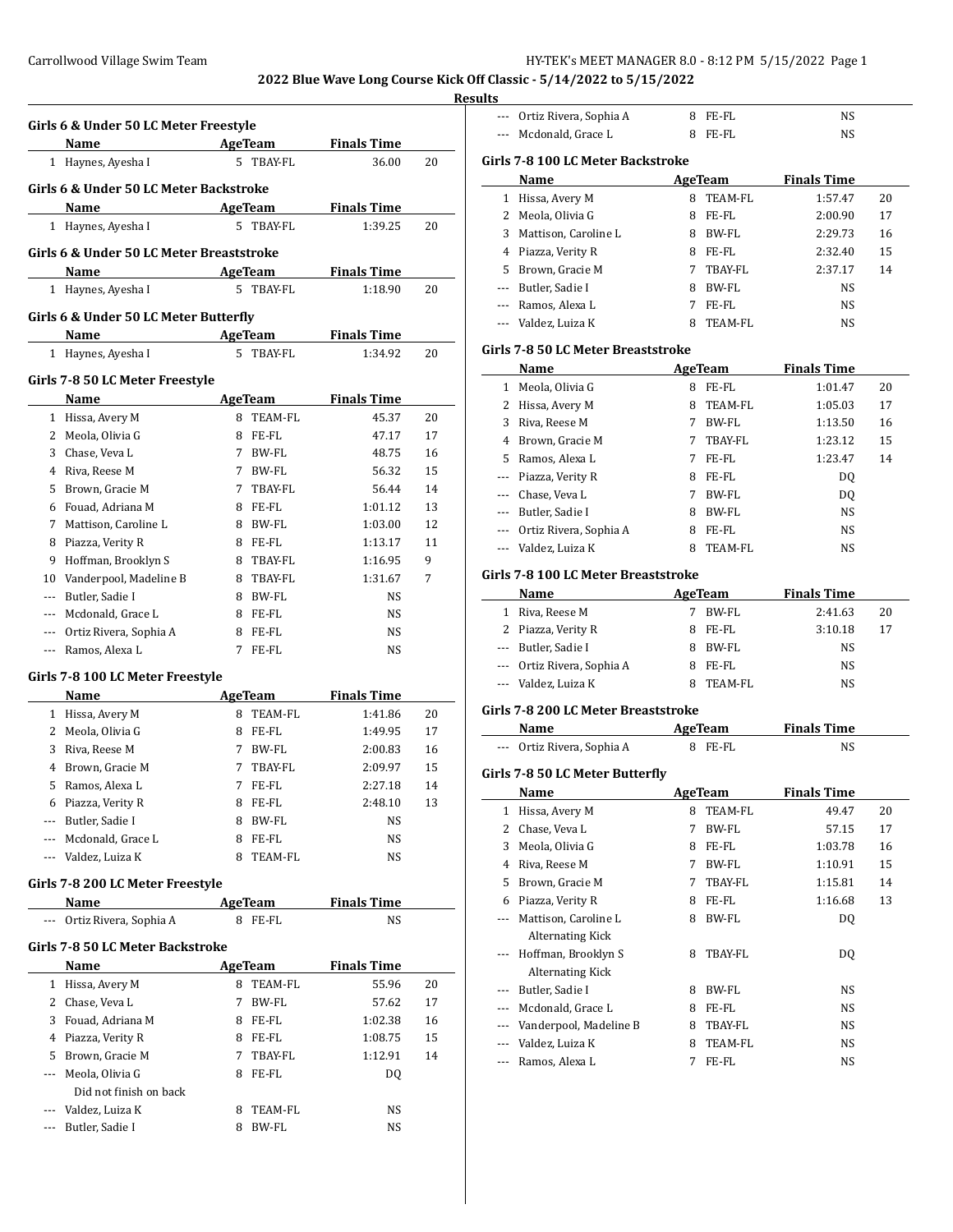### **Results**

|    | Girls 7-8 200 LC Meter IM                               |    |                         |                    |          |
|----|---------------------------------------------------------|----|-------------------------|--------------------|----------|
|    | Name                                                    |    | AgeTeam                 | <b>Finals Time</b> |          |
|    | Riva, Reese M                                           |    | 7 BW-FL                 | DQ                 |          |
|    | Did not finish on back - back                           |    |                         |                    |          |
|    | 2:49.35                                                 | DO |                         |                    |          |
|    | Piazza, Verity R                                        |    | 8 FE-FL                 | DQ                 |          |
|    | Hands brought beyond the hipline during stroke - breast |    |                         |                    |          |
|    | Ortiz Rivera, Sophia A                                  |    | 8 FE-FL                 | NS                 |          |
|    |                                                         |    |                         |                    |          |
|    | Girls 7-8 400 LC Meter IM<br>Name                       |    | AgeTeam                 | <b>Finals Time</b> |          |
|    | --- Ramos, Alexa L                                      |    | 7 FE-FL                 | NS                 |          |
|    |                                                         |    |                         |                    |          |
|    | Girls 9-10 50 LC Meter Freestyle                        |    |                         |                    |          |
|    | Name                                                    |    | AgeTeam                 | <b>Finals Time</b> |          |
|    | 1 Bixler, Lily H                                        |    | 10 FE-FL<br>10 BW-FL    | 35.95              | 20<br>17 |
|    | 2 Bassette, Sonya J                                     |    |                         | 36.56              | 16       |
|    | 3 Fulgueira, Leilani G<br>4 Alvarez, Juliana M          |    | 10 TBAY-FL<br>9 TBAY-FL | 37.70              | 15       |
|    |                                                         |    | 9 BW-FL                 | 40.80              |          |
|    | 5 Cuebas, Wednesday                                     |    | 10 BW-FL                | 41.41              | 14<br>13 |
|    | 6 Campbell, Katherine                                   |    |                         | 41.59              |          |
|    | 7 Gower, Emma P                                         |    | 10 TEAM-FL              | 42.31              | 12       |
|    | 8 Principe, Kate                                        |    | 9 BW-FL                 | 43.83              | 11       |
|    | 9 Crim, Carley G                                        |    | 10 BW-FL                | 45.39              | 9        |
|    | 10 Kester, Carson                                       |    | 10 BW-FL                | 46.18              | 7        |
|    | 11 Simons, Scarlett S                                   |    | 10 CCST-FL              | 46.97              | 6        |
|    | 12 Klein, Harper E                                      | 9  | FE-FL                   | 49.31              | 5        |
|    | 13 Greg, Shelby R                                       |    | 10 BW-FL                | 49.74              | 4        |
|    | 14 Lyle, Elizabeth G                                    |    | 10 BW-FL                | 51.09              | 3        |
|    | 15 Tanner, Sutton F                                     |    | 9 TEAM-FL               | 53.38              | 2        |
|    | 16 Peraud, Camille P                                    | 9  | <b>TEAM-FL</b>          | 55.06              | 1        |
| 17 | NeSmith, Maddie K                                       |    | 10 FE-FL                | 56.49              |          |
|    | Girls 9-10 100 LC Meter Freestyle                       |    |                         |                    |          |
|    | Name                                                    |    | AgeTeam                 | <b>Finals Time</b> |          |
|    | 1 Bixler, Lily H                                        |    | 10 FE-FL                | 1:20.03            | 20       |
| 2  | Bassette, Sonya J                                       |    | 10 BW-FL                | 1:23.76            | 17       |
| 3  | Fulgueira, Leilani G                                    | 10 | TBAY-FL                 | 1:26.90            | 16       |
| 4  | Dodson, Piper L                                         | 10 | BW-FL                   | 1:29.46            | 15       |
| 5  | Campbell, Katherine                                     | 10 | BW-FL                   | 1:35.94            | 14       |
| 6  | Mansour, Sophia M                                       | 10 | FE-FL                   | 1:43.44            | 13       |
| 7  | Crim, Carley G                                          | 10 | BW-FL                   | 1:44.40            | 12       |
| 8  | Simons, Scarlett S                                      | 10 | CCST-FL                 | 1:46.85            | 11       |
| 9  | Principe, Kate                                          | 9  | BW-FL                   | 1:47.92            | 9        |
| 10 | Lyle, Elizabeth G                                       | 10 | BW-FL                   | 1:48.76            | 7        |
| 11 | Murphy, Phinley A                                       | 9. | TEAM-FL                 | 1:50.26            | 6        |
| 12 | Kester, Carson                                          | 10 | BW-FL                   | 1:51.68            | 5        |
| 13 | Tanner, Sutton F                                        | 9. | TEAM-FL                 | 1:52.67            | 4        |
|    | 14 Peraud, Camille P                                    | 9. | TEAM-FL                 | 2:04.69            | 3        |
| 15 | Klein, Harper E                                         | 9  | FE-FL                   | 2:04.96            | 2        |
|    |                                                         |    |                         |                    |          |

| <b>Name</b>      |         | AgeTeam       | <b>Finals Time</b> |    |
|------------------|---------|---------------|--------------------|----|
| 1 Myers, Alex L  |         | CVST-FL<br>10 | 2:44.73            | 20 |
| 1:20.23          | 2:44.73 |               |                    |    |
| 2 Bixler, Lily H |         | FE-FL<br>10   | 2:53.36            | 17 |
| 1:26.82          | 2:53.36 |               |                    |    |

 $\overline{a}$ 

| э |                       |         |           |         |    |  |
|---|-----------------------|---------|-----------|---------|----|--|
|   | 3 Campbell, Katherine |         | 10 BW-FL  | 3:15.33 | 16 |  |
|   | 1:35.81               | 3:15.33 |           |         |    |  |
|   | 4 Peraud, Camille P   |         | 9 TEAM-FL | 4:21.12 | 15 |  |
|   | 2:06.21               | 4:21.12 |           |         |    |  |

### **Girls 9-10 50 LC Meter Backstroke**

|    | Name                   |    | AgeTeam | <b>Finals Time</b> |    |
|----|------------------------|----|---------|--------------------|----|
| 1  | Myers, Alex L          | 10 | CVST-FL | 42.80              | 20 |
| 2  | Bixler, Lily H         | 10 | FE-FL   | 44.26              | 17 |
| 3  | Principe, Kate         | 9  | BW-FL   | 50.66              | 16 |
| 4  | Cuebas, Wednesday      | 9  | BW-FL   | 52.57              | 15 |
| 5. | Mansour, Sophia M      | 10 | FE-FL   | 53.07              | 14 |
| 6  | Crim, Carley G         | 10 | BW-FL   | 53.53              | 13 |
| 7  | Kester, Carson         | 10 | BW-FL   | 55.31              | 12 |
| 8  | Campbell, Katherine    | 10 | BW-FL   | 56.26              | 11 |
| 9  | Greg, Shelby R         | 10 | BW-FL   | 58.30              | 9  |
| 10 | Tanner, Sutton F       | 9  | TEAM-FL | 59.28              | 7  |
| 11 | Peraud, Camille P      | 9  | TEAM-FL | 1:00.13            | 6  |
|    | 12 Lyle, Elizabeth G   | 10 | BW-FL   | 1:01.95            | 5  |
|    | NeSmith, Maddie K      | 10 | FE-FL   | DO.                |    |
|    | Did not finish on back |    |         |                    |    |
|    | Burton, Ashlyn R       | 9  | FE-FL   | <b>NS</b>          |    |
|    |                        |    |         |                    |    |

# **Girls 9-10 100 LC Meter Backstroke**

|   | Name                   |    | AgeTeam | <b>Finals Time</b> |    |  |
|---|------------------------|----|---------|--------------------|----|--|
| 1 | Bixler, Lily H         | 10 | FE-FL   | 1:37.10            | 20 |  |
| 2 | Gower, Emma P          | 10 | TEAM-FL | 1:39.86            | 17 |  |
| 3 | Dodson, Piper L        | 10 | BW-FL   | 1:43.93            | 16 |  |
| 4 | Alvarez, Juliana M     | 9  | TBAY-FL | 1:48.09            | 15 |  |
|   | 5 Fulgueira, Leilani G | 10 | TBAY-FL | 1:52.14            | 14 |  |
| 6 | Campbell, Katherine    | 10 | BW-FL   | 1:54.63            | 13 |  |
| 7 | Crim, Carley G         | 10 | BW-FL   | 2:09.67            | 12 |  |
| 8 | Tanner, Sutton F       | 9  | TEAM-FL | 2:09.77            | 11 |  |
| 9 | Peraud, Camille P      | 9  | TEAM-FL | 2:13.01            | 9  |  |
|   | Principe, Kate         | 9  | BW-FL   | <b>NS</b>          |    |  |
|   |                        |    |         |                    |    |  |

# **Girls 9-10 200 LC Meter Backstroke**

| Name            |         | AgeTeam    | <b>Finals Time</b> |    |
|-----------------|---------|------------|--------------------|----|
| 1 Myers, Alex L |         | 10 CVST-FL | 3:09.97            | 20 |
| 1:33.79         | 3:09.97 |            |                    |    |

## **Girls 9-10 50 LC Meter Breaststroke**

|    | Name                                           |    | AgeTeam | <b>Finals Time</b> |    |
|----|------------------------------------------------|----|---------|--------------------|----|
| 1  | Myers, Alex L                                  | 10 | CVST-FL | 45.74              | 20 |
| 2  | Bassette, Sonya J                              | 10 | BW-FL   | 48.17              | 17 |
| 3  | Bixler, Lily H                                 | 10 | FE-FL   | 48.27              | 16 |
| 4  | Fulgueira, Leilani G                           | 10 | TBAY-FL | 53.38              | 15 |
| 5  | Cuebas, Wednesday                              | 9  | BW-FL   | 55.87              | 14 |
| 6  | Simons, Scarlett S                             | 10 | CCST-FL | 1:02.19            | 13 |
| 7  | Mansour, Sophia M                              | 10 | FE-FL   | 1:02.56            | 12 |
| 8  | Murphy, Phinley A                              | 9  | TEAM-FL | 1:03.49            | 11 |
| 9  | Klein, Harper E                                | 9  | FE-FL   | 1:05.22            | 9  |
| 10 | Kester, Carson                                 | 10 | BW-FL   | 1:05.73            | 7  |
| 11 | Greg, Shelby R                                 | 10 | BW-FL   | 1:07.01            | 6  |
| 12 | Lyle, Elizabeth G                              | 10 | BW-FL   | 1:11.90            | 5  |
| 13 | NeSmith, Maddie K                              | 10 | FE-FL   | 1:13.45            | 4  |
|    | 14 Tanner, Sutton F                            | 9  | TEAM-FL | 1:17.43            | 3  |
|    | Peraud, Camille P                              | 9  | TEAM-FL | DQ                 |    |
|    | Hands brought beyond the hipline during stroke |    |         |                    |    |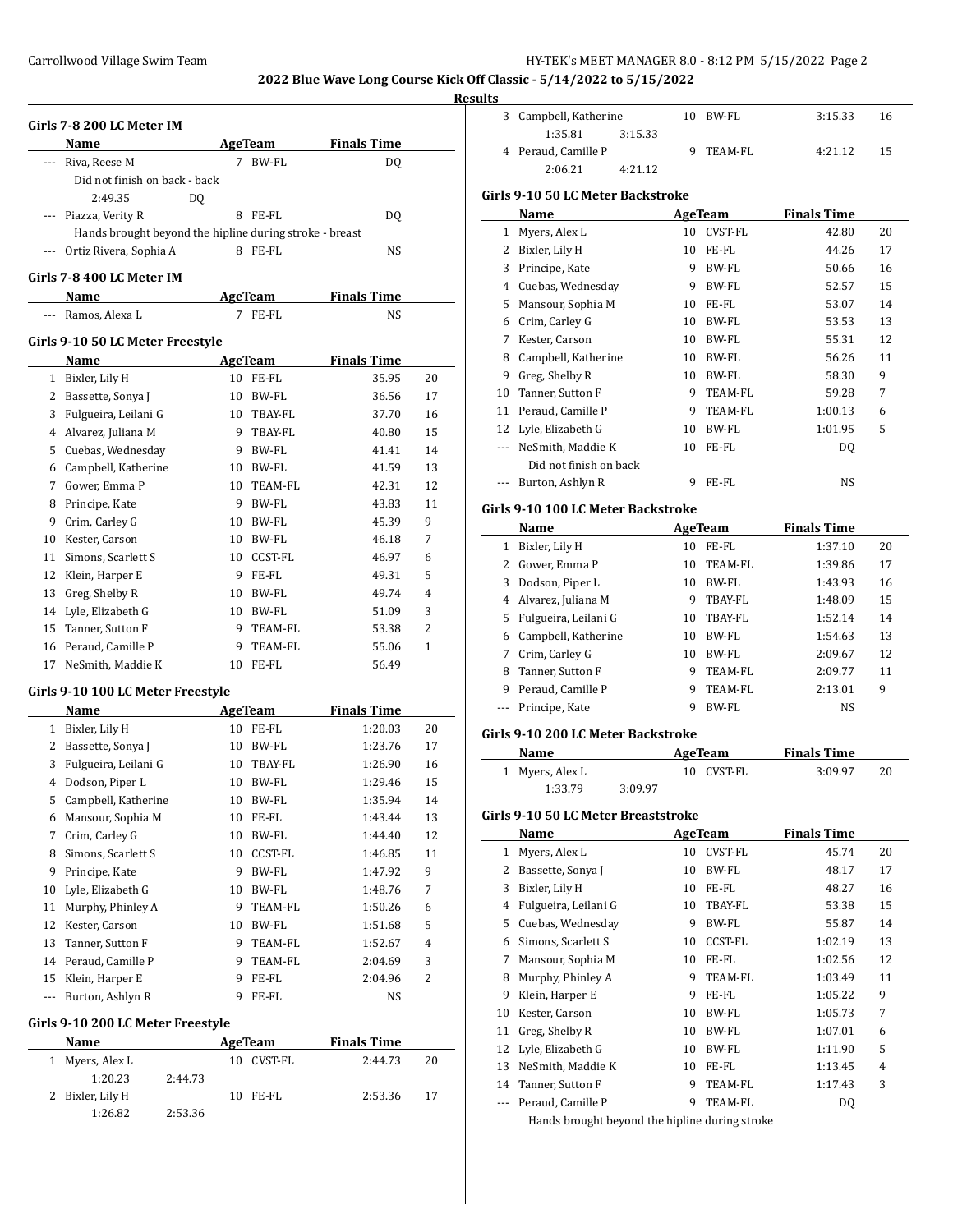**2022 Blue Wave Long Course Kick Off Classic - 5/14/2022 to 5/15/2022**

#### **Results**

| (Girls 9-10 50 LC Meter Breaststroke) |                                                |    |              |                    |    |  |  |  |
|---------------------------------------|------------------------------------------------|----|--------------|--------------------|----|--|--|--|
|                                       | Name                                           |    | AgeTeam      | <b>Finals Time</b> |    |  |  |  |
|                                       | Principe, Kate                                 | 9  | BW-FL        | DQ                 |    |  |  |  |
| Girls 9-10 100 LC Meter Breaststroke  |                                                |    |              |                    |    |  |  |  |
|                                       | Name                                           |    | AgeTeam      | <b>Finals Time</b> |    |  |  |  |
| 1                                     | Bassette, Sonya J                              | 10 | BW-FL        | 1:48.06            | 20 |  |  |  |
| 2                                     | Dodson, Piper L                                | 10 | BW-FL        | 1:58.24            | 17 |  |  |  |
| 3                                     | Fulgueira, Leilani G                           | 10 | TBAY-FL      | 1:59.46            | 16 |  |  |  |
| 4                                     | Cuebas, Wednesday                              | 9  | BW-FL        | 2:05.88            | 15 |  |  |  |
| 5                                     | Kester, Carson                                 | 10 | BW-FL        | 2:13.97            | 14 |  |  |  |
| 6                                     | Klein, Harper E                                | 9  | FE-FL        | 2:14.31            | 13 |  |  |  |
| 7                                     | Simons, Scarlett S                             | 10 | CCST-FL      | 2:22.14            | 12 |  |  |  |
| 8                                     | Principe, Kate                                 | 9  | <b>BW-FL</b> | 2:25.76            | 11 |  |  |  |
|                                       | Murphy, Phinley A                              | 9  | TEAM-FL      | DO.                |    |  |  |  |
|                                       | Hands brought beyond the hipline during stroke |    |              |                    |    |  |  |  |
|                                       | Burton, Ashlyn R                               | 9  | FE-FL        | NS                 |    |  |  |  |

#### **Girls 9-10 200 LC Meter Breaststroke**

| <b>Name</b> |                        |         | AgeTeam | <b>Finals Time</b> |  |         |    |
|-------------|------------------------|---------|---------|--------------------|--|---------|----|
|             | 1 Myers, Alex L        |         | 10      | CVST-FL            |  | 3:22.74 | 20 |
|             | 1:39.57                | 3:22.74 |         |                    |  |         |    |
|             | 2 Bassette, Sonya J    |         | 10      | BW-FL              |  | 3:50.41 | 17 |
|             | 1:50.43                | 3:50.41 |         |                    |  |         |    |
|             | --- Simons, Scarlett S |         |         | CCST-FL            |  | NS      |    |

### **Girls 9-10 50 LC Meter Butterfly**

|    | Name                  |    | AgeTeam        | <b>Finals Time</b> |    |
|----|-----------------------|----|----------------|--------------------|----|
| 1  | Myers, Alex L         | 10 | <b>CVST-FL</b> | 35.41              | 20 |
| 2  | Bassette, Sonya J     | 10 | BW-FL          | 38.25              | 17 |
| 3  | Bixler, Lily H        | 10 | FE-FL          | 39.01              | 16 |
| 4  | Campbell, Katherine   | 10 | BW-FL          | 49.79              | 15 |
| 5  | Fulgueira, Leilani G  | 10 | TBAY-FL        | 53.32              | 14 |
| 6  | Kester, Carson        | 10 | BW-FL          | 57.47              | 13 |
| 7  | Klein, Harper E       | 9  | FE-FL          | 1:00.40            | 12 |
| 8  | Greg, Shelby R        | 10 | BW-FL          | 1:00.75            | 11 |
| 9  | Principe, Kate        | 9  | BW-FL          | 1:02.32            | 9  |
| 10 | Peraud, Camille P     | 9  | TEAM-FL        | 1:04.53            | 7  |
| 11 | Lyle, Elizabeth G     | 10 | BW-FL          | 1:10.41            | 6  |
| 12 | Simons, Scarlett S    | 10 | <b>CCST-FL</b> | 1:14.62            | 5  |
|    | Tanner, Sutton F      | 9  | TEAM-FL        | DQ                 |    |
|    | Non-simultaneous arms |    |                |                    |    |

#### **Girls 9-10 100 LC Meter Butterfly**

| <b>Name</b>           | AgeTeam |            | <b>Finals Time</b> |    |
|-----------------------|---------|------------|--------------------|----|
| 1 Myers, Alex L       |         | 10 CVST-FL | 1:29.46            | 20 |
| 2 Bixler, Lily H      |         | 10 FE-FL   | 1:38.00            | 17 |
| 3 Dodson, Piper L     |         | 10 BW-FL   | 1:50.25            | 16 |
| 4 Alvarez, Juliana M  | ч       | TRAY-FL    | 2:01.28            | 15 |
| --- Peraud, Camille P |         | TEAM-FL    | DO                 |    |

### **Girls 9-10 200 LC Meter Butterfly**

| Name            |         | AgeTeam    |         |    |
|-----------------|---------|------------|---------|----|
| 1 Myers, Alex L |         | 10 CVST-FL | 3:20.61 | 20 |
| 1:38.15         | 3:20.61 |            |         |    |

### **Girls 9-10 200 LC Meter IM**

| Name              |         |  | AgeTeam  | <b>Finals Time</b> |    |  |
|-------------------|---------|--|----------|--------------------|----|--|
| 1 Dodson, Piper L |         |  | 10 BW-FL | 3:37.78            | 20 |  |
| 1:48.58           | 3:37.78 |  |          |                    |    |  |

| w  |                        |         |   |            |         |    |
|----|------------------------|---------|---|------------|---------|----|
|    | 2 Klein, Harper E      |         | 9 | FE-FL      | 4:18.43 | 17 |
|    | 2:12.67                | 4:18.43 |   |            |         |    |
| 3. | Simons, Scarlett S     |         |   | 10 CCST-FL | 5:02.22 | 16 |
|    | 2:37.10                | 5:02.22 |   |            |         |    |
|    | --- Principe, Kate     |         |   | BW-FL      | DO      |    |
|    | Scissors kick - breast |         |   |            |         |    |
|    | 1:58.60                | D0      |   |            |         |    |

# **Girls 9-10 400 LC Meter IM**

| Name                                                                | AgeTeam  | <b>Finals Time</b> |  |  |  |  |  |  |
|---------------------------------------------------------------------|----------|--------------------|--|--|--|--|--|--|
| --- Dodson, Piper L                                                 | 10 BW-FL | DO.                |  |  |  |  |  |  |
| Shoulders not at or past vertical towards breast off the wall - fly |          |                    |  |  |  |  |  |  |
| 1:51.34<br>3:46.26                                                  | 5:51.64  | DO.                |  |  |  |  |  |  |

### **Girls 11-12 50 LC Meter Freestyle**

|     | Name                  |    | <b>AgeTeam</b> | <b>Finals Time</b> |              |
|-----|-----------------------|----|----------------|--------------------|--------------|
| 1   | Laverentz, Chloe S    | 12 | <b>TBAY-FL</b> | 29.99              | 20           |
| 2   | Fiore, Mariella S     | 12 | <b>CCST-FL</b> | 31.22              | 17           |
| 3   | Hartanto, Emily L     | 12 | TEAM-FL        | 32.02              | 16           |
| 4   | Hissa, Emily G        | 12 | TEAM-FL        | 32.47              | 15           |
| 5   | Dolan, Madeline A     | 12 | TIDE-FL        | 32.51              | 14           |
| 6   | Lester, Peyton J      | 12 | <b>BW-FL</b>   | 32.78              | 13           |
| 7   | Principe, Ella J      | 12 | BW-FL          | 32.89              | 12           |
| 8   | Torres, Sophia        | 12 | BW-FL          | 33.22              | 11           |
| 9   | Herrera, Isabella V   | 11 | CVST-FL        | 33.50              | 9            |
| 10  | Silveira Lima, Sophie | 12 | TIDE-FL        | 33.66              | 7            |
| 11  | Castaldi, Sara M      | 12 | TEAM-FL        | 34.47              | 6            |
| 12  | Mattison. Elise A     | 12 | <b>BW-FL</b>   | 34.72              | 5            |
| 13  | Vaughan, Brennan      | 12 | TBAY-FL        | 34.75              | 4            |
| 14  | Dinnis, Clover E      | 11 | BW-FL          | 34.83              | 3            |
| 15  | Ramsay-Care, Lili R   | 12 | FE-FL          | 35.47              | 2            |
| 16  | Rollins, Lena N       | 12 | TBAY-FL        | 35.85              | $\mathbf{1}$ |
| 17  | Piazza, Rey G         | 12 | FE-FL          | 36.48              |              |
| 18  | Geltzer, Laila S      | 12 | FE-FL          | 36.72              |              |
| 19  | Whitebread, Lyla J    | 11 | TEAM-FL        | 37.51              |              |
| 20  | Burton, Payton A      | 11 | FE-FL          | 38.31              |              |
| 21  | Basting, Amy A        | 11 | BW-FL          | 38.64              |              |
| 22  | Menendez, Lacey       | 11 | BW-FL          | 39.22              |              |
| 23  | Chase, Ashlynn R      | 11 | <b>BW-FL</b>   | 39.72              |              |
| 24  | Swanson, Hannah R     | 11 | FE-FL          | 39.96              |              |
| 25  | Erikson, LaLa A       | 11 | TBAY-FL        | 43.60              |              |
| 26  | Saavedra, Dana I      | 11 | <b>CCST-FL</b> | 49.09              |              |
| 27  | Melvin, Danika F      | 11 | <b>BW-FL</b>   | 50.36              |              |
| 28  | Weaver, Ayla E        | 11 | FE-FL          | 55.84              |              |
| --- | Verona, Slayton A     | 12 | TBAY-FL        | <b>NS</b>          |              |

#### **Girls 11-12 100 LC Meter Freestyle**

| Name |                       |     | AgeTeam    | <b>Finals Time</b> |    |
|------|-----------------------|-----|------------|--------------------|----|
| 1    | Hissa, Emily G        |     | 12 TEAM-FL | 1:10.01            | 20 |
| 2    | Dolan. Madeline A     |     | 12 TIDE-FL | 1:13.98            | 17 |
|      | 3 Torres, Sophia      | 12  | BW-FL      | 1:14.18            | 16 |
| 4    | Fiore, Mariella S     | 12  | CCST-FL    | 1:14.68            | 15 |
|      | 5 Lester, Peyton J    | 12  | BW-FL      | 1:14.70            | 14 |
| 6    | Silveira Lima, Sophie | 12  | TIDE-FL    | 1:15.28            | 13 |
| 7    | Laverentz, Chloe S    | 12. | TBAY-FL    | 1:15.95            | 12 |
| 8    | Hartanto, Emily L     |     | 12 TEAM-FL | 1:16.04            | 11 |
| 9    | Rollins, Lena N       | 12  | TBAY-FL    | 1:16.40            | 9  |
| 10   | Vaughan, Brennan      | 12  | TBAY-FL    | 1:17.15            | 7  |
| 11   | Ramsay-Care, Lili R   | 12  | FE-FL      | 1:17.21            | 6  |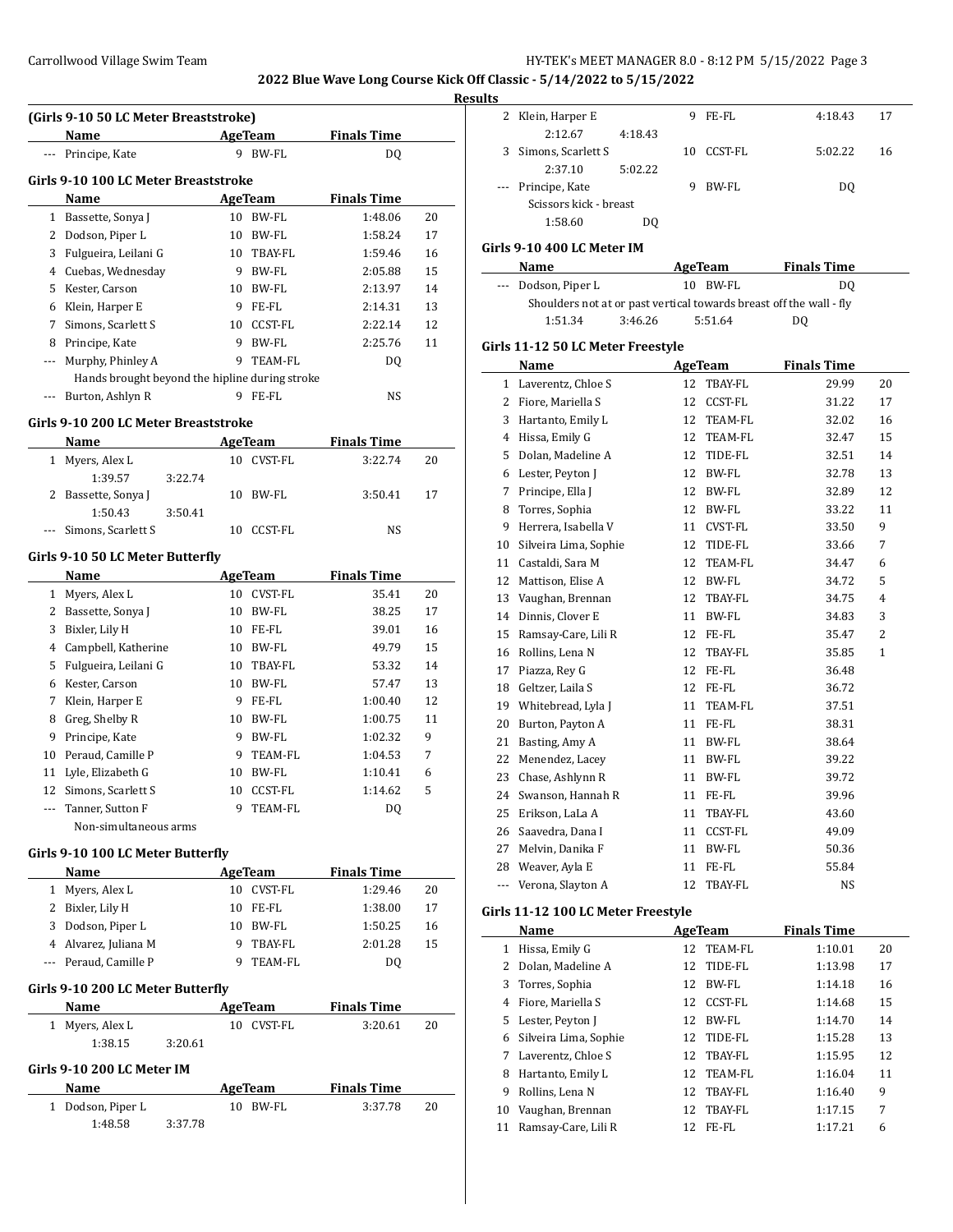J,

## **Results**

| (Girls 11-12 100 LC Meter Freestyle) |                     |    |                |                    |                |  |  |  |
|--------------------------------------|---------------------|----|----------------|--------------------|----------------|--|--|--|
|                                      | Name                |    | AgeTeam        | <b>Finals Time</b> |                |  |  |  |
| 12                                   | Armour, Chloe A     | 11 | TEAM-FL        | 1:20.42            | 5              |  |  |  |
| 13                                   | Canfield, Kaitlyn M | 11 | TBAY-FL        | 1:21.18            | 4              |  |  |  |
| 14                                   | Dinnis, Clover E    | 11 | BW-FL          | 1:22.66            | 3              |  |  |  |
| 15                                   | Lucius, Anna Jane J | 12 | FE-FL          | 1:22.77            | $\overline{2}$ |  |  |  |
| 16                                   | Mansour, Julianna S | 11 | FE-FL          | 1:25.11            | $\mathbf{1}$   |  |  |  |
| 17                                   | Burton, Payton A    | 11 | FE-FL          | 1:25.55            |                |  |  |  |
| 18                                   | Whitebread, Lyla J  | 11 | TEAM-FL        | 1:27.06            |                |  |  |  |
| 19                                   | Piazza, Rey G       | 12 | FE-FL          | 1:28.55            |                |  |  |  |
| 20                                   | Hunt, Raven J       | 12 | FE-FL          | 1:29.54            |                |  |  |  |
| 21                                   | Menendez, Lacey     | 11 | BW-FL          | 1:29.78            |                |  |  |  |
| 22                                   | Swanson, Hannah R   | 11 | FE-FL          | 1:30.92            |                |  |  |  |
| 23                                   | McKenzie, Lucy B    | 12 | FE-FL          | 1:31.04            |                |  |  |  |
| 24                                   | Hunter, Riley L     | 12 | FE-FL          | 1:31.29            |                |  |  |  |
| $*25$                                | Chase, Ashlynn R    | 11 | BW-FL          | 1:32.44            |                |  |  |  |
| *25                                  | Basting, Amy A      | 11 | BW-FL          | 1:32.44            |                |  |  |  |
| 27                                   | Lester, Amelia R    | 12 | FE-FL          | 1:36.92            |                |  |  |  |
| 28                                   | Harrison, Meeyah J  | 11 | TBAY-FL        | 1:40.50            |                |  |  |  |
| 29                                   | Saavedra, Dana I    | 11 | CCST-FL        | 1:56.74            |                |  |  |  |
| ---                                  | Castaldi, Sara M    | 12 | <b>TEAM-FL</b> | NS                 |                |  |  |  |

## **Girls 11-12 200 LC Meter Freestyle**

|              | Name                |         |    | AgeTeam    | <b>Finals Time</b> |    |
|--------------|---------------------|---------|----|------------|--------------------|----|
| $\mathbf{1}$ | Hissa, Emily G      |         |    | 12 TEAM-FL | 2:27.03            | 20 |
|              | 1:12.80             | 2:27.03 |    |            |                    |    |
| 2            | Dolan, Madeline A   |         |    | 12 TIDE-FL | 2:39.78            | 17 |
|              | 1:15.61             | 2:39.78 |    |            |                    |    |
| 3            | Fiore, Mariella S   |         |    | 12 CCST-FL | 2:39.94            | 16 |
|              | 1:16.14             | 2:39.94 |    |            |                    |    |
| 4            | Principe, Ella J    |         |    | 12 BW-FL   | 2:40.39            | 15 |
|              | 1:16.43             | 2:40.39 |    |            |                    |    |
| 5            | Ramsay-Care, Lili R |         |    | 12 FE-FL   | 2:45.34            | 14 |
|              | 1:19.35             | 2:45.34 |    |            |                    |    |
| 6            | Torres, Sophia      |         |    | 12 BW-FL   | 2:46.96            | 13 |
|              | 1:21.74             | 2:46.96 |    |            |                    |    |
| 7            | Armour, Chloe A     |         |    | 11 TEAM-FL | 2:48.79            | 12 |
|              | 1:21.27             | 2:48.79 |    |            |                    |    |
| 8            | Canfield, Kaitlyn M |         |    | 11 TBAY-FL | 2:54.69            | 11 |
|              | 1:22.23             | 2:54.69 |    |            |                    |    |
| 9            | Dinnis, Clover E    |         |    | 11 BW-FL   | 2:57.35            | 9  |
|              | 1:23.02             | 2:57.35 |    |            |                    |    |
| 10           | Lucius, Anna Jane J |         |    | 12 FE-FL   | 2:58.93            | 7  |
|              | 1:26.92             | 2:58.93 |    |            |                    |    |
| 11           | Piazza, Rey G       |         | 12 | FE-FL      | 3:14.18            | 6  |
|              | 1:31.36             | 3:14.18 |    |            |                    |    |

## **Girls 11-12 800 LC Meter Freestyle**

| Name             |         | AgeTeam    | <b>Finals Time</b> |    |  |
|------------------|---------|------------|--------------------|----|--|
| 1 Hissa, Emily G |         | 12 TEAM-FL | 10:20.66           | 20 |  |
| 1:14.59          | 2:33.27 | 3:51.34    | 5:10.06            |    |  |
| 6:28.79          | 7:47.54 | 9:05.37    | 10:20.66           |    |  |

| Girls 11-12 1500 LC Meter Freestyle |          |              |                    |    |  |  |  |  |
|-------------------------------------|----------|--------------|--------------------|----|--|--|--|--|
| <b>Name</b>                         |          | AgeTeam      | <b>Finals Time</b> |    |  |  |  |  |
| Mattison, Elise A                   |          | BW-FL<br>12. | 25:50.29           | 20 |  |  |  |  |
| 1:36.02                             | 3:21.39  | 5:07.49      | 6:54.26            |    |  |  |  |  |
| 8:40.41                             | 10:26.42 | 12:13.30     | 14:01.31           |    |  |  |  |  |
| 15:45.56                            | 17:29.69 | 19:11.48     | 20:56.27           |    |  |  |  |  |
| 22:41.26                            | 24:21.18 | 25:50.29     |                    |    |  |  |  |  |
|                                     |          |              |                    |    |  |  |  |  |

# **Girls 11-12 50 LC Meter Backstroke**

| Name                  |    |                | <b>Finals Time</b> |                |
|-----------------------|----|----------------|--------------------|----------------|
| Laverentz, Chloe S    | 12 | TBAY-FL        | 36.54              | 20             |
| Silveira Lima, Sophie | 12 | TIDE-FL        | 37.26              | 17             |
| Hissa, Emily G        | 12 | TEAM-FL        | 37.53              | 16             |
| Fiore, Mariella S     | 12 | <b>CCST-FL</b> | 39.00              | 14.5           |
| Principe, Ella J      | 12 | <b>BW-FL</b>   | 39.00              | 14.5           |
| Canfield, Kaitlyn M   | 11 | TBAY-FL        | 39.81              | 13             |
| Rollins, Lena N       | 12 | TBAY-FL        | 40.45              | 12             |
| Lester, Peyton J      | 12 | <b>BW-FL</b>   | 40.90              | 11             |
| Torres, Sophia        | 12 | BW-FL          | 41.27              | 9              |
| Vaughan, Brennan      | 12 | TBAY-FL        | 41.60              | 7              |
| Hartanto, Emily L     | 12 | <b>TEAM-FL</b> | 42.00              | 6              |
| Dinnis, Clover E      | 11 | <b>BW-FL</b>   | 42.50              | 5              |
| Herrera, Isabella V   | 11 | <b>CVST-FL</b> | 42.75              | $\overline{4}$ |
| Hunt, Raven J         | 12 | FE-FL          | 42.92              | 3              |
| Ramsay-Care, Lili R   | 12 | FE-FL          | 43.47              | 2              |
| Armour, Chloe A       | 11 | <b>TEAM-FL</b> | 43.51              | $\mathbf{1}$   |
| Basting, Amy A        | 11 | <b>BW-FL</b>   | 43.66              |                |
| Whitebread, Lyla J    | 11 | TEAM-FL        | 44.22              |                |
| Lucius, Anna Jane J   | 12 | FE-FL          | 45.28              |                |
| Swanson, Hannah R     | 11 | FE-FL          | 46.85              |                |
| Burton, Payton A      | 11 | FE-FL          | 47.47              |                |
| McKenzie, Lucy B      | 12 | FE-FL          | 47.75              |                |
| Chase, Ashlynn R      | 11 | <b>BW-FL</b>   | 49.15              |                |
| Mansour, Julianna S   | 11 | FE-FL          | 49.69              |                |
| Menendez, Lacey       | 11 | <b>BW-FL</b>   | 52.47              |                |
| Erikson, LaLa A       | 11 | TBAY-FL        | 55.50              |                |
| Harrison, Meeyah J    | 11 | TBAY-FL        | 56.25              |                |
| Saavedra, Dana I      | 11 | <b>CCST-FL</b> | 56.84              |                |
| Weaver, Ayla E        | 11 | FE-FL          | 1:06.50            |                |
| Castaldi, Sara M      | 12 | <b>TEAM-FL</b> | <b>NS</b>          |                |
|                       |    |                | <b>AgeTeam</b>     |                |

# **Girls 11-12 100 LC Meter Backstroke**

|    | Name                  | AgeTeam |                | <b>Finals Time</b> |    |
|----|-----------------------|---------|----------------|--------------------|----|
| 1  | Silveira Lima, Sophie | 12      | TIDE-FL        | 1:21.84            | 20 |
| 2  | Principe, Ella J      | 12      | BW-FL          | 1:24.52            | 17 |
| 3  | Fiore, Mariella S     | 12      | <b>CCST-FL</b> | 1:25.32            | 16 |
| 4  | Laverentz, Chloe S    | 12      | TBAY-FL        | 1:26.62            | 15 |
| 5  | Vaughan, Brennan      | 12      | TBAY-FL        | 1:28.20            | 14 |
| 6  | Torres, Sophia        | 12      | BW-FL          | 1:29.05            | 13 |
| 7  | Dolan. Madeline A     | 12      | TIDE-FL        | 1:31.64            | 12 |
| 8  | Rollins, Lena N       | 12      | TBAY-FL        | 1:33.40            | 11 |
| 9  | Whitebread, Lyla J    | 11      | TEAM-FL        | 1:40.55            | 9  |
| 10 | Hunter, Riley L       | 12      | FE-FL          | 1:43.30            | 7  |
| 11 | Burton, Payton A      | 11      | FE-FL          | 1:46.34            | 6  |
| 12 | Swanson, Hannah R     | 11      | FE-FL          | 1:46.75            | 5  |
| 13 | Piazza, Rey G         | 12      | FE-FL          | 1:48.22            | 4  |
| 14 | Erikson, LaLa A       | 11      | TBAY-FL        | 2:01.17            | 3  |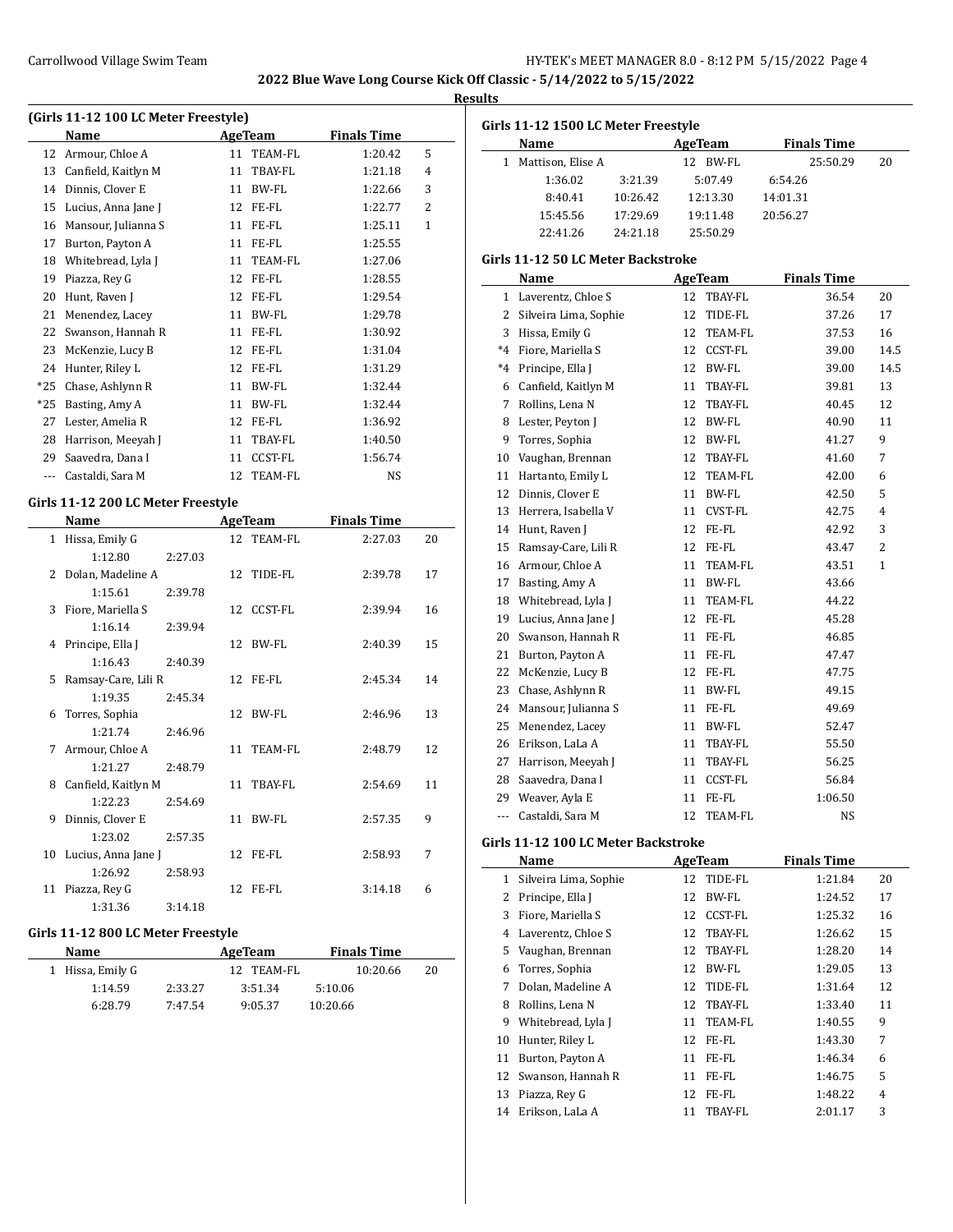**2022 Blue Wave Long Course Kick Off Classic - 5/14/2022 to 5/15/2022**

**Results**

| (Girls 11-12 100 LC Meter Backstroke) |                                           |    |            |                    |  |  |  |  |
|---------------------------------------|-------------------------------------------|----|------------|--------------------|--|--|--|--|
|                                       | <b>Name</b>                               |    | AgeTeam    | <b>Finals Time</b> |  |  |  |  |
|                                       | --- Mattison, Elise A                     | 12 | BW-FL      | DO.                |  |  |  |  |
|                                       | Delay initiating turn after past vertical |    |            |                    |  |  |  |  |
|                                       | --- Armour, Chloe A                       |    | 11 TEAM-FL | DO.                |  |  |  |  |
|                                       | Delay initiating turn after past vertical |    |            |                    |  |  |  |  |
|                                       | --- Canfield, Kaitlyn M                   |    | 11 TBAY-FL | DO.                |  |  |  |  |
|                                       | Delay initiating turn after past vertical |    |            |                    |  |  |  |  |
|                                       | Verona, Slayton A                         |    | TBAY-FL    | NS                 |  |  |  |  |
|                                       |                                           |    |            |                    |  |  |  |  |

### **Girls 11-12 200 LC Meter Backstroke**

| <b>Name</b>           |         | AgeTeam |            | <b>Finals Time</b> |    |  |
|-----------------------|---------|---------|------------|--------------------|----|--|
| Hissa, Emily G<br>1   |         |         | 12 TEAM-FL | 2:46.01            | 20 |  |
| 1:22.22               | 2:46.01 |         |            |                    |    |  |
| 2 Canfield, Kaitlyn M |         |         | 11 TBAY-FL | 3:02.19            | 17 |  |
| 1:30.31               | 3:02.19 |         |            |                    |    |  |
| Dinnis, Clover E<br>3 |         |         | RW-FL      | 3:31.92            | 16 |  |
| 1:41.81               | 3:31.92 |         |            |                    |    |  |

#### **Girls 11-12 50 LC Meter Breaststroke**

|              | Name                                  |    | <b>AgeTeam</b> | <b>Finals Time</b> |    |  |
|--------------|---------------------------------------|----|----------------|--------------------|----|--|
| $\mathbf{1}$ | Dolan, Madeline A                     | 12 | TIDE-FL        | 41.29              | 20 |  |
| 2            | Principe, Ella J                      | 12 | <b>BW-FL</b>   | 42.09              | 17 |  |
| 3            | Lester, Peyton J                      | 12 | BW-FL          | 42.78              | 16 |  |
| 4            | Herrera, Isabella V                   | 11 | <b>CVST-FL</b> | 43.53              | 15 |  |
| 5            | Rollins, Lena N                       | 12 | TBAY-FL        | 45.00              | 14 |  |
| 6            | Silveira Lima, Sophie                 | 12 | TIDE-FL        | 46.38              | 13 |  |
| 7            | Mansour, Julianna S                   | 11 | FE-FL          | 47.67              | 12 |  |
| 8            | Vaughan, Brennan                      | 12 | TBAY-FL        | 48.41              | 11 |  |
| 9            | Ramsay-Care, Lili R                   | 12 | FE-FL          | 48.47              | 9  |  |
| 10           | Harrison, Meeyah J                    | 11 | TBAY-FL        | 50.78              | 7  |  |
| 11           | Whitebread, Lyla J                    | 11 | TEAM-FL        | 50.96              | 6  |  |
| 12           | Menendez, Lacey                       | 11 | BW-FL          | 51.71              | 5  |  |
| 13           | Burton, Payton A                      | 11 | FE-FL          | 51.94              | 4  |  |
| 14           | Hunt, Raven J                         |    | 12 FE-FL       | 52.11              | 3  |  |
| 15           | Piazza, Rey G                         |    | 12 FE-FL       | 52.56              | 2  |  |
| 16           | Lucius, Anna Jane J                   |    | 12 FE-FL       | 52.75              | 1  |  |
| 17           | Armour, Chloe A                       | 11 | TEAM-FL        | 53.31              |    |  |
| 18           | Saavedra, Dana I                      | 11 | CCST-FL        | 54.25              |    |  |
| 19           | Basting, Amy A                        | 11 | BW-FL          | 54.38              |    |  |
| 20           | Chase, Ashlynn R                      | 11 | BW-FL          | 56.63              |    |  |
| 21           | Erikson, LaLa A                       | 11 | TBAY-FL        | 56.76              |    |  |
| 22           | McKenzie, Lucy B                      | 12 | FE-FL          | 57.85              |    |  |
| 23           | Lester, Amelia R                      | 12 | FE-FL          | 1:03.06            |    |  |
| 24           | Weaver, Ayla E                        | 11 | FE-FL          | 1:19.85            |    |  |
| ---          | Hartanto, Emily L                     | 12 | <b>TEAM-FL</b> | DQ                 |    |  |
| ---          | Castaldi, Sara M                      | 12 | TEAM-FL        | NS                 |    |  |
|              | Girls 11-12 100 LC Meter Breaststroke |    |                |                    |    |  |
|              | Name                                  |    | <b>AgeTeam</b> | <b>Finals Time</b> |    |  |
| 1            | Dolan, Madeline A                     | 12 | TIDE-FL        | 1:28.24            | 20 |  |
| 2            | Principe, Ella J                      | 12 | <b>BW-FL</b>   | 1:34.20            | 17 |  |
| 3            | Lester, Peyton J                      | 12 | <b>BW-FL</b>   | 1:36.84            | 16 |  |
| 4            | Rollins, Lena N                       | 12 | TBAY-FL        | 1:38.74            | 15 |  |
| 5            | Laverentz, Chloe S                    | 12 | TBAY-FL        | 1:39.11            | 14 |  |
| 6            | Herrera, Isabella V                   | 11 | CVST-FL        | 1:39.37            | 13 |  |
| 7            | Torres, Sophia                        | 12 | BW-FL          | 1:40.29            | 12 |  |
| 8            | Silveira Lima, Sophie                 | 12 | TIDE-FL        | 1:44.07            | 11 |  |
| 9            | Mansour, Julianna S                   | 11 | FE-FL          | 1:44.81            | 9  |  |
|              |                                       |    |                |                    |    |  |

| 10 | Canfield, Kaitlyn M | 11 | TBAY-FL        | 1:45.54   | 7 |
|----|---------------------|----|----------------|-----------|---|
|    | 11 Vaughan, Brennan |    | 12 TBAY-FL     | 1:45.57   | 6 |
| 12 | Piazza, Rey G       | 12 | FE-FL          | 1:50.73   | 5 |
| 13 | Whitebread, Lyla J  | 11 | TEAM-FL        | 1:52.79   | 4 |
| 14 | Burton, Payton A    | 11 | FE-FL          | 1:53.62   | 3 |
| 15 | Menendez, Lacey     | 11 | BW-FL          | 1:53.69   | 2 |
| 16 | Hunt, Raven J       |    | 12 FE-FL       | 1:55.01   | 1 |
| 17 | Erikson, LaLa A     | 11 | TBAY-FL        | 1:59.37   |   |
| 18 | Saavedra, Dana I    | 11 | <b>CCST-FL</b> | 2:00.21   |   |
| 19 | Hunter, Riley L     |    | 12 FE-FL       | 2:02.10   |   |
| 20 | Basting, Amy A      | 11 | BW-FL          | 2:03.18   |   |
| 21 | Lester, Amelia R    | 12 | FE-FL          | 2:14.88   |   |
|    | Castaldi. Sara M    |    | 12 TEAM-FL     | <b>NS</b> |   |
|    |                     |    |                |           |   |

### **Girls 11-12 200 LC Meter Breaststroke**

|              | Name                |         | <b>AgeTeam</b> |            | <b>Finals Time</b> |    |
|--------------|---------------------|---------|----------------|------------|--------------------|----|
| $\mathbf{1}$ | Herrera, Isabella V |         |                | 11 CVST-FL | 3:26.98            | 20 |
|              | 1:40.67             | 3:26.98 |                |            |                    |    |
|              | 2 Lester, Peyton J  |         |                | 12 BW-FL   | 3:28.57            | 17 |
|              | 1:43.23             | 3:28.57 |                |            |                    |    |
| 3            | Principe, Ella J    |         |                | 12 BW-FL   | 3:29.75            | 16 |
|              | 1:43.71             | 3:29.75 |                |            |                    |    |
|              | 4 Torres, Sophia    |         |                | 12 BW-FL   | 3:34.81            | 15 |
|              | 1:45.38             | 3:34.81 |                |            |                    |    |
|              | 5 Rollins, Lena N   |         |                | 12 TBAY-FL | 3:37.76            | 14 |
|              | 1:46.37             | 3:37.76 |                |            |                    |    |
| 6            | Menendez, Lacey     |         | 11             | BW-FL      | 3:59.61            | 13 |
|              | 1:55.31             | 3:59.61 |                |            |                    |    |
|              | Hissa, Emily G      |         |                | 12 TEAM-FL | DO.                |    |
|              | 1:38.77             | DO      |                |            |                    |    |

## **Girls 11-12 50 LC Meter Butterfly**

|    | Name                  |    | <b>AgeTeam</b> | <b>Finals Time</b> |                |
|----|-----------------------|----|----------------|--------------------|----------------|
| 1  | Silveira Lima, Sophie | 12 | TIDE-FL        | 34.33              | 20             |
| 2  | Lester, Peyton J      | 12 | BW-FL          | 35.01              | 17             |
| 3  | Hissa, Emily G        | 12 | TEAM-FL        | 35.42              | 16             |
| 4  | Herrera, Isabella V   | 11 | <b>CVST-FL</b> | 35.66              | 15             |
| 5  | Armour, Chloe A       | 11 | <b>TEAM-FL</b> | 36.34              | 14             |
| 6  | Dinnis, Clover E      | 11 | <b>BW-FL</b>   | 36.35              | 13             |
| 7  | Castaldi, Sara M      | 12 | <b>TEAM-FL</b> | 36.75              | 12             |
| 8  | Dolan, Madeline A     | 12 | TIDE-FL        | 37.34              | 11             |
| 9  | Principe, Ella J      | 12 | BW-FL          | 38.68              | 9              |
| 10 | Hartanto, Emily L     | 12 | TEAM-FL        | 38.84              | 7              |
| 11 | Ramsay-Care, Lili R   | 12 | FE-FL          | 39.10              | 6              |
| 12 | Rollins, Lena N       | 12 | TBAY-FL        | 40.47              | 5              |
| 13 | Vaughan, Brennan      | 12 | TBAY-FL        | 40.53              | $\overline{4}$ |
| 14 | Canfield, Kaitlyn M   | 11 | TBAY-FL        | 43.53              | 3              |
| 15 | Mattison, Elise A     | 12 | <b>BW-FL</b>   | 44.00              | $\overline{2}$ |
| 16 | Whitebread, Lyla J    | 11 | TEAM-FL        | 44.44              | $\mathbf{1}$   |
| 17 | Burton, Payton A      | 11 | FE-FL          | 44.80              |                |
| 18 | Torres, Sophia        | 12 | BW-FL          | 44.94              |                |
| 19 | Basting, Amy A        | 11 | <b>BW-FL</b>   | 47.12              |                |
| 20 | Chase, Ashlynn R      | 11 | BW-FL          | 47.25              |                |
| 21 | Menendez, Lacey       | 11 | <b>BW-FL</b>   | 48.84              |                |
| 22 | Geltzer, Laila S      | 12 | FE-FL          | 50.04              |                |
| 23 | Erikson, LaLa A       | 11 | TBAY-FL        | 52.64              |                |
| 24 | Verona, Slayton A     | 12 | <b>TBAY-FL</b> | 55.54              |                |
| 25 | Saavedra, Dana I      | 11 | <b>CCST-FL</b> | 1:00.33            |                |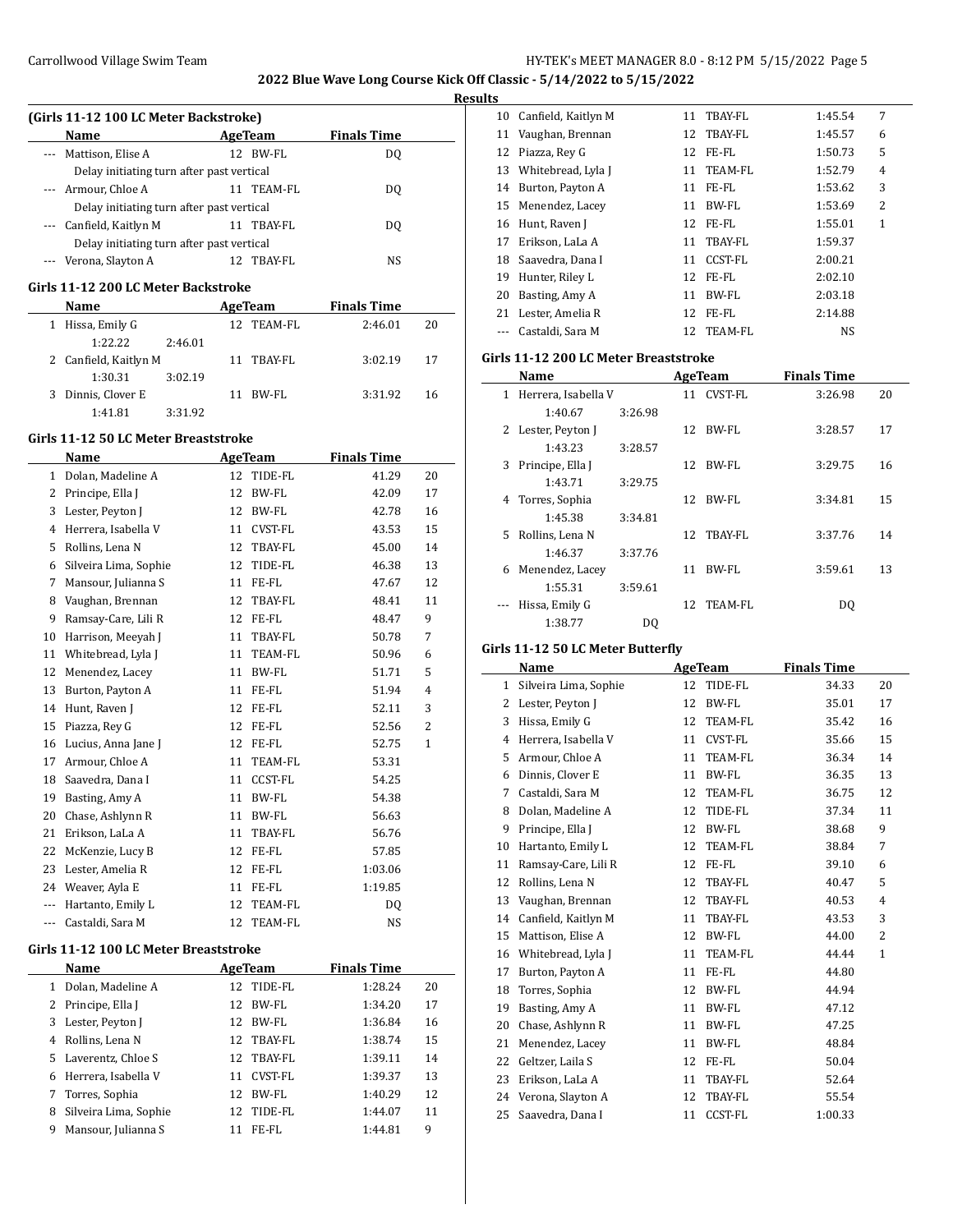**2022 Blue Wave Long Course Kick Off Classic - 5/14/2022 to 5/15/2022**

**Results**

| (Girls 11-12 50 LC Meter Butterfly) |                       |    |                |                    |    |  |  |  |  |
|-------------------------------------|-----------------------|----|----------------|--------------------|----|--|--|--|--|
|                                     | Name                  |    | AgeTeam        | <b>Finals Time</b> |    |  |  |  |  |
| 26                                  | Melvin, Danika F      | 11 | BW-FL          | 1:05.72            |    |  |  |  |  |
| 27                                  | Weaver, Ayla E        | 11 | FE-FL          | 1:20.13            |    |  |  |  |  |
| Girls 11-12 100 LC Meter Butterfly  |                       |    |                |                    |    |  |  |  |  |
|                                     | Name                  |    | AgeTeam        | <b>Finals Time</b> |    |  |  |  |  |
| 1                                   | Herrera, Isabella V   | 11 | <b>CVST-FL</b> | 1:21.66            | 20 |  |  |  |  |
| 2                                   | Silveira Lima, Sophie | 12 | TIDE-FL        | 1:23.38            | 17 |  |  |  |  |
| 3                                   | Lester, Peyton J      | 12 | BW-FL          | 1:25.92            | 16 |  |  |  |  |
| $\overline{4}$                      | Armour, Chloe A       | 11 | TEAM-FL        | 1:27.49            | 15 |  |  |  |  |
| 5                                   | Laverentz, Chloe S    | 12 | TBAY-FL        | 1:30.67            | 14 |  |  |  |  |
| 6                                   | Ramsay-Care, Lili R   | 12 | FE-FL          | 1:32.91            | 13 |  |  |  |  |
| 7                                   | Castaldi, Sara M      | 12 | TEAM-FL        | 1:33.30            | 12 |  |  |  |  |
| 8                                   | Vaughan, Brennan      | 12 | TBAY-FL        | 1:41.31            | 11 |  |  |  |  |
| 9                                   | Canfield, Kaitlyn M   | 11 | TBAY-FL        | 1:57.20            | 9  |  |  |  |  |
| 10                                  | Piazza, Rey G         | 12 | FE-FL          | 2:02.79            | 7  |  |  |  |  |
| 11                                  | Basting, Amy A        | 11 | BW-FL          | 2:10.77            | 6  |  |  |  |  |
|                                     |                       |    |                |                    |    |  |  |  |  |

## **Girls 11-12 200 LC Meter Butterfly**

| Name                  | AgeTeam    | <b>Finals Time</b> |
|-----------------------|------------|--------------------|
| 1 Herrera, Isabella V | 11 CVST-FL | 3:11.21<br>20      |
| 1:25.13<br>3:11.21    |            |                    |
| 2 Laverentz, Chloe S  | 12 TRAY-FL | 3:18.90<br>17      |
| 1:35.98<br>3:18.90    |            |                    |

### **Girls 11-12 200 LC Meter IM**

|              | Name                   |         |    | <b>AgeTeam</b> | <b>Finals Time</b> |    |
|--------------|------------------------|---------|----|----------------|--------------------|----|
| $\mathbf{1}$ | Dolan, Madeline A      |         |    | 12 TIDE-FL     | 2:59.47            | 20 |
|              | 1:30.02                | 2:59.47 |    |                |                    |    |
|              | 2 Laverentz, Chloe S   |         |    | 12 TBAY-FL     | 3:00.42            | 17 |
|              | 1:26.21                | 3:00.42 |    |                |                    |    |
| 3            | Ramsay-Care, Lili R    |         |    | 12 FE-FL       | 3:13.46            | 16 |
|              | 1:33.00                | 3:13.46 |    |                |                    |    |
| 4            | Armour, Chloe A        |         | 11 | TEAM-FL        | 3:18.78            | 15 |
|              | 1:33.09                | 3:18.78 |    |                |                    |    |
| 5            | Dinnis, Clover E       |         | 11 | BW-FL          | 3:25.22            | 14 |
|              | 1:35.10                | 3:25.22 |    |                |                    |    |
| 6            | Whitebread, Lyla J     |         | 11 | TEAM-FL        | 3:29.44            | 13 |
|              | 1:40.60                | 3:29.44 |    |                |                    |    |
| 7            | Hunter, Riley L        |         |    | 12 FE-FL       | 3:38.54            | 12 |
|              | 1:42.46                | 3:38.54 |    |                |                    |    |
| 8            | Piazza, Rey G          |         | 12 | FE-FL          | 3:50.09            | 11 |
|              | 2:00.37                | 3:50.09 |    |                |                    |    |
|              | Geltzer, Laila S       |         | 12 | FE-FL          | DQ                 |    |
|              | Alternating Kick - fly |         |    |                |                    |    |

### **Girls 11-12 400 LC Meter IM**

| <b>Name</b>        |         | AgeTeam  | <b>Finals Time</b> |    |
|--------------------|---------|----------|--------------------|----|
| 1 Dinnis, Clover E |         | 11 RW-FL | 7:22.27            | 20 |
| 1:47.23            | 3:41.55 | 5:52.63  | 7:22.27            |    |

## **Girls 13-14 50 LC Meter Freestyle**

| Name | AgeTeam                                                                                                                |       | <b>Finals Time</b>                                         |    |
|------|------------------------------------------------------------------------------------------------------------------------|-------|------------------------------------------------------------|----|
|      |                                                                                                                        |       | 29.16                                                      | 20 |
|      | 13.                                                                                                                    |       | 30.01                                                      | 17 |
|      |                                                                                                                        |       | 30.06                                                      | 16 |
|      | 14                                                                                                                     |       | 30.43                                                      | 15 |
|      |                                                                                                                        |       | 30.68                                                      | 14 |
|      | 14                                                                                                                     | FE-FL | 30.89                                                      | 13 |
|      | 1 Petrov, Sonja<br>2 Ledezma, Sarah R<br>3 Moseley, Anna I<br>4 Minich, Sadie E<br>5 Ruste, Jena<br>6 Jennings, Eden R |       | 13 TBAY-FL<br>TIDE-FL<br>14 TEAM-FL<br>TEAM-FL<br>14 FE-FL |    |

| 7   | Starford, Jillian    | 14 | BW-FL          | 31.47     | 12 |
|-----|----------------------|----|----------------|-----------|----|
| 8   | Kuebelbeck, Grace K  | 14 | BW-FL          | 31.87     | 11 |
| 9   | Braun, Annabel L     | 13 | <b>TBAY-FL</b> | 32.00     | 9  |
| 10  | Trussler, Callie E   | 13 | FE-FL          | 32.14     | 7  |
| 11  | Griffis, Sophie E    | 13 | BW-FL          | 32.22     | 6  |
| 12  | Meidt, Annelise R    | 14 | BW-FL          | 32.34     | 5  |
| 13  | Wingo, Anslie M      | 13 | BW-FL          | 32.75     | 4  |
| 14  | DeVault, Anna M      | 14 | CCST-FL        | 34.21     | 3  |
| 15  | Ball, Alex R         | 14 | BW-FL          | 34.25     | 2  |
| 16  | Easters, Ariana M    | 13 | TIDE-FL        | 34.56     | 1  |
| 17  | Fistrovic, Ivy O     | 13 | BW-FL          | 34.75     |    |
| 18  | Elliott, Fiona M     | 13 | TIDE-FL        | 35.12     |    |
| 19  | Scepkowski, Kallie M | 13 | FE-FL          | 35.72     |    |
| 20  | Hamilton, Ava N      | 13 | TEAM-FL        | 36.17     |    |
| 21  | Meidt, Michelle R    | 14 | BW-FL          | 37.69     |    |
| 22  | Phan, Mikayla L      | 14 | FE-FL          | 38.09     |    |
| 23  | Fouad, Daniella N    | 14 | FE-FL          | 38.22     |    |
| 24  | Koterba, Sophie M    | 13 | BW-FL          | 38.31     |    |
| --- | Denman, Reese J      | 14 | TBAY-FL        | <b>NS</b> |    |
|     | Bailey, Reese C      | 13 | <b>BW-FL</b>   | NS        |    |
|     |                      |    |                |           |    |

## **Girls 13-14 100 LC Meter Freestyle**

|         | <b>Name</b>           |    | <b>AgeTeam</b> | <b>Finals Time</b> |                |
|---------|-----------------------|----|----------------|--------------------|----------------|
| 1       | Allen, Ansley M       | 14 | <b>TBAY-FL</b> | 1:04.11            | 20             |
| 2       | Schischa, Eva N       | 14 | <b>CCST-FL</b> | 1:04.78            | 17             |
| 3       | Sanders, Janae D      | 13 | <b>BW-FL</b>   | 1:07.04            | 16             |
| 4       | Minich, Sadie E       | 14 | <b>TEAM-FL</b> | 1:08.05            | 15             |
| 5       | Ruste, Jena           | 14 | FE-FL          | 1:08.46            | 14             |
| 6       | Fistrovic, Ivy O      | 13 | <b>BW-FL</b>   | 1:08.63            | 13             |
| 7       | Jennings, Eden R      | 14 | FE-FL          | 1:09.92            | 12             |
| 8       | Braun, Annabel L      | 13 | <b>TBAY-FL</b> | 1:10.18            | 11             |
| 9       | Ledezma, Sarah R      | 13 | TIDE-FL        | 1:11.23            | 9              |
| 10      | Hissa, Abigail L      | 14 | <b>TEAM-FL</b> | 1:12.34            | 7              |
| 11      | Starford, Jillian     | 14 | <b>BW-FL</b>   | 1:13.61            | 6              |
| 12      | Andrusyshyn, Hannah F | 14 | TBAY-FL        | 1:14.20            | 5              |
| 13      | Wingo, Anslie M       | 13 | <b>BW-FL</b>   | 1:14.74            | $\overline{4}$ |
| 14      | Griffis, Sophie E     | 13 | BW-FL          | 1:14.89            | 3              |
| 15      | DeVault, Anna M       | 14 | <b>CCST-FL</b> | 1:16.69            | 2              |
| 16      | Porter, Kaitlyn S     | 13 | <b>TBAY-FL</b> | 1:18.00            | $\mathbf{1}$   |
| 17      | Easters, Ariana M     | 13 | TIDE-FL        | 1:19.56            |                |
| 18      | Palmer, Bryce A       | 13 | TIDE-FL        | 1:19.61            |                |
| 19      | Hamilton, Ava N       | 13 | <b>TEAM-FL</b> | 1:20.46            |                |
| 20      | Rich, Kaitlyn M       | 14 | BW-FL          | 1:21.03            |                |
| 21      | Scepkowski, Kallie M  | 13 | FE-FL          | 1:23.92            |                |
| 22      | Leach, Addison C      | 14 | <b>TBAY-FL</b> | 1:24.14            |                |
| 23      | Elliott, Fiona M      | 13 | TIDE-FL        | 1:24.58            |                |
| 24      | Ahumada, Ariel C      | 13 | FE-FL          | 1:27.32            |                |
| 25      | Fouad, Daniella N     | 14 | FE-FL          | 1:27.96            |                |
| 26      | Randall, Kylie R      | 13 | BW-FL          | 1:40.36            |                |
| $- - -$ | Phan, Mikayla L       | 14 | FE-FL          | NS                 |                |
| $---$   | Denman, Reese J       | 14 | <b>TBAY-FL</b> | <b>NS</b>          |                |
| $---$   | Koterba, Sophie M     | 13 | <b>BW-FL</b>   | <b>NS</b>          |                |

## **Girls 13-14 200 LC Meter Freestyle**

| Name              |         | AgeTeam    | <b>Finals Time</b> |    |
|-------------------|---------|------------|--------------------|----|
| 1 Allen, Ansley M |         | 14 TBAY-FL | 2:18.58            | 20 |
| 1:07.68           | 2:18.58 |            |                    |    |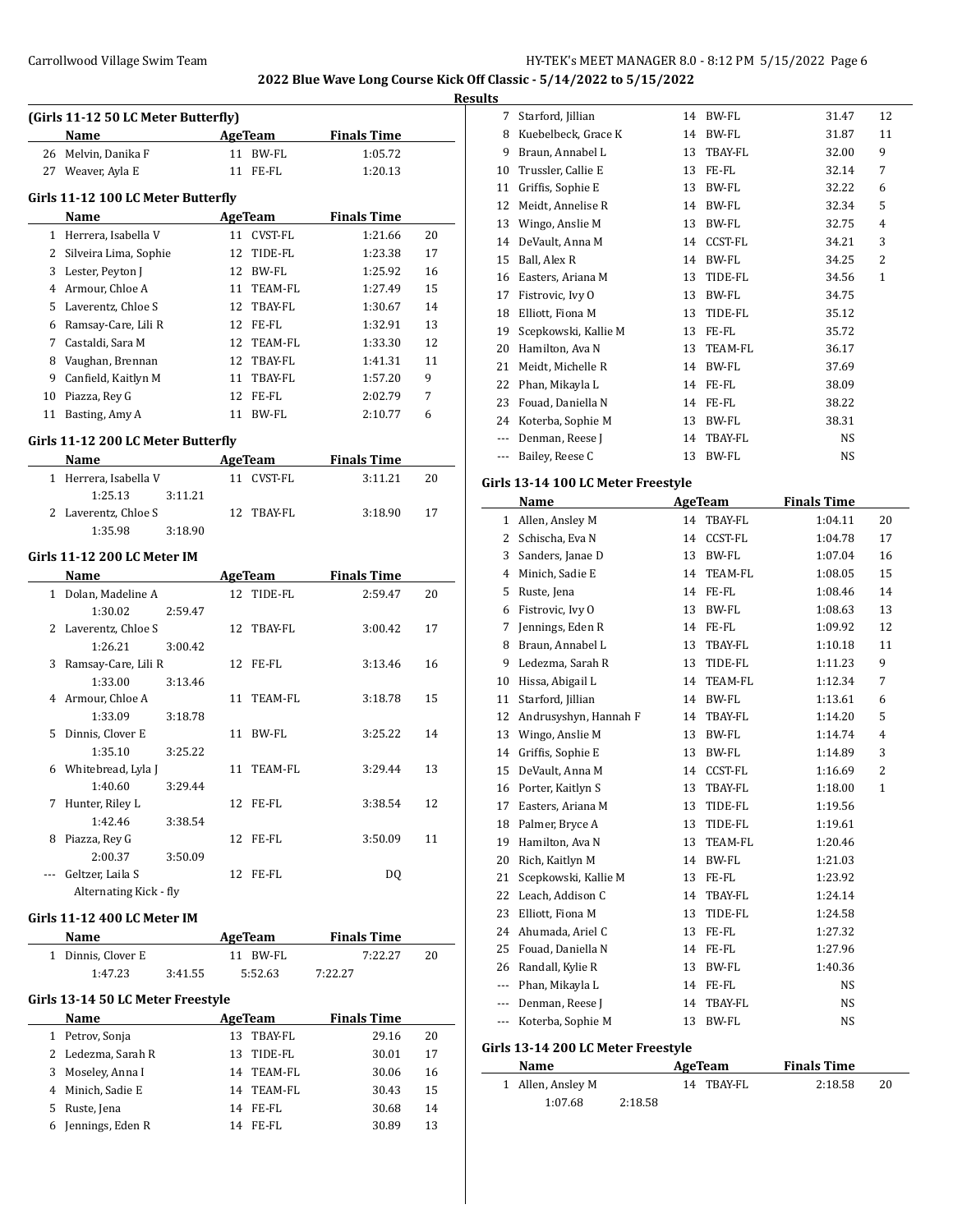**2022 Blue Wave Long Course Kick Off Classic - 5/14/2022 to 5/15/2022**

 $\frac{1}{2}$ 

**Results**

|     | (Girls 13-14 200 LC Meter Freestyle) |         |    |                |                    |              |  |  |  |
|-----|--------------------------------------|---------|----|----------------|--------------------|--------------|--|--|--|
|     | <b>Name</b>                          |         |    | <b>AgeTeam</b> | <b>Finals Time</b> |              |  |  |  |
|     | 2 Sanders, Janae D                   |         |    | 13 BW-FL       | 2:25.96            | 17           |  |  |  |
|     | 1:09.35                              | 2:25.96 |    |                |                    |              |  |  |  |
| 3   | Schischa, Eva N                      |         |    | 14 CCST-FL     | 2:26.91            | 16           |  |  |  |
|     | 1:07.95                              | 2:26.91 |    |                |                    |              |  |  |  |
| 4   | Moseley, Anna I                      |         | 14 | <b>TEAM-FL</b> | 2:27.87            | 15           |  |  |  |
|     | 1:11.30                              | 2:27.87 |    |                |                    |              |  |  |  |
| 5   | Petrov, Sonja                        |         | 13 | TBAY-FL        | 2:27.93            | 14           |  |  |  |
|     | 1:11.89                              | 2:27.93 |    |                |                    |              |  |  |  |
| 6   | Fistrovic, Ivy O                     |         | 13 | BW-FL          | 2:29.75            | 13           |  |  |  |
|     | 1:10.40                              | 2:29.75 |    |                |                    |              |  |  |  |
| 7   | Hissa, Abigail L                     |         | 14 | TEAM-FL        | 2:30.34            | 12           |  |  |  |
|     | 1:13.10                              | 2:30.34 |    |                |                    |              |  |  |  |
| 8   | Ruste, Jena                          |         | 14 | FE-FL          | 2:31.11            | 11           |  |  |  |
|     | 1:10.93                              | 2:31.11 |    |                |                    |              |  |  |  |
| 9   | Braun, Annabel L                     |         | 13 | TBAY-FL        | 2:39.77            | 9            |  |  |  |
|     | 1:15.33                              | 2:39.77 |    |                |                    |              |  |  |  |
| 10  | Starford, Jillian                    |         | 14 | BW-FL          | 2:42.02            | 7            |  |  |  |
|     | 1:20.87                              | 2:42.02 |    |                |                    |              |  |  |  |
|     | 11 Jennings, Eden R                  |         |    | 14 FE-FL       | 2:42.50            | 6            |  |  |  |
|     | 1:20.73                              | 2:42.50 |    |                |                    |              |  |  |  |
| 12  | Griffis, Sophie E                    |         | 13 | BW-FL          | 2:47.24            | 5            |  |  |  |
|     | 1:21.35                              | 2:47.24 |    |                |                    |              |  |  |  |
| 13  | Easters, Ariana M                    |         | 13 | TIDE-FL        | 2:48.47            | 4            |  |  |  |
|     | 1:21.87                              | 2:48.47 |    |                |                    |              |  |  |  |
|     | 14 Porter, Kaitlyn S                 |         | 13 | TBAY-FL        | 2:48.83            | 3            |  |  |  |
|     | 1:20.65                              | 2:48.83 |    |                |                    |              |  |  |  |
| 15  | DeVault, Anna M                      |         |    | 14 CCST-FL     | 2:48.85            | 2            |  |  |  |
|     | 1:19.44                              | 2:48.85 |    |                |                    |              |  |  |  |
| 16  | Redozubova, Sofiia                   |         | 13 | FE-FL          | 2:59.73            | $\mathbf{1}$ |  |  |  |
|     | 1:22.66                              | 2:59.73 |    |                |                    |              |  |  |  |
| --- | Denman, Reese J                      |         | 14 | TBAY-FL        | NS                 |              |  |  |  |
|     | --- Phan, Mikayla L                  |         |    | 14 FE-FL       | NS                 |              |  |  |  |
|     | Girls 13-14 800 LC Meter Freestyle   |         |    |                |                    |              |  |  |  |
|     | Name                                 |         |    | <b>AgeTeam</b> | <b>Finals Time</b> |              |  |  |  |
|     | 1 Fistrovic, Ivy 0                   |         |    | 13 BW-FL       | 11:18.51           | 20           |  |  |  |
|     | 1:15.99                              | 2:40.07 |    | 4:08.06        | 5:36.71            |              |  |  |  |

|   | 1:15.99               | 2:40.07 | 4:08.06     | 5:36.71  |    |
|---|-----------------------|---------|-------------|----------|----|
|   | 7:05.75               | 8:33.43 | 9:57.11     | 11:18.51 |    |
|   | 2 Kuebelbeck, Grace K |         | BW-FL<br>14 | 11:27.22 | 17 |
|   | 1:18.50               | 2:44.88 | 4:12.85     | 5:39.35  |    |
|   | 7:05.84               | 8:32.63 | 9:58.95     | 11:27.22 |    |
| 3 | Jennings, Eden R      |         | FE-FL<br>14 | 11:38.69 | 16 |
|   | 1:23.51               | 2:55.40 | 4:26.61     | 5:58.43  |    |
|   | 7:30.15               | 9:01.70 | 10:30.50    | 11:38.69 |    |
| 4 | Naramore, Kiley B     |         | 14 FE-FL    | 12:06.30 | 15 |
|   | 1:29.50               | 3:03.44 | 4:35.45     | 6:06.46  |    |
|   | 7:38.97               | 9:09.28 | 10:38.24    | 12:06.30 |    |
|   | Redozubova, Sofiia    |         | FE-FL<br>13 | NS       |    |

# **Girls 13-14 1500 LC Meter Freestyle**

| <b>Name</b>     |          | AgeTeam       | <b>Finals Time</b> |    |
|-----------------|----------|---------------|--------------------|----|
| Minich, Sadie E |          | TEAM-FL<br>14 | 19:40.46           | 20 |
| 1:13.49         | 2:30.26  | 3:48.30       | 5:07.27            |    |
| 6:25.63         | 7:44.46  | 9:03.55       | 10:23.16           |    |
| 11:42.49        | 13:02.40 | 14:22.14      | 15:42.53           |    |
| 17:02.33        | 18.22.27 | 19:40.46      |                    |    |

| 5 |                  |          |            |          |    |
|---|------------------|----------|------------|----------|----|
| 2 | Moseley, Anna I  |          | 14 TEAM-FL | 20:15.16 | 17 |
|   | 1:13.15          | 2:32.02  | 3:52.07    | 5:13.30  |    |
|   | 6:34.74          | 7:56.87  | 9:18.82    | 10:40.95 |    |
|   | 12:03.21         | 13:25.12 | 14:47.49   | 16:09.61 |    |
|   | 17:32.18         | 18:54.42 | 20:15.16   |          |    |
| 3 | Hissa, Abigail L |          | 14 TEAM-FL | 21:04.12 | 16 |
|   | 1:18.93          | 2:43.81  | 4:09.53    | 5:36.15  |    |
|   | 7:04.29          | 8:30.09  | 9:57.25    | 11:22.67 |    |
|   | 12:46.18         | 14:10.17 | 15:33.62   | 16:57.54 |    |
|   | 18:21.85         | 19:44.26 | 21:04.12   |          |    |
| 4 | Braun, Annabel L |          | 13 TBAY-FL | 21:36.01 | 15 |
|   | 1:17.47          | 2:43.72  | 4:09.60    | 5:33.81  |    |
|   | 6:59.63          | 8:24.58  | 9:51.23    | 11:19.48 |    |
|   | 12:46.75         | 14:14.71 | 15:44.14   | 17:12.78 |    |
|   | 18:42.17         | 20:11.62 | 21:36.01   |          |    |
| 5 | Fistrovic, Ivy O |          | 13 BW-FL   | 22:06.21 | 14 |
|   | 1:16.37          | 2:45.24  | 4:15.84    | 5:47.81  |    |
|   | 7:19.05          | 8:48.42  | 10:18.70   | 11:50.50 |    |
|   | 13:19.45         | 14:50.20 | 16:21.48   | 17:50.11 |    |
|   | 19:18.24         | 20:44.38 | 22:06.21   |          |    |

# **Girls 13-14 50 LC Meter Backstroke**

|     | Name                  | <b>AgeTeam</b> |                | <b>Finals Time</b> |              |
|-----|-----------------------|----------------|----------------|--------------------|--------------|
| 1   | Allen, Ansley M       | 14             | TBAY-FL        | 34.43              | 20           |
| 2   | Moseley, Anna I       | 14             | <b>TEAM-FL</b> | 34.59              | 17           |
| 3   | Ruste, Jena           | 14             | FE-FL          | 35.75              | 16           |
| 4   | Naramore, Kiley B     | 14             | FE-FL          | 35.77              | 15           |
| 5   | Braun, Annabel L      | 13             | TBAY-FL        | 36.94              | 14           |
| 6   | Hissa, Abigail L      | 14             | TEAM-FL        | 37.07              | 13           |
| 7   | Redozubova, Sofiia    | 13             | FE-FL          | 38.23              | 12           |
| 8   | Ledezma, Sarah R      | 13             | TIDE-FL        | 38.31              | 11           |
| 9   | Griffis, Sophie E     | 13             | <b>BW-FL</b>   | 38.45              | 9            |
| 10  | Hu, Alice Y           | 14             | TEAM-FL        | 38.53              | 7            |
| 11  | Kuebelbeck, Grace K   | 14             | <b>BW-FL</b>   | 39.09              | 6            |
| 12  | Schischa, Eva N       | 14             | <b>CCST-FL</b> | 39.19              | 5            |
| 13  | Wingo, Anslie M       | 13             | <b>BW-FL</b>   | 39.37              | 4            |
| 14  | Schischa, Katie L     | 14             | CCST-FL        | 40.18              | 3            |
| 15  | Andrusyshyn, Hannah F | 14             | TBAY-FL        | 40.73              | 2            |
| 16  | DeVault, Anna M       | 14             | CCST-FL        | 40.81              | $\mathbf{1}$ |
| 17  | Easters, Ariana M     | 13             | TIDE-FL        | 41.66              |              |
| 18  | Porter, Kaitlyn S     | 13             | TBAY-FL        | 42.00              |              |
| 19  | Leach, Addison C      | 14             | TBAY-FL        | 42.22              |              |
| 20  | Rich, Kaitlyn M       | 14             | BW-FL          | 42.44              |              |
| 21  | Palmer, Bryce A       | 13             | TIDE-FL        | 43.43              |              |
| 22  | Hamilton, Ava N       | 13             | TEAM-FL        | 44.25              |              |
| 23  | Elliott, Fiona M      | 13             | TIDE-FL        | 44.31              |              |
| --- | Koterba, Sophie M     | 13             | <b>BW-FL</b>   | NS                 |              |

### **Girls 13-14 100 LC Meter Backstroke**

|    | Name               |    | AgeTeam | <b>Finals Time</b> |    |
|----|--------------------|----|---------|--------------------|----|
| 1  | Allen, Ansley M    | 14 | TBAY-FL | 1:15.32            | 20 |
|    | 2 Sanders, Janae D | 13 | BW-FL   | 1:17.08            | 17 |
| 3  | Hissa, Abigail L   | 14 | TEAM-FL | 1:18.09            | 16 |
| 4  | Ruste, Jena        | 14 | FE-FL   | 1:20.43            | 15 |
| 5. | Griffis, Sophie E  | 13 | BW-FL   | 1:21.99            | 14 |
| 6. | Ledezma, Sarah R   | 13 | TIDE-FL | 1:25.63            | 13 |
|    | Wingo, Anslie M    | 13 | BW-FL   | 1:25.97            | 12 |
| 8  | Redozubova, Sofiia | 13 | FE-FL   | 1:27.98            | 11 |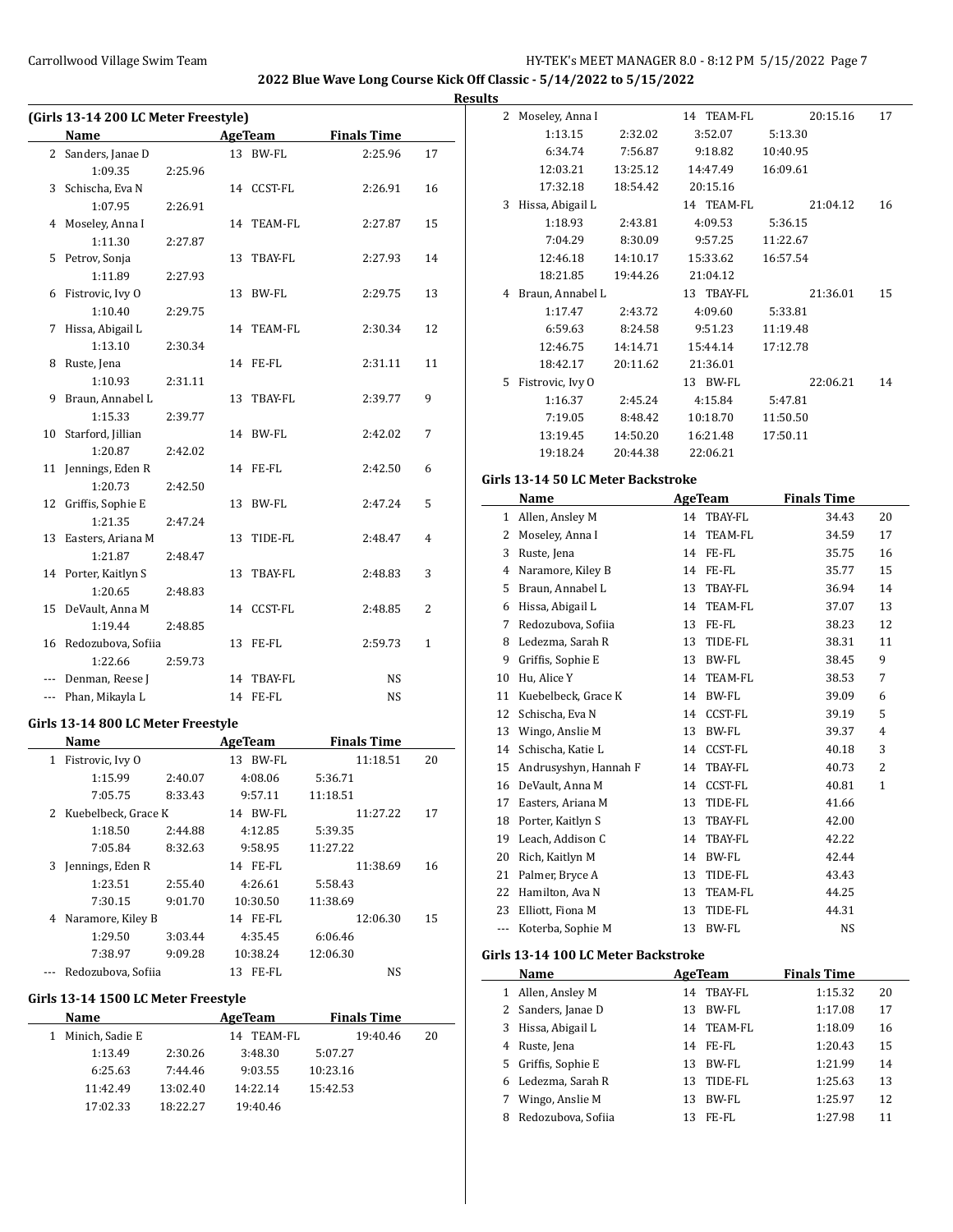**2022 Blue Wave Long Course Kick Off Classic - 5/14/2022 to 5/15/2022**

### **Results**

|    | (Girls 13-14 100 LC Meter Backstroke) |     |            |                    |   |  |  |  |  |  |
|----|---------------------------------------|-----|------------|--------------------|---|--|--|--|--|--|
|    | Name                                  |     | AgeTeam    | <b>Finals Time</b> |   |  |  |  |  |  |
| 9  | Andrusyshyn, Hannah F                 |     | 14 TBAY-FL | 1:28.62            | 9 |  |  |  |  |  |
| 10 | Easters, Ariana M                     | 13. | TIDE-FL    | 1:30.36            | 7 |  |  |  |  |  |
|    | 11 Hamilton, Ava N                    |     | 13 TEAM-FL | 1:35.75            | 6 |  |  |  |  |  |
|    | 12 Porter, Kaitlyn S                  | 13  | TBAY-FL    | 1:39.29            | 5 |  |  |  |  |  |
| 13 | Fouad, Daniella N                     |     | 14 FE-FL   | 1:58.15            | 4 |  |  |  |  |  |
|    | Denman, Reese J                       | 14  | TBAY-FL    | NS                 |   |  |  |  |  |  |
|    | --- Bailey, Reese C                   | 13  | BW-FL      | NS                 |   |  |  |  |  |  |

#### **Girls 13-14 200 LC Meter Backstroke**

| Name |                       | AgeTeam |     | <b>Finals Time</b> |         |    |
|------|-----------------------|---------|-----|--------------------|---------|----|
|      | 1 Allen, Ansley M     |         |     | 14 TBAY-FL         | 2:45.47 | 20 |
|      | 1:20.88               | 2:45.47 |     |                    |         |    |
| 2    | Hissa, Abigail L      |         |     | 14 TEAM-FL         | 2:45.73 | 17 |
|      | 1:22.05               | 2:45.73 |     |                    |         |    |
| 3    | Ruste, Jena           |         |     | 14 FE-FL           | 2:55.17 | 16 |
|      | 1:25.33               | 2:55.17 |     |                    |         |    |
|      | 4 Kuebelbeck, Grace K |         | 14  | BW-FL              | 2:58.86 | 15 |
|      | 1:29.24               | 2:58.86 |     |                    |         |    |
| 5.   | Jennings, Eden R      |         |     | 14 FE-FL           | 3:02.62 | 14 |
|      | 1:30.65               | 3:02.62 |     |                    |         |    |
| 6    | Trussler, Callie E    |         | 13  | FE-FL              | 3:12.56 | 13 |
|      | 1:34.74               | 3:12.56 |     |                    |         |    |
|      | Braun, Annabel L      |         | 13  | TBAY-FL            | NS      |    |
|      | Redozubova, Sofiia    |         | 13. | FE-FL              | NS      |    |

#### **Girls 13-14 50 LC Meter Breaststroke**

|              | Name                  |    | <b>AgeTeam</b> | <b>Finals Time</b> |                |
|--------------|-----------------------|----|----------------|--------------------|----------------|
| $\mathbf{1}$ | Petrov, Sonja         | 13 | TBAY-FL        | 36.81              | 20             |
| 2            | Minich, Sadie E       | 14 | <b>TEAM-FL</b> | 37.86              | 17             |
| 3            | Allen, Ansley M       | 14 | TBAY-FL        | 38.73              | 16             |
| 4            | Palmer, Bryce A       | 13 | TIDE-FL        | 38.85              | 15             |
| 5            | Schischa. Katie L     | 14 | <b>CCST-FL</b> | 39.68              | 14             |
| 6            | Ruste, Jena           | 14 | FE-FL          | 42.54              | 13             |
| 7            | Naramore, Kiley B     | 14 | FE-FL          | 43.21              | 12             |
| 8            | Ledezma, Sarah R      | 13 | TIDE-FL        | 43.41              | 11             |
| 9            | Schischa, Eva N       | 14 | <b>CCST-FL</b> | 43.52              | 9              |
| 10           | Kuebelbeck, Grace K   | 14 | BW-FL          | 46.16              | 7              |
| 11           | Andrusyshyn, Hannah F | 14 | <b>TBAY-FL</b> | 47.46              | 6              |
| 12           | Scepkowski, Kallie M  | 13 | FE-FL          | 49.81              | 5              |
| 13           | Easters, Ariana M     | 13 | TIDE-FL        | 50.56              | $\overline{4}$ |
| 14           | Ahumada, Ariel C      | 13 | FE-FL          | 50.75              | 3              |
| 15           | Hu, Alice Y           | 14 | TEAM-FL        | 50.86              | $\overline{2}$ |
| 16           | Leach, Addison C      | 14 | TBAY-FL        | 51.66              | $\mathbf{1}$   |
| 17           | Rich, Kaitlyn M       | 14 | <b>BW-FL</b>   | 52.18              |                |
| 18           | Hamilton, Ava N       | 13 | <b>TEAM-FL</b> | 54.56              |                |
| 19           | Randall, Kylie R      | 13 | BW-FL          | 54.66              |                |
| 20           | Fouad, Daniella N     | 14 | FE-FL          | 56.61              |                |
| ---          | Phan, Mikayla L       | 14 | FE-FL          | <b>NS</b>          |                |
| ---          | Koterba, Sophie M     | 13 | <b>BW-FL</b>   | NS                 |                |
| ---          | Redozubova, Sofiia    | 13 | FE-FL          | NS.                |                |

# **Girls 13-14 100 LC Meter Breaststroke**

| <b>Name</b>         |    | AgeTeam    | <b>Finals Time</b> |    |
|---------------------|----|------------|--------------------|----|
| 1 Petrov, Sonja     |    | 13 TBAY-FL | 1:19.86            | 20 |
| 2 Palmer, Bryce A   |    | 13 TIDE-FL | 1:24.95            | 17 |
| 3 Minich, Sadie E   |    | 14 TEAM-FL | 1:25.83            | 16 |
| 4 Schischa, Katie L | 14 | CCST-FL    | 1:27.54            | 15 |

| 5  | Sanders, Janae D     | 13 | BW-FL       | 1:33.12   | 14             |
|----|----------------------|----|-------------|-----------|----------------|
| 6  | Jennings, Eden R     | 14 | $FE$ - $FL$ | 1:33.63   | 13             |
| 7  | Hissa, Abigail L     |    | 14 TEAM-FL  | 1:34.94   | 12             |
| 8  | Naramore, Kiley B    | 14 | FE-FL       | 1:37.11   | 11             |
| 9  | Fistrovic, Ivy 0     | 13 | BW-FL       | 1:39.03   | 9              |
| 10 | Ledezma, Sarah R     | 13 | TIDE-FL     | 1:39.77   | 7              |
| 11 | Braun, Annabel L     | 13 | TBAY-FL     | 1:41.85   | 6              |
| 12 | Hu, Alice Y          | 14 | TEAM-FL     | 1:48.56   | 5              |
| 13 | Scepkowski, Kallie M | 13 | FE-FL       | 1:50.82   | 4              |
| 14 | Ahumada, Ariel C     | 13 | FE-FL       | 1:53.54   | 3              |
| 15 | Hamilton, Ava N      | 13 | TEAM-FL     | 1:55.66   | $\overline{2}$ |
| 16 | Fouad, Daniella N    | 14 | FE-FL       | 2:00.72   | $\mathbf{1}$   |
| 17 | Randall, Kylie R     | 13 | BW-FL       | 2:02.61   |                |
|    | Koterba, Sophie M    | 13 | BW-FL       | <b>NS</b> |                |

### **Girls 13-14 200 LC Meter Breaststroke**

|   | Name               |         | AgeTeam |            | <b>Finals Time</b> |    |
|---|--------------------|---------|---------|------------|--------------------|----|
| 1 | Minich, Sadie E    |         |         | 14 TEAM-FL | 3:04.62            | 20 |
|   | 1:28.36            | 3:04.62 |         |            |                    |    |
|   | 2 Petrov, Sonja    |         | 13      | TBAY-FL    | 3:06.26            | 17 |
|   | 1:30.25            | 3:06.26 |         |            |                    |    |
| 3 | Palmer, Bryce A    |         | 13      | TIDE-FL    | 3:07.97            | 16 |
|   | 1:30.15            | 3:07.97 |         |            |                    |    |
| 4 | Moseley, Anna I    |         |         | 14 TEAM-FL | 3:16.24            | 15 |
|   | 1:33.28            | 3:16.24 |         |            |                    |    |
|   | 5 Jennings, Eden R |         | 14      | FE-FL      | 3:21.51            | 14 |
|   | 1:34.59            | 3:21.51 |         |            |                    |    |
| 6 | Braun, Annabel L   |         | 13      | TBAY-FL    | 3:32.88            | 13 |
|   | 1:43.31            | 3:32.88 |         |            |                    |    |
| 7 | Meidt, Annelise R  |         | 14      | BW-FL      | 3:34.88            | 12 |
|   | 1:40.30            | 3:34.88 |         |            |                    |    |
| 8 | Meidt, Michelle R  |         | 14      | BW-FL      | 3:55.10            | 11 |
|   | 1:53.88            | 3:55.10 |         |            |                    |    |

## **Girls 13-14 50 LC Meter Butterfly**

|    | Name                 |    | AgeTeam        | <b>Finals Time</b> |              |  |
|----|----------------------|----|----------------|--------------------|--------------|--|
| 1  | Sanders, Janae D     | 13 | BW-FL          | 29.40              | 20           |  |
| 2  | Petrov, Sonja        | 13 | TBAY-FL        | 31.86              | 17           |  |
| 3  | Denman, Reese J      | 14 | <b>TBAY-FL</b> | 32.21              | 16           |  |
| 4  | Fistrovic, Ivy O     | 13 | BW-FL          | 34.32              | 15           |  |
| 5  | Minich, Sadie E      | 14 | <b>TEAM-FL</b> | 34.34              | 14           |  |
| 6  | Ledezma, Sarah R     | 13 | TIDE-FL        | 35.09              | 13           |  |
| 7  | Griffis, Sophie E    | 13 | BW-FL          | 35.33              | 12           |  |
| 8  | Kuebelbeck, Grace K  | 14 | BW-FL          | 35.47              | 11           |  |
| 9  | Starford, Jillian    | 14 | <b>BW-FL</b>   | 35.75              | 9            |  |
| 10 | Palmer, Bryce A      | 13 | TIDE-FL        | 36.31              | 7            |  |
| 11 | Trussler, Callie E   | 13 | FE-FL          | 36.38              | 6            |  |
| 12 | Redozubova, Sofiia   | 13 | FE-FL          | 37.84              | 5            |  |
| 13 | Porter, Kaitlyn S    | 13 | TBAY-FL        | 38.44              | 4            |  |
| 14 | DeVault, Anna M      | 14 | <b>CCST-FL</b> | 38.53              | 3            |  |
| 15 | Scepkowski, Kallie M | 13 | FE-FL          | 40.62              | 2            |  |
| 16 | Easters, Ariana M    | 13 | TIDE-FL        | 42.37              | $\mathbf{1}$ |  |
| 17 | Hamilton, Ava N      | 13 | TEAM-FL        | 43.72              |              |  |
| 18 | Ball, Alex R         | 14 | <b>BW-FL</b>   | 45.40              |              |  |
| 19 | Koterba, Sophie M    | 13 | BW-FL          | 45.53              |              |  |
| 20 | Phan, Mikayla L      | 14 | FE-FL          | 47.12              |              |  |
| 21 | Elliott, Fiona M     | 13 | TIDE-FL        | 47.13              |              |  |
| 22 | Fouad, Daniella N    | 14 | FE-FL          | 50.69              |              |  |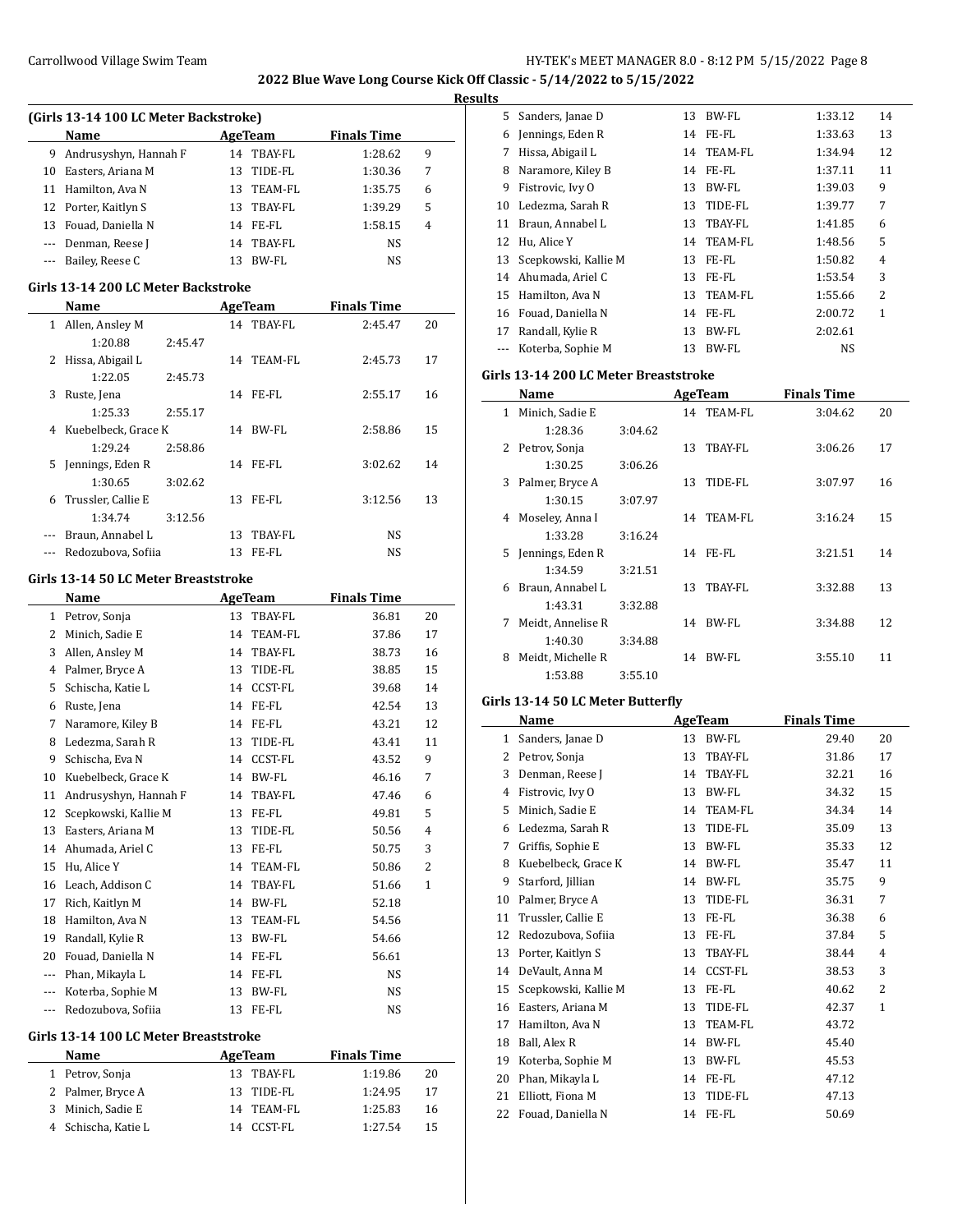**Results**

|     | (Girls 13-14 50 LC Meter Butterfly) |         |    |                |                    |    |
|-----|-------------------------------------|---------|----|----------------|--------------------|----|
|     | Name                                |         |    | <b>AgeTeam</b> | <b>Finals Time</b> |    |
|     | --- Bailey, Reese C                 |         |    | 13 BW-FL       | NS.                |    |
|     | Girls 13-14 100 LC Meter Butterfly  |         |    |                |                    |    |
|     | Name                                |         |    | AgeTeam        | <b>Finals Time</b> |    |
|     | 1 Allen, Ansley M                   |         |    | 14 TBAY-FL     | 1:13.59            | 20 |
|     | 2 Sanders, Janae D                  |         | 13 | BW-FL          | 1:14.89            | 17 |
|     | 3 Fistrovic, Ivy O                  |         |    | 13 BW-FL       | 1:20.65            | 16 |
|     | 4 Petrov, Sonja                     |         |    | 13 TBAY-FL     | 1:20.75            | 15 |
|     | 5 Palmer, Bryce A                   |         |    | 13 TIDE-FL     | 1:26.59            | 14 |
|     | 6 Andrusyshyn, Hannah F             |         |    | 14 TBAY-FL     | 1:32.19            | 13 |
|     | 7 Scepkowski, Kallie M              |         |    | 13 FE-FL       | 1:42.67            | 12 |
|     | 8 Elliott, Fiona M                  |         |    | 13 TIDE-FL     | 1:55.55            | 11 |
|     | --- Bailey, Reese C                 |         |    | 13 BW-FL       | NS                 |    |
|     |                                     |         |    |                |                    |    |
|     | Girls 13-14 200 LC Meter Butterfly  |         |    |                |                    |    |
|     | Name                                |         |    | <b>AgeTeam</b> | <b>Finals Time</b> |    |
|     | 1 Sanders, Janae D                  |         |    | 13 BW-FL       | 2:48.13            | 20 |
|     | 1:18.73                             | 2:48.13 |    |                |                    |    |
| 2   | Moseley, Anna I                     | 2:48.34 | 14 | TEAM-FL        | 2:48.34            | 17 |
| 3   | 1:15.35                             |         | 13 | TBAY-FL        |                    | 16 |
|     | Petrov, Sonja<br>1:28.56            | 3:02.32 |    |                | 3:02.32            |    |
|     |                                     |         |    |                |                    |    |
|     | Girls 13-14 200 LC Meter IM         |         |    |                |                    |    |
|     | Name                                |         |    | <b>AgeTeam</b> | <b>Finals Time</b> |    |
|     | 1 Allen, Ansley M                   |         |    | 14 TBAY-FL     | 2:35.64            | 20 |
|     | 1:14.78                             | 2:35.64 |    |                |                    |    |
|     | 2 Sanders, Janae D                  |         | 13 | BW-FL          | 2:46.18            | 17 |
|     | 1:16.87                             | 2:46.18 |    |                |                    |    |
| 3   | Moseley, Anna I                     |         | 14 | TEAM-FL        | 2:46.82            | 16 |
|     | 1:17.43                             | 2:46.82 |    |                |                    |    |
| 4   | Hissa, Abigail L                    |         | 14 | TEAM-FL        | 2:50.21            | 15 |
|     | 1:20.39                             | 2:50.21 |    |                |                    |    |
| 5   | Ruste, Jena                         |         |    | 14 FE-FL       | 2:52.32            | 14 |
|     | 1:21.69                             | 2:52.32 |    |                |                    |    |
| 6   | Palmer, Bryce A                     |         | 13 | TIDE-FL        | 3:01.24            | 13 |
|     | 1:28.89                             | 3:01.24 |    |                |                    |    |
| 7   | Trussler, Callie E                  |         |    | 13 FE-FL       | 3:01.48            | 12 |
|     | 1:26.54                             | 3:01.48 |    |                |                    |    |
|     | 8 Ledezma, Sarah R                  |         |    | 13 TIDE-FL     | 3:09.56            | 11 |
|     | 1:30.12                             | 3:09.56 |    |                |                    |    |
| 9   | Andrusyshyn, Hannah F               |         |    | 14 TBAY-FL     | 3:14.67            | 9  |
|     | 1:32.79                             | 3:14.67 |    |                |                    |    |
| 10  | Easters, Ariana M                   |         | 13 | TIDE-FL        | 3:17.01            | 7  |
|     | 1:35.54<br>DeVault, Anna M          | 3:17.01 |    |                |                    | 6  |
| 11  | 1:38.83                             |         |    | 14 CCST-FL     | 3:22.02            |    |
| 12  | Porter, Kaitlyn S                   | 3:22.02 | 13 | TBAY-FL        | 3:24.07            | 5  |
|     | 1:35.68                             | 3:24.07 |    |                |                    |    |
| 13  | Hamilton, Ava N                     |         | 13 | TEAM-FL        | 3:28.58            | 4  |
|     | 1:40.40                             | 3:28.58 |    |                |                    |    |
|     | 14 Phan, Mikayla L                  |         |    | 14 FE-FL       | 3:32.08            | 3  |
|     | 1:45.24                             | 3:32.08 |    |                |                    |    |
| --- | Ball, Alex R                        |         |    | 14 BW-FL       | DQ                 |    |
|     | 1:43.79                             | DQ      |    |                |                    |    |
| --- | Redozubova, Sofiia                  |         |    | 13 FE-FL       | NS                 |    |
|     |                                     |         |    |                |                    |    |

|                          | Girls 13-14 400 LC Meter IM        |                      |                    |    |
|--------------------------|------------------------------------|----------------------|--------------------|----|
|                          | Name                               | AgeTeam              | <b>Finals Time</b> |    |
| $1 \quad$                | Moseley, Anna I                    | 14 TEAM-FL           | 5:48.90            | 20 |
|                          | 1:15.99<br>2:44.27                 | 3:09.88              | 5:48.90            |    |
| 2                        | Schischa, Katie L                  | 14 CCST-FL           | 6:00.62            | 17 |
|                          | 1:26.12<br>3:03.87                 | 4:44.21              | 6:00.62            |    |
| $\sim$ $\sim$            | Denman, Reese J                    | 14 TBAY-FL           | NS                 |    |
|                          | <b>Women 50 LC Meter Freestyle</b> |                      |                    |    |
|                          | Name                               | AgeTeam              | <b>Finals Time</b> |    |
|                          | 1 Haight, Izzy D                   | 19<br><b>TEAM-FL</b> | 24.70              | 20 |
|                          | 2 Hawker, Avery N                  | 16<br>TEAM-FL        | 28.88              | 17 |
|                          | 3 Rosenkranz, Bobbie A             | TIDE-FL<br>17        | 29.04              | 16 |
|                          | 4 Bohacek, Sara E                  | TBAY-FL<br>17        | 29.42              | 15 |
|                          | 5 Sanchez, Carin K                 | TEAM-FL<br>19        | 29.63              | 14 |
|                          | 6 Cox, Julia M                     | 16 TEAM-FL           | 29.84              | 13 |
|                          | 7 Chang, Katie H                   | 17<br>TIDE-FL        | 30.08              | 12 |
|                          | 8 Brown, Alexa S                   | BW-FL<br>17          | 30.61              | 11 |
| 9                        | Dourney, Lily K                    | 15<br>TBAY-FL        | 31.00              | 9  |
| 10                       | Hutton, Anna Christine C           | 15<br>TBAY-FL        | 31.06              | 7  |
|                          | 11 Kamat, Chloe R                  | 15 FE-FL             | 31.27              | 6  |
| 12                       | Vignec, Liv or Olivia M            | TBAY-FL<br>18        | 31.60              | 5  |
| 13                       | Chorrushi, Gillian E               | TEAM-FL<br>17        | 31.97              | 4  |
|                          | 14 Burga, Amelia V                 | TIDE-FL<br>15        | 32.14              | 3  |
| 15                       | Scott, Maddie Grace G              | <b>TEAM-FL</b><br>18 | 32.17              | 2  |
|                          | 16 Briceno, Nella G                | TEAM-FL<br>16        | 32.47              | 1  |
|                          | 17 White, Kelsi G                  | 17<br>TEAM-FL        | 32.55              |    |
|                          | 18 Evanecky, Reese N               | TIDE-FL<br>16        | 33.18              |    |
| 19                       | Bergen, Ali H                      | 17<br>TEAM-FL        | 33.23              |    |
|                          | 20 Andersen, Chelsea D             | 15<br>TEAM-FL        | 33.59              |    |
|                          | 21 Brown, Camryn C                 | 15 BW-FL             | 33.97              |    |
|                          | 22 Peterson, Delaney A             | TIDE-FL<br>15        | 34.25              |    |
| 23                       | Baker, Madison O                   | 15<br>TBAY-FL        | 35.28              |    |
|                          | 24 Florimonte, Talia R             | 16<br>CCST-FL        | 35.95              |    |
| 25                       | Lamb, Selah L                      | TIDE-FL<br>15        | 36.39              |    |
|                          | 26 Kwetkauskie, Brianna M          | 15<br>BW-FL          | 36.60              |    |
|                          | 27 Barros, Alice M                 | <b>CCST-FL</b><br>15 | 36.84              |    |
|                          | --- Miller, Ava G                  | TBAY-FL<br>16        | NS                 |    |
| $\overline{\phantom{a}}$ | Vaughan, Catherine G               | TBAY-FL<br>17        | NS                 |    |
|                          |                                    |                      |                    |    |
|                          | Women 100 LC Meter Freestyle       |                      |                    |    |
|                          | Name                               | AgeTeam              | <b>Finals Time</b> |    |
| $\mathbf{1}$             | Porter, Brianna or Bree C          | TEAM-FL<br>15        | 1:04.60            | 20 |
| 2                        | Rosenkranz, Bobbie A               | 17<br>TIDE-FL        | 1:05.40            | 17 |
| 3                        | Bohacek, Sara E                    | 17<br>TBAY-FL        | 1:05.48            | 16 |
| 4                        | Dourney, Lily K                    | 15<br>TBAY-FL        | 1:06.29            | 15 |
| 5                        | Chang, Katie H                     | 17<br>TIDE-FL        | 1:07.19            | 14 |
| 6                        | Cox, Julia M                       | TEAM-FL<br>16        | 1:07.95            | 13 |
| 7                        | Briceno, Nella G                   | 16<br>TEAM-FL        | 1:08.17            | 12 |
| 8                        | Brown, Alexa S                     | BW-FL<br>17          | 1:09.02            | 11 |
| 9                        | Chorrushi, Gillian E               | TEAM-FL<br>17        | 1:09.58            | 9  |
| 10                       | Moreno, Sarah J                    | <b>CCST-FL</b><br>15 | 1:10.15            | 7  |
| 11                       | Kamat, Chloe R                     | FE-FL<br>15          | 1:11.39            | 6  |
| 12                       | Andersen, Chelsea D                | TEAM-FL<br>15        | 1:12.26            | 5  |
| 13                       | Peterson, Delaney A                | 15<br>TIDE-FL        | 1:13.04            | 4  |
| 14                       | LeVasseur, Charlotte R             | TIDE-FL<br>16        | 1:14.23            | 3  |

15 Barros, Alice M 15 CCST-FL 1:18.41 2 Kwetkauskie, Brianna M 15 BW-FL 1:20.80 1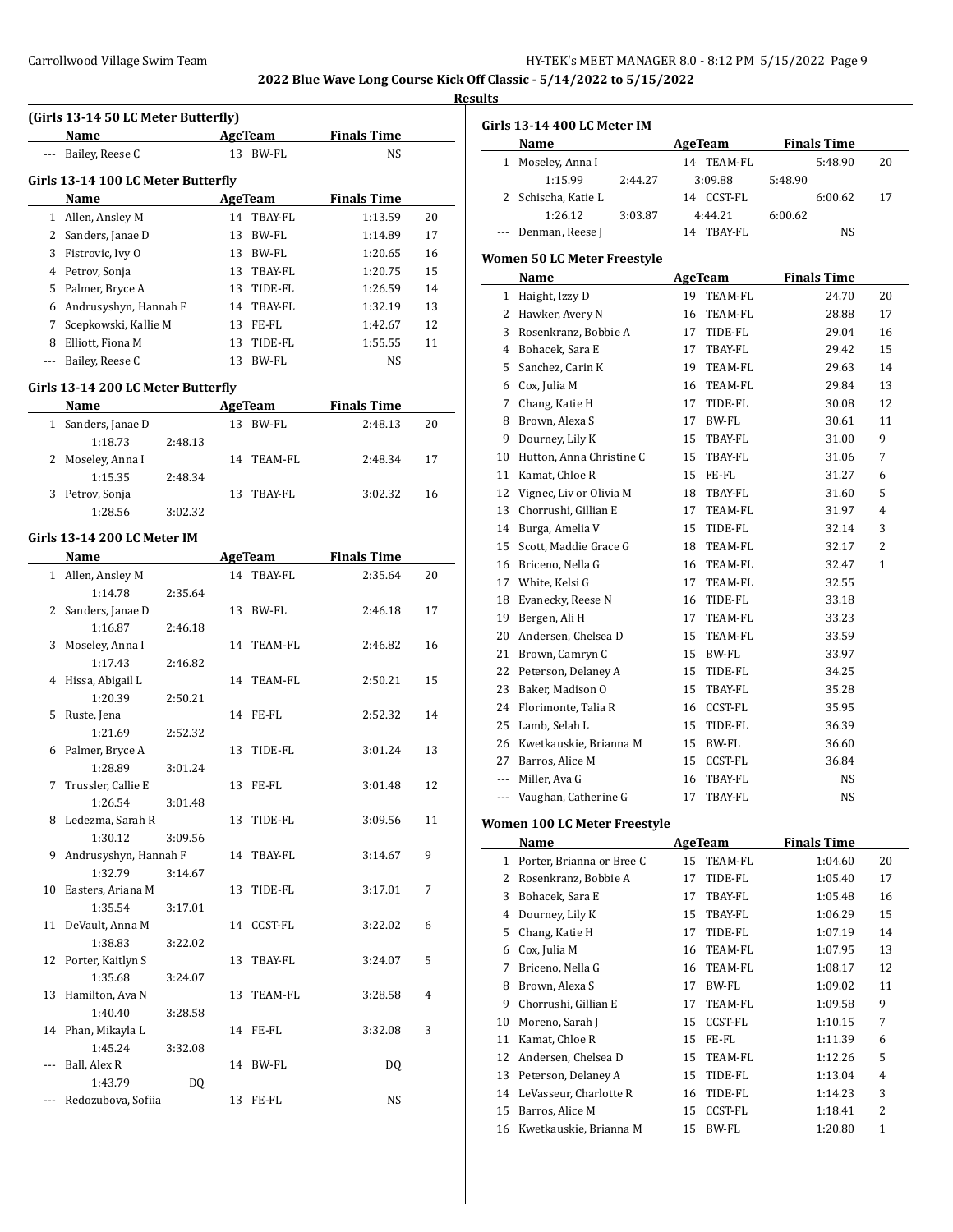$\overline{\phantom{a}}$ 

 $\overline{\phantom{a}}$ 

### **Results**

|    |                                |         |    |                | 2022 Diuc wave Long course in |    |
|----|--------------------------------|---------|----|----------------|-------------------------------|----|
|    | (Women 100 LC Meter Freestyle) |         |    |                |                               |    |
|    | Name                           |         |    | <b>AgeTeam</b> | <b>Finals Time</b>            |    |
|    | 17 Lamb, Selah L               |         |    | 15 TIDE-FL     | 1:24.06                       |    |
|    | --- Teng, Hope Y               |         |    | 17 TEAM-FL     | NS                            |    |
|    | --- Vaughan, Catherine G       |         |    | 17 TBAY-FL     | <b>NS</b>                     |    |
|    | --- Vignec, Liv or Olivia M    |         |    | 18 TBAY-FL     | NS                            |    |
|    | --- Scott, Maddie Grace G      |         |    | 18 TEAM-FL     | NS                            |    |
|    | --- Houck. Madison R           |         |    | 17 FE-FL       | NS                            |    |
|    | Women 200 LC Meter Freestyle   |         |    |                |                               |    |
|    | Name                           |         |    | <b>AgeTeam</b> | <b>Finals Time</b>            |    |
|    | 1 Bohacek, Sara E              |         |    | 17 TBAY-FL     | 2:20.17                       | 20 |
|    | 1:07.51                        | 2:20.17 |    |                |                               |    |
|    | 2 Porter, Brianna or Bree C    |         | 15 | TEAM-FL        | 2:21.95                       | 17 |
|    | 1:07.15                        | 2:21.95 |    |                |                               |    |
|    | 3 Cox, Julia M                 |         |    | 16 TEAM-FL     | 2:25.38                       | 16 |
|    | 1:08.40                        | 2:25.38 |    |                |                               |    |
|    | 4 Dourney, Lily K              |         | 15 | TBAY-FL        | 2:26.14                       | 15 |
|    | 1:11.49                        | 2:26.14 |    |                |                               |    |
| 5. | Briceno, Nella G               |         |    | 16 TEAM-FL     | 2:26.34                       | 14 |
|    | 1:11.64                        | 2:26.34 |    |                |                               |    |
|    | 6 Chang, Katie H               |         | 17 | TIDE-FL        | 2:27.78                       | 13 |
|    | 1:11.51                        | 2:27.78 |    |                |                               |    |
| 7  | Andersen, Chelsea D            |         |    | 15 TEAM-FL     | 2:30.44                       | 12 |
|    | 1:13.22                        | 2:30.44 |    |                |                               |    |
|    | 8 Chorrushi, Gillian E         |         | 17 | TEAM-FL        | 2:30.78                       | 11 |
|    | 1:11.05                        | 2:30.78 |    |                |                               |    |
|    | 9 Moreno, Sarah J              |         |    | 15 CCST-FL     | 2:31.36                       | 9  |
|    | 1:11.52                        | 2:31.36 |    |                |                               |    |
|    | 10 Scott, Maddie Grace G       |         | 18 | TEAM-FL        | 2:34.99                       | 7  |
|    | 1:14.46                        | 2:34.99 |    |                |                               |    |
| 11 | Kamat, Chloe R                 |         |    | 15 FE-FL       | 2:40.91                       | 6  |
|    | 1:16.16                        | 2:40.91 |    |                |                               |    |
|    | 12 Kwetkauskie, Brianna M      |         | 15 | BW-FL          | 2:54.98                       | 5  |
|    | 1:25.50                        | 2:54.98 |    |                |                               |    |
|    | 13 Vaile, Aubrey L             |         |    | 15 FE-FL       | 2:57.19                       | 4  |
|    | 1:23.85                        | 2:57.19 |    |                |                               |    |
|    | 14 Barros, Alice M             |         |    | 15 CCST-FL     | 3:03.74                       | 3  |
|    | 1:30.61                        | 3:03.74 |    |                |                               |    |
|    | --- Teng, Hope Y               |         | 17 | <b>TEAM-FL</b> | NS                            |    |
|    | --- Vaughan, Catherine G       |         | 17 | <b>TBAY-FL</b> | <b>NS</b>                     |    |

## **Women 800 LC Meter Freestyle**

|   | Name                  |         | AgeTeam       | <b>Finals Time</b> |    |
|---|-----------------------|---------|---------------|--------------------|----|
| 1 | Dourney, Lily K       |         | 15 TBAY-FL    | 10:21.80           | 20 |
|   | 1:12.89               | 2:31.67 | 3:50.90       | 5:10.22            |    |
|   | 6:29.97               | 7:48.59 | 9:05.33       | 10:21.80           |    |
|   | 2 Briceno, Nella G    |         | TEAM-FL<br>16 | 10:22.04           | 17 |
|   | 1:13.81               | 2:32.18 | 3:50.89       | 5:11.24            |    |
|   | 6:29.66               | 7:48.29 | 9:06.60       | 10:22.04           |    |
|   | 3 Andersen, Chelsea D |         | 15 TEAM-FL    | 10:28.31           | 16 |
|   | 1:14.08               | 2:32.60 | 3:52.04       | 5:11.30            |    |
|   | 6:30.82               | 7:50.07 | 9:09.09       | 10:28.31           |    |
|   |                       |         |               |                    |    |

--- Houck, Madison R 17 FE-FL NS

|   | Women 1500 LC Meter Freestyle |          |         |            |          |                    |    |
|---|-------------------------------|----------|---------|------------|----------|--------------------|----|
|   | Name                          |          | AgeTeam |            |          | <b>Finals Time</b> |    |
| 1 | Hawker, Avery N               |          |         | 16 TEAM-FL |          | 18:47.46           | 20 |
|   | 1:09.73                       | 2:25.14  |         | 3:42.13    | 4:58.62  |                    |    |
|   | 6:15.08                       | 7:31.19  |         | 8:46.91    | 10:02.42 |                    |    |
|   | 11:18.20                      | 12:33.72 |         | 13:48.63   | 15:04.30 |                    |    |
|   | 16:19.17                      | 17:33.83 |         | 18:47.46   |          |                    |    |
| 2 | Andersen, Chelsea D           |          |         | 15 TEAM-FL |          | 19:53.29           | 17 |
|   | 1:13.02                       | 2:31.05  |         | 3:49.59    | 5:08.57  |                    |    |
|   | 6:27.86                       | 7:47.51  |         | 9:07.54    | 10:27.97 |                    |    |
|   | 11:48.47                      | 13:09.16 |         | 14:29.55   | 15:50.29 |                    |    |
|   | 17:11.21                      | 18:32.63 |         | 19:53.29   |          |                    |    |
| 3 | Porter, Brianna or Bree C     |          |         | 15 TEAM-FL |          | 20:14.06           | 16 |
|   | 1:11.89                       | 2:31.46  |         | 3:52.21    | 5:13.58  |                    |    |
|   | 6:34.20                       | 7:55.98  |         | 9:17.72    | 10:39.99 |                    |    |
|   | 12:02.22                      | 13:24.41 |         | 14:46.86   | 16:09.11 |                    |    |
|   | 17:31.65                      | 18:53.77 |         | 20:14.06   |          |                    |    |

# **Women 50 LC Meter Backstroke**

|    | Name                    |    | AgeTeam        | Finals Time |    |  |
|----|-------------------------|----|----------------|-------------|----|--|
| 1  | Rosenkranz, Bobbie A    | 17 | TIDE-FL        | 34.00       | 20 |  |
| 2  | Hawker, Avery N         | 16 | TEAM-FL        | 34.45       | 17 |  |
| 3  | Chang, Katie H          | 17 | TIDE-FL        | 35.84       | 16 |  |
| 4  | Bohacek, Sara E         | 17 | TBAY-FL        | 36.01       | 15 |  |
| 5  | Dourney, Lily K         | 15 | TBAY-FL        | 37.76       | 14 |  |
| 6  | Moreno, Sarah J         | 15 | <b>CCST-FL</b> | 37.83       | 13 |  |
| 7  | Kamat, Chloe R          | 15 | FE-FL          | 38.10       | 12 |  |
| 8  | Vaile, Aubrey L         | 15 | FE-FL          | 39.31       | 11 |  |
| 9  | LeVasseur, Charlotte R  | 16 | TIDE-FL        | 39.58       | 9  |  |
| 10 | Lee, Milani M           | 15 | TIDE-FL        | 40.45       | 7  |  |
| 11 | Peterson, Delaney A     | 15 | TIDE-FL        | 42.92       | 6  |  |
| 12 | Lamb, Selah L           | 15 | TIDE-FL        | 48.66       | 5  |  |
| 13 | Kwetkauskie, Brianna M  | 15 | BW-FL          | 49.86       | 4  |  |
|    | Houck, Madison R        | 17 | FE-FL          | <b>NS</b>   |    |  |
|    | Vaughan, Catherine G    | 17 | TBAY-FL        | NS          |    |  |
|    | Vignec, Liv or Olivia M | 18 | TBAY-FL        | NS          |    |  |

# **Women 100 LC Meter Backstroke**

|       | Name                     | AgeTeam       | <b>Finals Time</b> |    |
|-------|--------------------------|---------------|--------------------|----|
| 1     | Rosenkranz, Bobbie A     | TIDE-FL<br>17 | 1:13.79            | 20 |
| 2     | Bohacek, Sara E          | TBAY-FL<br>17 | 1:18.43            | 17 |
| 3     | Brown, Camryn C          | 15<br>BW-FL   | 1:18.51            | 16 |
| 4     | Dourney, Lily K          | 15<br>TBAY-FL | 1:20.19            | 15 |
| 5     | Cox, Julia M             | TEAM-FL<br>16 | 1:20.36            | 14 |
| 6     | Scott, Maddie Grace G    | TEAM-FL<br>18 | 1:21.00            | 13 |
| 7     | Kamat, Chloe R           | FE-FL<br>15   | 1:22.94            | 12 |
| 8     | Burga, Amelia V          | TIDE-FL<br>15 | 1:26.80            | 11 |
| 9     | Peterson, Delaney A      | TIDE-FL<br>15 | 1:27.60            | 9  |
| 10    | Lee, Milani M            | TIDE-FL<br>15 | 1:27.62            | 7  |
| 11    | Hutton, Anna Christine C | TBAY-FL<br>15 | 1:28.18            | 6  |
| 12    | Bergen, Ali H            | TEAM-FL<br>17 | 1:32.96            | 5  |
| 13    | Baker, Madison O         | TBAY-FL<br>15 | 1:34.39            | 4  |
| 14    | Vignec, Liv or Olivia M  | TBAY-FL<br>18 | 1:34.95            | 3  |
| 15    | White, Kelsi G           | TEAM-FL<br>17 | 1:40.82            | 2  |
| 16    | Kwetkauskie, Brianna M   | BW-FL<br>15   | 1:45.30            | 1  |
| 17    | Florimonte, Talia R      | CCST-FL<br>16 | 1:50.23            |    |
| 18    | Lamb, Selah L            | TIDE-FL<br>15 | 1:55.21            |    |
| $---$ | Miller, Ava G            | 16 TBAY-FL    | NS                 |    |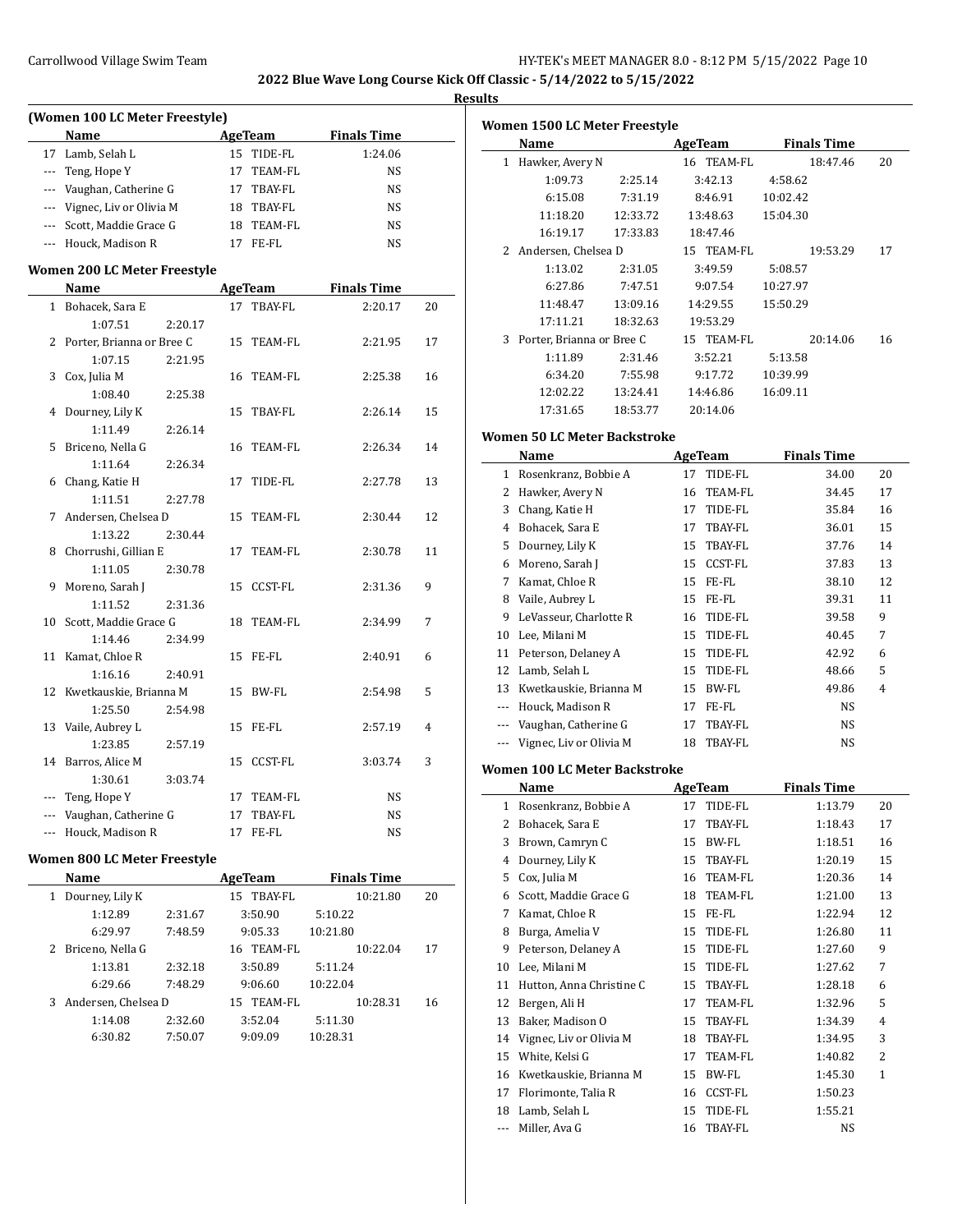**2022 Blue Wave Long Course Kick Off Classic - 5/14/2022 to 5/15/2022**

### **Results**

|          | (Women 100 LC Meter Backstroke)              |         |     |                |                    |    |  |
|----------|----------------------------------------------|---------|-----|----------------|--------------------|----|--|
|          | Name                                         |         |     | <b>AgeTeam</b> | <b>Finals Time</b> |    |  |
| $\cdots$ | Vaughan, Catherine G                         |         |     | 17 TBAY-FL     | NS                 |    |  |
|          | Women 200 LC Meter Backstroke                |         |     |                |                    |    |  |
|          | Name                                         |         |     | AgeTeam        | <b>Finals Time</b> |    |  |
| 1        | Dourney, Lily K                              |         |     | 15 TBAY-FL     | 2:49.61            | 20 |  |
|          | 1:24.12                                      | 2:49.61 |     |                |                    |    |  |
| 2        | Cox, Julia M                                 |         | 16  | TEAM-FL        | 2:56.62            | 17 |  |
|          | 1:24.62                                      | 2:56.62 |     |                |                    |    |  |
| 3        | Kamat, Chloe R                               |         |     | 15 FE-FL       | 3:00.83            | 16 |  |
|          | 1:29.76                                      | 3:00.83 |     |                |                    |    |  |
| 4        | White, Kelsi G                               |         | 17  | TEAM-FL        | 3:33.57            | 15 |  |
|          | 1:44.68                                      | 3:33.57 |     |                |                    |    |  |
| ---      | Scott, Maddie Grace G                        |         | 18. | TEAM-FL        | DO                 |    |  |
|          | Completely submerged prior to turn or finish |         |     |                |                    |    |  |
|          | 1:23.79                                      | DO      |     |                |                    |    |  |

#### **Women 50 LC Meter Breaststroke**

 $\overline{a}$ 

 $\overline{a}$ 

|    | Name                    |    | AgeTeam        | <b>Finals Time</b> |    |
|----|-------------------------|----|----------------|--------------------|----|
| 1  | Bohacek, Sara E         | 17 | TBAY-FL        | 35.85              | 20 |
| 2  | Hawker, Avery N         |    | 16 TEAM-FL     | 37.29              | 17 |
| 3  | Brown, Alexa S          | 17 | BW-FL          | 41.36              | 16 |
| 4  | Scott. Maddie Grace G   | 18 | TEAM-FL        | 42.20              | 15 |
| 5  | Barros, Alice M         | 15 | CCST-FL        | 45.28              | 14 |
| 6  | Lee, Milani M           |    | 15 TIDE-FL     | 45.40              | 13 |
| 7  | LeVasseur, Charlotte R  |    | 16 TIDE-FL     | 46.13              | 12 |
| 8  | Lamb, Selah L           | 15 | TIDE-FL        | 49.43              | 11 |
| 9  | Kwetkauskie, Brianna M  | 15 | BW-FL          | 53.82              | 9  |
| 10 | Peterson, Delaney A     | 15 | TIDE-FL        | 59.20              | 7  |
|    | Vignec, Liv or Olivia M | 18 | <b>TBAY-FL</b> | D <sub>0</sub>     |    |
|    | Rosenkranz, Bobbie A    | 17 | TIDE-FL        | NS                 |    |
|    | Vaughan, Catherine G    | 17 | TBAY-FL        | NS                 |    |
|    |                         |    |                |                    |    |

#### **Women 100 LC Meter Breaststroke**

| <b>Name</b>                 |     | AgeTeam    | <b>Finals Time</b> |    |
|-----------------------------|-----|------------|--------------------|----|
| 1 Porter, Brianna or Bree C |     | 15 TEAM-FL | 1:28.69            | 20 |
| 2 Cox, Julia M              | 16. | TEAM-FL    | 1:30.48            | 17 |
| 3 Scott. Maddie Grace G     | 18. | TEAM-FL    | 1:31.85            | 16 |
| 4 Chorrushi, Gillian E      | 17  | TEAM-FL    | 1:35.15            | 15 |
| 5 Andersen, Chelsea D       | 15. | TEAM-FL    | 1:39.64            | 14 |
| Lamb, Selah L               |     | TIDE-FL    | 1:47.74            | 13 |

#### **Women 200 LC Meter Breaststroke**

|    | <b>Name</b>                 |         | AgeTeam    | <b>Finals Time</b> |    |
|----|-----------------------------|---------|------------|--------------------|----|
| 1  | Hawker, Avery N             |         | 16 TEAM-FL | 3:00.85            | 20 |
|    | 1:25.15                     | 3:00.85 |            |                    |    |
|    | 2 Porter, Brianna or Bree C |         | 15 TEAM-FL | 3:09.72            | 17 |
|    | 1:29.24                     | 3:09.72 |            |                    |    |
| 3  | Cox, Julia M                |         | 16 TEAM-FL | 3:14.17            | 16 |
|    | 1:33.07                     | 3:14.17 |            |                    |    |
|    | Spielberger, Julia S        |         | 17 FE-FL   | 3:14.35            | 15 |
|    | 1:34.24                     | 3:14.35 |            |                    |    |
| 5. | Scott, Maddie Grace G       |         | 18 TEAM-FL | 3:15.84            | 14 |
|    | 1:32.76                     | 3:15.84 |            |                    |    |
| 6  | Briceno, Nella G            |         | 16 TEAM-FL | 3:22.67            | 13 |
|    | 1:37.89                     | 3:22.67 |            |                    |    |
| 7  | Chorrushi, Gillian E        |         | 17 TEAM-FL | 3:25.90            | 12 |
|    | 1:37.41                     | 3:25.90 |            |                    |    |

| -- |                     |         |     |            |         |    |
|----|---------------------|---------|-----|------------|---------|----|
| 8  | Barros, Alice M     |         |     | 15 CCST-FL | 3:50.46 | 11 |
|    | 1:52.38             | 3:50.46 |     |            |         |    |
| 9  | Florimonte, Talia R |         |     | 16 CCST-FL | 3:51.09 | 9  |
|    | 1:52.69             | 3:51.09 |     |            |         |    |
| 10 | White, Kelsi G      |         | 17  | TEAM-FL    | 3:51.13 | 7  |
|    | 1:53.60             | 3:51.13 |     |            |         |    |
|    | Lamb, Selah L       |         | 15. | TIDE-FL    | 3:56.80 | 6  |
|    | 1:54.19             | 3:56.80 |     |            |         |    |

## **Women 50 LC Meter Butterfly**

|    | Name                      |    | AgeTeam        | <b>Finals Time</b> |              |
|----|---------------------------|----|----------------|--------------------|--------------|
| 1  | Brown, Camryn C           | 15 | <b>BW-FL</b>   | 31.39              | 20           |
| 2  | Sanchez, Carin K          | 19 | TEAM-FL        | 31.84              | 17           |
| 3  | Rosenkranz, Bobbie A      | 17 | TIDE-FL        | 32.15              | 16           |
| 4  | Bohacek, Sara E           | 17 | TBAY-FL        | 32.17              | 15           |
| 5  | Haight, Izzy D            | 19 | <b>TEAM-FL</b> | 32.22              | 14           |
| 6  | Vaile, Aubrey L           | 15 | FE-FL          | 32.60              | 13           |
| 7  | Chang, Katie H            | 17 | TIDE-FL        | 32.68              | 12           |
| 8  | Spielberger, Julia S      | 17 | FE-FL          | 32.72              | 11           |
| 9  | Dourney, Lily K           | 15 | TBAY-FL        | 33.18              | 9            |
| 10 | Brown, Alexa S            | 17 | <b>BW-FL</b>   | 33.19              | 7            |
| 11 | Porter, Brianna or Bree C | 15 | <b>TEAM-FL</b> | 33.94              | 6            |
| 12 | Lee, Milani M             | 15 | TIDE-FL        | 34.16              | 5            |
| 13 | Kamat, Chloe R            | 15 | FE-FL          | 34.91              | 4            |
| 14 | Burga, Amelia V           | 15 | TIDE-FL        | 34.95              | 3            |
| 15 | Evanecky, Reese N         | 16 | TIDE-FL        | 35.60              | 2            |
| 16 | Hutton, Anna Christine C  | 15 | TBAY-FL        | 36.50              | $\mathbf{1}$ |
| 17 | Vignec, Liv or Olivia M   | 18 | <b>TBAY-FL</b> | 36.66              |              |
| 18 | Andersen, Chelsea D       | 15 | <b>TEAM-FL</b> | 38.69              |              |
| 19 | Miller, Ava G             | 16 | TBAY-FL        | 38.72              |              |
| 20 | Peterson, Delaney A       | 15 | TIDE-FL        | 38.78              |              |
| 21 | Baker, Madison O          | 15 | <b>TBAY-FL</b> | 42.71              |              |
| 22 | Lamb, Selah L             | 15 | TIDE-FL        | 45.28              |              |
| 23 | Kwetkauskie, Brianna M    | 15 | BW-FL          | 47.68              |              |
|    | Vaughan, Catherine G      | 17 | TBAY-FL        | <b>NS</b>          |              |

## **Women 100 LC Meter Butterfly**

|   | Name                     |    | AgeTeam  | <b>Finals Time</b> |    |  |
|---|--------------------------|----|----------|--------------------|----|--|
| 1 | Hawker, Avery N          | 16 | TEAM-FL  | 1:07.27            | 20 |  |
|   | 2 Chorrushi, Gillian E   | 17 | TEAM-FL  | 1:17.11            | 17 |  |
|   | 3 Spielberger, Julia S   | 17 | FE-FL    | 1:17.63            | 16 |  |
| 4 | Brown, Alexa S           | 17 | BW-FL    | 1:20.83            | 15 |  |
|   | 5 Vaile, Aubrey L        |    | 15 FE-FL | 1:24.04            | 14 |  |
| 6 | Bergen, Ali H            | 17 | TEAM-FL  | 1:25.33            | 13 |  |
|   | Burga, Amelia V          | 15 | TIDE-FL  | 1:25.42            | 12 |  |
| 8 | Evanecky, Reese N        | 16 | TIDE-FL  | 1:26.15            | 11 |  |
|   | --- Vaughan, Catherine G |    | TBAY-FL  | NS                 |    |  |

### **Women 200 LC Meter Butterfly**

| Name                   |         |    | AgeTeam    | <b>Finals Time</b> |    |
|------------------------|---------|----|------------|--------------------|----|
| 1 Hawker, Avery N      |         |    | 16 TEAM-FL | 2.23.94            | 20 |
| 1:07.19                | 2.23.94 |    |            |                    |    |
| 2 Chorrushi, Gillian E |         | 17 | TEAM-FL    | 2:47.77            | 17 |
| 1:19.54                | 2.47.77 |    |            |                    |    |
| 3 Vaile, Aubrey L      |         |    | 15 FE-FL   | 3:40.07            | 16 |
| 1:39.00                | 3:40.07 |    |            |                    |    |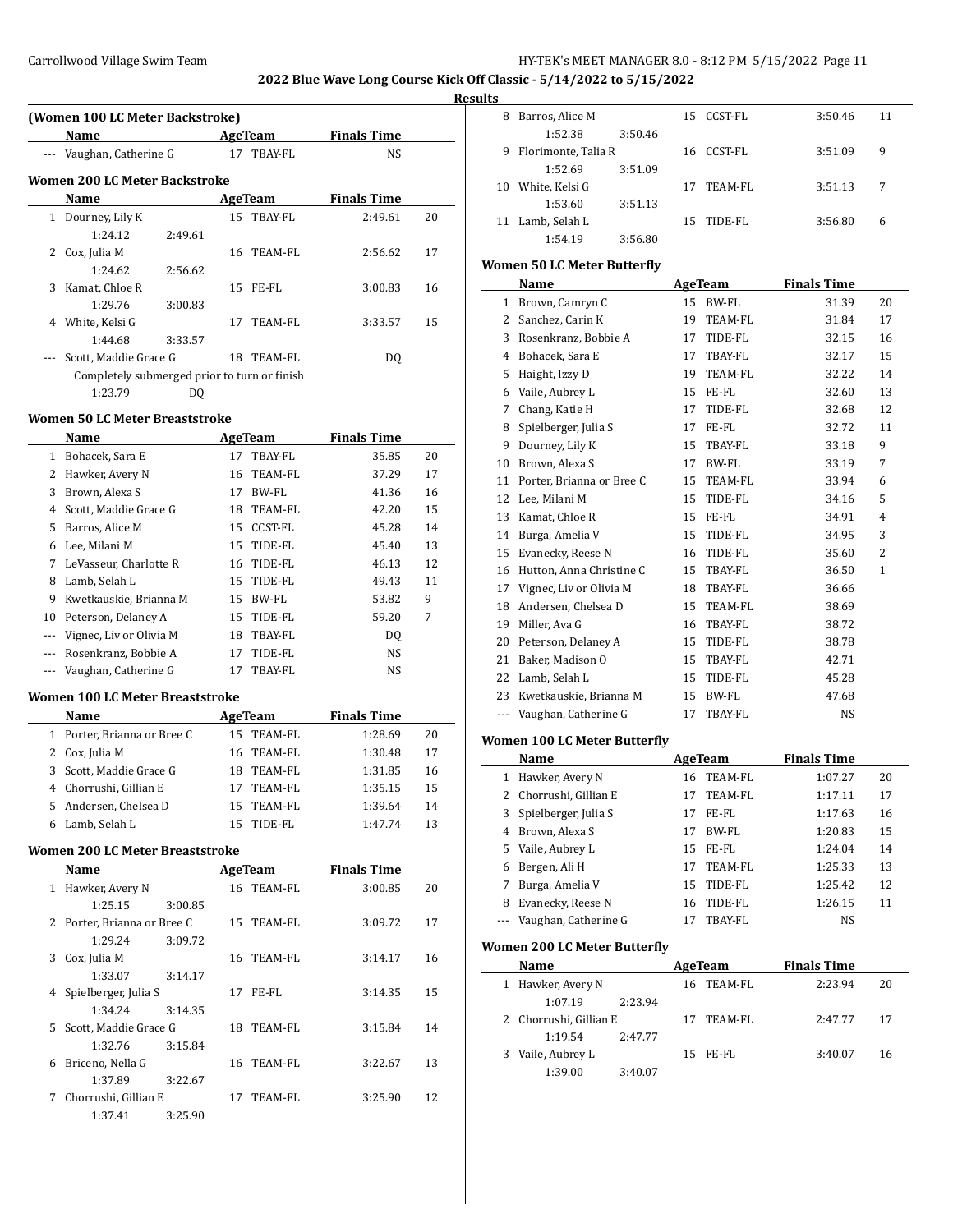#### **Results**

|                | Women 200 LC Meter IM                            |                |    |                          |         |                               |    |
|----------------|--------------------------------------------------|----------------|----|--------------------------|---------|-------------------------------|----|
|                | <b>Name</b>                                      |                |    | AgeTeam                  |         | <b>Finals Time</b>            |    |
|                | 1 Porter, Brianna or Bree C                      |                |    | 15 TEAM-FL               |         | 2:45.57                       | 20 |
|                | 1:18.49                                          | 2:45.57        |    |                          |         |                               |    |
|                | 2 Chorrushi, Gillian E                           |                |    | 17 TEAM-FL               |         | 2:53.40                       | 17 |
|                | 1:21.13                                          | 2:53.40        |    |                          |         |                               |    |
| 3              | Briceno, Nella G                                 |                |    | 16 TEAM-FL               |         | 2:57.06                       | 16 |
|                | 1:26.95                                          | 2:57.06        |    |                          |         |                               |    |
| $\overline{4}$ | Bergen, Ali H                                    |                | 17 | TEAM-FL                  |         | 2:59.83                       | 15 |
|                | 1:27.79                                          | 2:59.83        |    |                          |         |                               |    |
| 5              | Hutton, Anna Christine C                         |                | 15 | TBAY-FL                  |         | 3:03.96                       | 14 |
|                | 1:30.52                                          | 3:03.96        |    |                          |         |                               |    |
|                | 6 Vaile, Aubrey L                                |                | 15 | FE-FL                    |         | 3:10.09                       | 13 |
|                | 1:31.81                                          | 3:10.09        |    |                          |         |                               |    |
| 7              | Kwetkauskie, Brianna M                           |                |    | 15 BW-FL                 |         | 3:32.17                       | 12 |
|                | 1:45.58                                          | 3:32.17        |    |                          |         |                               |    |
|                | Andersen, Chelsea D                              |                |    | 15 TEAM-FL               |         | DQ                            |    |
|                | Alternating Kick - breast                        |                |    |                          |         |                               |    |
|                | 1:29.70                                          | D <sub>0</sub> |    |                          |         |                               |    |
|                | Women 400 LC Meter IM                            |                |    |                          |         |                               |    |
|                |                                                  |                |    |                          |         |                               |    |
|                | <b>Name</b>                                      |                |    | <b>AgeTeam</b>           |         | <b>Finals Time</b><br>5:30.26 | 20 |
|                | 1 Hawker, Avery N<br>1:08.46                     |                |    | 16 TEAM-FL               |         |                               |    |
|                |                                                  | 2:37.16        |    | 4:13.98                  | 5:30.26 |                               |    |
|                | 2 Porter, Brianna or Bree C                      | 2:57.12        |    | 15 TEAM-FL               |         | 6:00.49                       | 17 |
|                | 1:26.75<br>3 Cox, Julia M                        |                |    | 4:39.88<br>16 TEAM-FL    | 6:00.49 | 6:05.00                       | 16 |
|                | 1:23.25                                          | 2:58.75        |    | 4:41.53                  |         |                               |    |
|                |                                                  |                |    |                          | 6:05.00 |                               |    |
|                | Boys 6 & Under 50 LC Meter Freestyle             |                |    |                          |         |                               |    |
|                | Name                                             |                |    | AgeTeam                  |         | <b>Finals Time</b>            |    |
|                | 1 Correia, Leo A                                 |                |    | 6 CCST-FL                |         | 1:19.16                       | 20 |
|                |                                                  |                |    |                          |         |                               |    |
|                | <b>Boys 6 &amp; Under 50 LC Meter Backstroke</b> |                |    |                          |         |                               |    |
|                | Name                                             |                |    | <b>Example 2</b> AgeTeam |         | <b>Finals Time</b>            |    |
|                | 1 Correia, Leo A                                 |                |    | 6 CCST-FL                |         | 1:25.38                       | 20 |
|                | Boys 6 & Under 50 LC Meter Breaststroke          |                |    |                          |         |                               |    |
|                | Name AgeTeam                                     |                |    |                          |         | <b>Finals Time</b>            |    |
|                | --- Correia, Leo A                               |                |    | 6 CCST-FL                |         | DQ                            |    |
|                | Boys 7-8 50 LC Meter Freestyle                   |                |    |                          |         |                               |    |
|                | Name                                             |                |    | <b>AgeTeam</b>           |         | <b>Finals Time</b>            |    |
|                | 1 Dogurogard Landon L                            |                |    | $O$ TD AV CI             |         | $\frac{1111}{2}$              | າ∩ |

| 1       | Beauregard, Landon J            | 8 | TBAY-FL        | 41.12              | 20 |  |
|---------|---------------------------------|---|----------------|--------------------|----|--|
| 2       | Malespin, CJ J                  | 7 | TEAM-FL        | 47.53              | 17 |  |
| 3       | Robbins, James M                | 8 | BW-FL          | 47.75              | 16 |  |
| 4       | Turenkov. Andrew                |   | TBAY-FL        | 55.81              | 15 |  |
| 5.      | Le Helley, Leo Z                |   | CCST-FL        | 1:02.64            | 14 |  |
| 6       | Contreras, Ignacio G            | 8 | <b>CCST-FL</b> | 1:04.73            | 13 |  |
| 7       | Petrov, Ivan                    | 7 | TBAY-FL        | 1:09.53            | 12 |  |
| $- - -$ | Gray, Hunter                    | 8 | FE-FL          | NS                 |    |  |
|         | Boys 7-8 100 LC Meter Freestyle |   |                |                    |    |  |
|         | Name                            |   | AgeTeam        | <b>Finals Time</b> |    |  |
| 1       | Beauregard, Landon J            | 8 | TBAY-FL        | 1:36.76            | 20 |  |
| 2       | Malespin, CJ J                  | 7 | TEAM-FL        | 1:50.47            | 17 |  |
| 3       | Naramore, Oliver J              | 8 | FE-FL          | 2:17.40            | 16 |  |
|         |                                 |   |                |                    |    |  |

| Name<br><b>AgeTeam</b><br><b>TEAM-FL</b><br>1 Malespin, CJ J<br>7<br>2 Beauregard, Landon J<br>8<br>TBAY-FL<br>Turenkov, Andrew<br>3<br>TBAY-FL<br>7<br>4 Naramore, Oliver J<br>8 FE-FL<br>5 Petrov, Ivan<br>TBAY-FL<br>7<br>6 Contreras, Ignacio G<br>CCST-FL<br>8. | <b>Finals Time</b>          |    |
|----------------------------------------------------------------------------------------------------------------------------------------------------------------------------------------------------------------------------------------------------------------------|-----------------------------|----|
|                                                                                                                                                                                                                                                                      |                             |    |
|                                                                                                                                                                                                                                                                      | 55.04                       | 20 |
|                                                                                                                                                                                                                                                                      | 56.84                       | 17 |
|                                                                                                                                                                                                                                                                      | 1:07.19                     | 16 |
|                                                                                                                                                                                                                                                                      | 1:07.57                     | 15 |
|                                                                                                                                                                                                                                                                      | 1:13.53                     | 14 |
|                                                                                                                                                                                                                                                                      | 1:13.75                     | 13 |
| --- Gray, Hunter<br>8 FE-FL                                                                                                                                                                                                                                          | NS                          |    |
|                                                                                                                                                                                                                                                                      |                             |    |
| <b>Boys 7-8 100 LC Meter Backstroke</b>                                                                                                                                                                                                                              | <b>Finals Time</b>          |    |
| Name<br><b>AgeTeam</b><br>1 Malespin, CJ J<br>7 TEAM-FL                                                                                                                                                                                                              | 1:55.96                     | 20 |
| 2 Beauregard, Landon J<br>8 TBAY-FL                                                                                                                                                                                                                                  | 2:05.41                     | 17 |
| 3 Le Helley, Leo Z                                                                                                                                                                                                                                                   | 2:21.73                     |    |
| 7 CCST-FL                                                                                                                                                                                                                                                            |                             | 16 |
| --- Robbins, James M<br>8 BW-FL                                                                                                                                                                                                                                      | DQ                          |    |
| Delay initiating turn after past vertical                                                                                                                                                                                                                            |                             |    |
| <b>Boys 7-8 50 LC Meter Breaststroke</b>                                                                                                                                                                                                                             |                             |    |
| Name<br>AgeTeam                                                                                                                                                                                                                                                      | <b>Finals Time</b>          |    |
| 1 Beauregard, Landon J<br>8 TBAY-FL                                                                                                                                                                                                                                  | 52.07                       | 20 |
| 2 Malespin, CJ J<br>TEAM-FL<br>7                                                                                                                                                                                                                                     | 1:11.23                     | 17 |
| 3<br>Naramore, Oliver J<br>8 FE-FL                                                                                                                                                                                                                                   | 1:12.09                     | 16 |
| 4 Petrov. Ivan<br>TBAY-FL<br>7                                                                                                                                                                                                                                       | 1:20.56                     | 15 |
| --- Contreras, Ignacio G<br>8 CCST-FL                                                                                                                                                                                                                                | DQ                          |    |
| --- Turenkov, Andrew<br>TBAY-FL<br>7                                                                                                                                                                                                                                 | DQ                          |    |
| Scissors kick                                                                                                                                                                                                                                                        |                             |    |
| --- Gray, Hunter<br>8 FE-FL                                                                                                                                                                                                                                          | NS                          |    |
|                                                                                                                                                                                                                                                                      |                             |    |
| <b>Boys 7-8 100 LC Meter Breaststroke</b><br>Name                                                                                                                                                                                                                    | <b>Finals Time</b>          |    |
| AgeTeam<br>1 Malespin, CJ J<br>7 TEAM-FL                                                                                                                                                                                                                             | 2:31.91                     | 20 |
|                                                                                                                                                                                                                                                                      |                             |    |
|                                                                                                                                                                                                                                                                      |                             |    |
|                                                                                                                                                                                                                                                                      | <b>Finals Time</b>          |    |
| Name<br><b>AgeTeam</b>                                                                                                                                                                                                                                               |                             |    |
| 8 BW-FL<br>1 Robbins, James M                                                                                                                                                                                                                                        | 5:30.69                     | 20 |
| 2:41.68<br>5:30.69                                                                                                                                                                                                                                                   |                             |    |
|                                                                                                                                                                                                                                                                      |                             |    |
| <b>AgeTeam</b><br>Name                                                                                                                                                                                                                                               | <b>Finals Time</b>          |    |
| 8<br>1                                                                                                                                                                                                                                                               |                             | 20 |
| Beauregard, Landon J<br>TBAY-FL<br>7<br>TEAM-FL                                                                                                                                                                                                                      | 1:00.38<br>1:05.62          | 17 |
| 2 Malespin, CJ J<br>--- Le Helley, Leo Z<br>CCST-FL<br>7                                                                                                                                                                                                             | DQ                          |    |
|                                                                                                                                                                                                                                                                      |                             |    |
| Non-simultaneous arms<br>Petrov, Ivan<br>7<br>TBAY-FL                                                                                                                                                                                                                | DQ                          |    |
| Non-simultaneous arms                                                                                                                                                                                                                                                |                             |    |
| Turenkov, Andrew<br>7<br>TBAY-FL                                                                                                                                                                                                                                     |                             |    |
| <b>Alternating Kick</b>                                                                                                                                                                                                                                              | DQ                          |    |
| 8 FE-FL                                                                                                                                                                                                                                                              |                             |    |
| --- Gray, Hunter                                                                                                                                                                                                                                                     | NS                          |    |
|                                                                                                                                                                                                                                                                      |                             |    |
| Name<br>AgeTeam                                                                                                                                                                                                                                                      | <b>Finals Time</b>          |    |
| $\mathbf{1}$<br>TEAM-FL<br>Malespin, CJ J<br>7                                                                                                                                                                                                                       | 4:23.80                     | 20 |
| 4:24.43<br>4:23.80                                                                                                                                                                                                                                                   |                             |    |
|                                                                                                                                                                                                                                                                      |                             |    |
|                                                                                                                                                                                                                                                                      |                             |    |
| <b>Boys 7-8 200 LC Meter Breaststroke</b><br><b>Boys 7-8 50 LC Meter Butterfly</b><br>Boys 7-8 200 LC Meter IM<br>Boys 9-10 50 LC Meter Freestyle<br>Name<br><b>AgeTeam</b><br>1 Jones, Bryson R<br>10 TIDE-FL                                                       | <b>Finals Time</b><br>34.81 | 20 |

3 Correia, Sebastian A 9 CCST-FL 40.69 16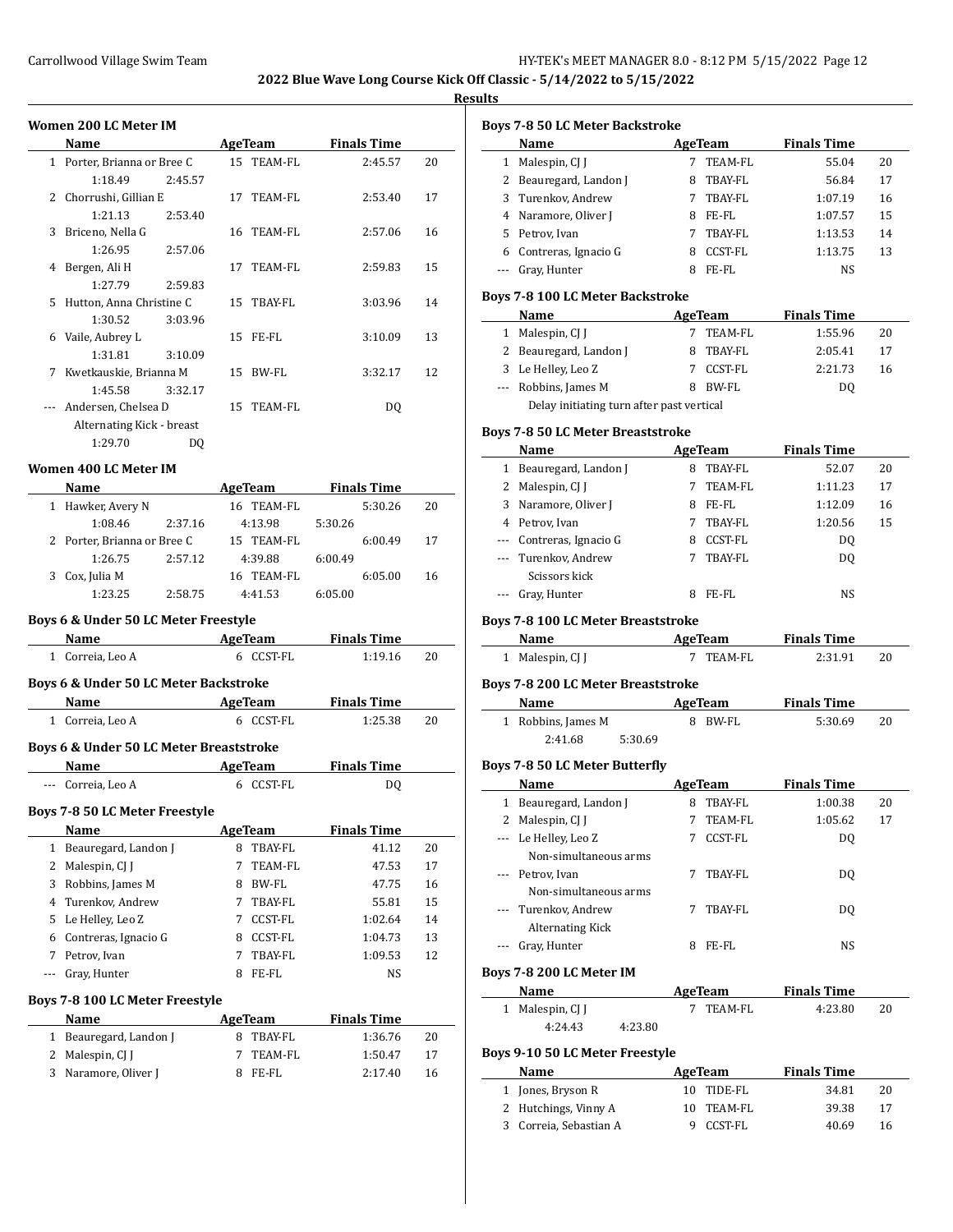**Results**

|    | Name                  |    | AgeTeam        | <b>Finals Time</b> |    |
|----|-----------------------|----|----------------|--------------------|----|
| 4  | Morgan, Jeremy P      | 10 | FE-FL          | 41.56              | 15 |
| 5  | Chase, Zeke M         | 9  | BW-FL          | 42.44              | 14 |
| 6  | Tiozzo, Leo           | 9  | TBAY-FL        | 45.10              | 13 |
| 7  | Fernandez, Brandon M  | 9  | BW-FL          | 46.82              | 12 |
| 8  | Mukiri, Ansh          | 10 | BW-FL          | 47.93              | 11 |
| 9  | Peraud, Arthur M      | 9  | <b>TEAM-FL</b> | 48.19              | 9  |
| 10 | Hussey, Keegan P      | 10 | TBAY-FL        | 49.14              | 7  |
| 11 | Lester, Luke M        | 10 | BW-FL          | 49.47              | 6  |
| 12 | Gilhotra, Aryan       | 9  | BW-FL          | 52.75              | 5  |
| 13 | Kester, Grant W       | 9  | BW-FL          | 53.36              | 4  |
| 14 | Haynes, Kai K         | 9  | TBAY-FL        | 54.60              | 3  |
| 15 | Greif, Owen H         | 9  | TBAY-FL        | 54.72              | 2  |
| 16 | Contreras, Fernando D | 9  | CCST-FL        | 57.12              | 1  |
| 17 | Tompkins, Brayden M   | 10 | BW-FL          | 58.82              |    |
| 18 | Vinogradov, Sergey    | 9  | CCST-FL        | 1:07.78            |    |

### **Boys 9-10 100 LC Meter Freestyle**

 $\overline{a}$ 

 $\overline{a}$ 

|    | Name                 |    | AgeTeam        | <b>Finals Time</b> |    |
|----|----------------------|----|----------------|--------------------|----|
| 1  | Hutchings, Vinny A   | 10 | TEAM-FL        | 1:30.01            | 20 |
|    | Morgan, Jeremy P     | 10 | FE-FL          | 1:34.42            | 17 |
| 3  | Correia. Sebastian A | 9  | <b>CCST-FL</b> | 1:41.22            | 16 |
| 4  | Hussey, Keegan P     | 10 | TBAY-FL        | 1:46.48            | 15 |
| 5. | Fernandez, Brandon M | 9  | BW-FL          | 1:47.77            | 14 |
| 6  | Hunter, Mason L      | 10 | FE-FL          | 1:48.68            | 13 |
| 7  | Peraud, Arthur M     | 9  | TEAM-FL        | 1:55.72            | 12 |
| 8  | Lester, Luke M       | 10 | BW-FL          | 1:57.02            | 11 |
| 9  | Kester, Grant W      | 9  | BW-FL          | 1:59.66            | 9  |
| 10 | Haynes, Kai K        | 9  | TBAY-FL        | 2:06.96            | 7  |
|    | Jones, Bryson R      | 10 | TIDE-FL        | NS                 |    |
|    | Mukiri, Ansh         | 10 | BW-FL          | NS                 |    |
|    | Valdez, Gianny A     | 9  | TEAM-FL        | NS                 |    |

## **Boys 9-10 200 LC Meter Freestyle**

| Name |                        |         |    | AgeTeam | <b>Finals Time</b> |    |
|------|------------------------|---------|----|---------|--------------------|----|
|      | 1 Hutchings, Vinny A   |         | 10 | TEAM-FL | 3:06.89            | 20 |
|      | 1:29.57                | 3:06.89 |    |         |                    |    |
|      | 2 Correia, Sebastian A |         |    | CCST-FL | 3:30.49            | 17 |
|      | 1:39.09                | 3:30.49 |    |         |                    |    |

#### **Boys 9-10 50 LC Meter Backstroke**

| Name                  |    |         | <b>Finals Time</b> |      |
|-----------------------|----|---------|--------------------|------|
| Morgan, Jeremy P      | 10 | FE-FL   | 46.39              | 20   |
| Hutchings, Vinny A    | 10 | TEAM-FL | 47.69              | 17   |
| Chase, Zeke M         | 9  | BW-FL   | 52.84              | 16   |
| Hussey, Keegan P      | 10 | TBAY-FL | 53.35              | 15   |
| Peraud, Arthur M      | 9  | TEAM-FL | 54.53              | 14   |
| Fernandez, Brandon M  | 9  | BW-FL   | 58.67              | 12.5 |
| Tiozzo, Leo           | 9  | TBAY-FL | 58.67              | 12.5 |
| Kester, Grant W       | 9  | BW-FL   | 1:02.00            | 11   |
| Correia, Sebastian A  | 9  | CCST-FL | 1:02.50            | 9    |
| Tompkins, Brayden M   | 10 | BW-FL   | 1:07.56            | 7    |
| Contreras, Fernando D | 9  | CCST-FL | 1:10.04            | 6    |
| Haynes, Kai K         | 9  | TBAY-FL | 1:16.69            | 5    |
| Valdez, Gianny A      | 9  | TEAM-FL | NS                 |      |
| Jones, Bryson R       | 10 | TIDE-FL | NS                 |      |
|                       |    |         | AgeTeam            |      |

|                          | <b>Boys 9-10 100 LC Meter Backstroke</b>       |    |              |                    |    |
|--------------------------|------------------------------------------------|----|--------------|--------------------|----|
|                          | Name                                           |    | AgeTeam      | <b>Finals Time</b> |    |
|                          | 1 Jones, Bryson R                              |    | 10 TIDE-FL   | 1:33.96            | 20 |
|                          | 2 Blevins, Noah K                              | 10 | TEAM-FL      | 1:36.81            | 17 |
|                          | 3 Hutchings, Vinny A                           |    | 10 TEAM-FL   | 1:43.22            | 16 |
|                          | 4 Hussey, Keegan P                             |    | 10 TBAY-FL   | 2:01.44            | 15 |
|                          | 5 Kester, Grant W                              |    | 9 BW-FL      | 2:04.83            | 14 |
|                          | 6 Tiozzo, Leo                                  |    | 9 TBAY-FL    | 2:05.79            | 13 |
|                          | 7 Fernandez, Brandon M                         |    | 9 BW-FL      | 2:11.94            | 12 |
|                          | 8 Mukiri, Ansh                                 |    | 10 BW-FL     | 2:15.23            | 11 |
|                          | 9 Correia, Sebastian A                         | 9  | CCST-FL      | 2:23.46            | 9  |
| 10                       | Haynes, Kai K                                  | 9. | TBAY-FL      | 2:43.43            | 7  |
| ---                      | Hunter, Mason L                                |    | 10 FE-FL     | DQ                 |    |
|                          | Delay initiating turn after past vertical      |    |              |                    |    |
|                          | Peraud, Arthur M                               | 9  | TEAM-FL      | DQ                 |    |
|                          | Delay initiating turn after past vertical      |    |              |                    |    |
|                          | --- Valdez, Gianny A                           |    | 9 TEAM-FL    | NS                 |    |
|                          |                                                |    |              |                    |    |
|                          | <b>Boys 9-10 200 LC Meter Backstroke</b>       |    |              |                    |    |
|                          | Name                                           |    | AgeTeam      | <b>Finals Time</b> |    |
|                          | Peraud, Arthur M                               |    | 9 TEAM-FL    | DQ                 |    |
|                          | Delay initiating turn after past vertical      |    |              |                    |    |
|                          | 2:16.35<br>DQ                                  |    |              |                    |    |
|                          |                                                |    |              |                    |    |
|                          | <b>Boys 9-10 50 LC Meter Breaststroke</b>      |    |              |                    |    |
|                          | Name                                           |    | AgeTeam      | <b>Finals Time</b> |    |
| $\mathbf{1}$             | Morgan, Jeremy P                               |    | 10 FE-FL     | 54.78              | 20 |
|                          | 2 Peraud, Arthur M                             | 9  | TEAM-FL      | 58.75              | 17 |
|                          | 3 Haynes, Kai K                                | 9. | TBAY-FL      | 59.50              | 16 |
|                          | 4 Chase, Zeke M                                |    | 9 BW-FL      | 1:01.46            | 15 |
|                          | 5 Hutchings, Vinny A                           |    | 10 TEAM-FL   | 1:03.12            | 14 |
|                          | 6 Hunter, Mason L                              |    | 10 FE-FL     | 1:08.60            | 13 |
| 7                        | Tiozzo, Leo                                    | 9. | TBAY-FL      | 1:12.64            | 12 |
| $\overline{\phantom{a}}$ | Kester, Grant W                                | 9  | BW-FL        | DQ                 |    |
|                          | Hands brought beyond the hipline during stroke |    |              |                    |    |
| $\cdots$                 | Gilhotra, Aryan                                |    | 9 BW-FL      | DQ                 |    |
|                          | Scissors kick                                  |    |              |                    |    |
|                          | --- Correia, Sebastian A                       | 9  | CCST-FL      | DQ                 |    |
|                          | --- Tompkins, Brayden M                        | 10 | BW-FL        | DQ                 |    |
| $---$                    | Fernandez, Brandon M                           | 9  | <b>BW-FL</b> | DQ                 |    |
|                          | --- Contreras, Fernando D                      |    | 9 CCST-FL    | DQ                 |    |
|                          | Alternating Kick                               |    |              |                    |    |
|                          | Hussey, Keegan P                               |    | 10 TBAY-FL   | DQ                 |    |
|                          | Hands brought beyond the hipline during stroke |    |              |                    |    |
|                          | --- Lester, Luke M                             |    | 10 BW-FL     | DQ                 |    |
|                          | --- Mukiri, Ansh                               |    | 10 BW-FL     | NS                 |    |
|                          | --- Valdez, Gianny A                           |    | 9 TEAM-FL    | NS                 |    |
|                          | --- Jones, Bryson R                            |    | 10 TIDE-FL   | NS                 |    |
|                          |                                                |    |              |                    |    |
|                          | <b>Boys 9-10 100 LC Meter Breaststroke</b>     |    |              |                    |    |
|                          | Name                                           |    | AgeTeam      | <b>Finals Time</b> |    |
|                          | 1 Morgan, Jeremy P                             |    | 10 FE-FL     | 1:58.10            | 20 |
|                          | 2 Peraud, Arthur M                             | 9  | TEAM-FL      | 2:07.68            | 17 |
| ---                      | Fernandez, Brandon M                           | 9  | BW-FL        | DQ                 |    |
|                          | Hands brought beyond the hipline during stroke |    |              |                    |    |
| ---                      | Tiozzo, Leo                                    |    | 9 TBAY-FL    | DQ                 |    |
|                          | Downward butterfly kick                        |    |              |                    |    |
|                          | --- Valdez, Gianny A                           |    | 9 TEAM-FL    | NS                 |    |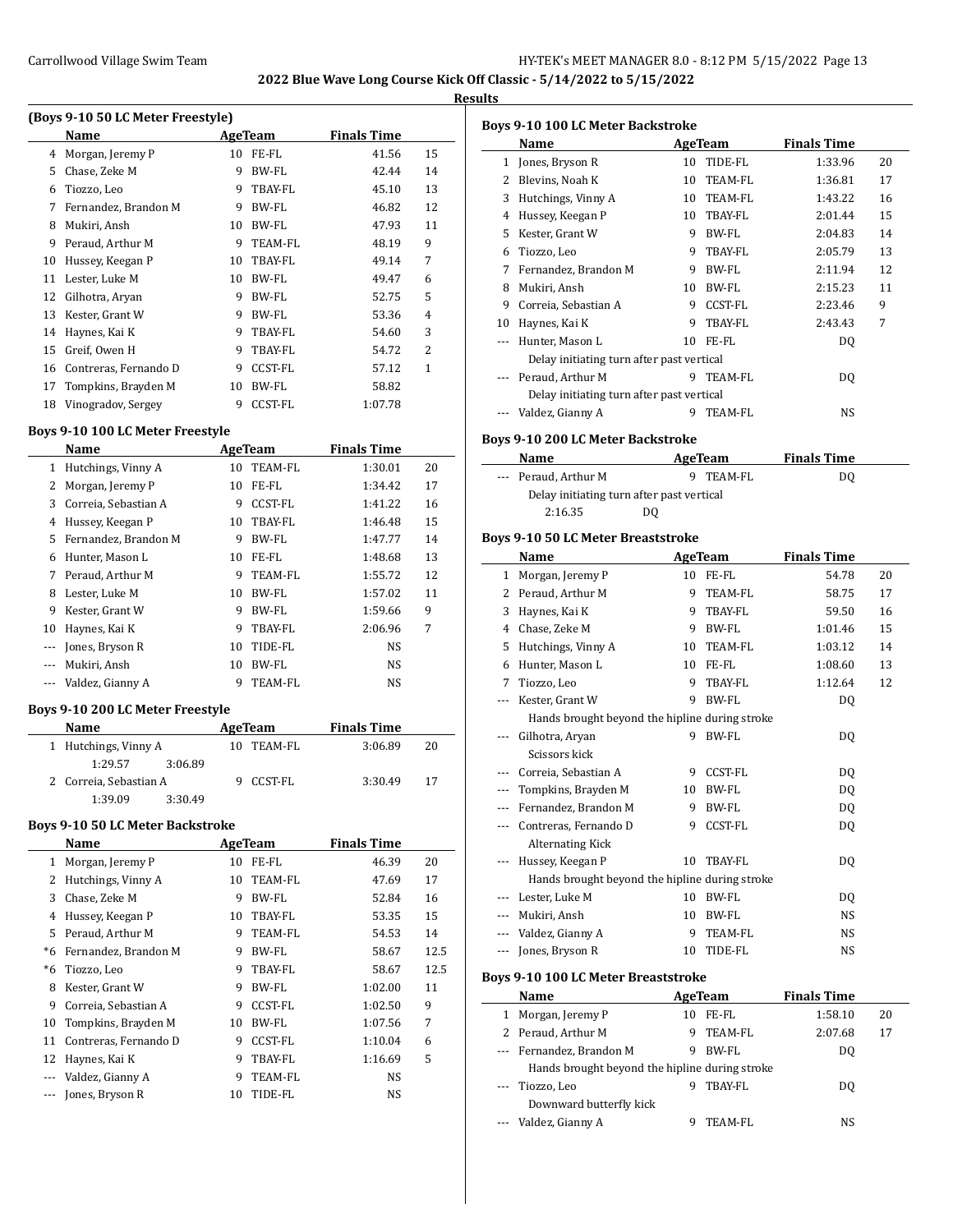**2022 Blue Wave Long Course Kick Off Classic - 5/14/2022 to 5/15/2022**

## **Results**

|                | Name                             |     | AgeTeam        | <b>Finals Time</b> |    |
|----------------|----------------------------------|-----|----------------|--------------------|----|
|                | 1 Morgan, Jeremy P               |     | 10 FE-FL       | 4:00.01            | 20 |
|                | 1:55.34<br>4:00.01               |     |                |                    |    |
|                | 2 Peraud, Arthur M               | 9   | TEAM-FL        | 4:24.67            | 17 |
|                | 2:10.02<br>4:24.67               |     |                |                    |    |
|                |                                  |     |                |                    |    |
|                | Boys 9-10 50 LC Meter Butterfly  |     |                |                    |    |
|                | Name                             |     | AgeTeam        | <b>Finals Time</b> |    |
|                | 1 Blevins, Noah K                |     | 10 TEAM-FL     | 36.63              | 20 |
|                | 2 Hutchings, Vinny A             |     | 10 TEAM-FL     | 45.91              | 17 |
|                | 3 Morgan, Jeremy P               |     | 10 FE-FL       | 46.53              | 16 |
|                | 4 Chase, Zeke M                  |     | 9 BW-FL        | 55.83              | 15 |
|                | 5 Fernandez, Brandon M           |     | 9 BW-FL        | 59.28              | 14 |
|                | 6 Tiozzo, Leo                    |     | 9 TBAY-FL      | 1:01.60            | 13 |
|                | --- Tompkins, Brayden M          |     | 10 BW-FL       | DQ                 |    |
|                | --- Correia, Sebastian A         | 9   | <b>CCST-FL</b> | DQ                 |    |
|                | <b>Alternating Kick</b>          |     |                |                    |    |
| ---            | Haynes, Kai K                    | 9   | TBAY-FL        | DQ                 |    |
|                | <b>Alternating Kick</b>          |     |                |                    |    |
| $---$          | Greif, Owen H                    | 9   | TBAY-FL        | DQ                 |    |
|                | <b>Alternating Kick</b>          |     |                |                    |    |
|                | Hussey, Keegan P                 | 10  | TBAY-FL        | DQ                 |    |
|                | Scissors kick                    |     |                |                    |    |
|                | Hunter, Mason L                  |     | 10 FE-FL       | DO.                |    |
|                | <b>Alternating Kick</b>          |     |                |                    |    |
| $\overline{a}$ | Contreras, Fernando D            | 9   | CCST-FL        | DQ                 |    |
|                | <b>Alternating Kick</b>          |     |                |                    |    |
|                | --- Valdez, Gianny A             | 9   | <b>TEAM-FL</b> | NS                 |    |
|                |                                  |     |                |                    |    |
|                | Boys 9-10 100 LC Meter Butterfly |     |                |                    |    |
|                | Name                             |     | AgeTeam        | <b>Finals Time</b> |    |
|                | 1 Blevins, Noah K                |     | 10 TEAM-FL     | 1:25.71            | 20 |
|                | 2 Hutchings, Vinny A             | 10  | TEAM-FL        | 1:57.27            | 17 |
|                | 3 Fernandez, Brandon M           |     | 9 BW-FL        | 2:36.23            | 16 |
|                | Boys 9-10 200 LC Meter IM        |     |                |                    |    |
|                | Name                             |     |                |                    |    |
|                |                                  |     | <b>AgeTeam</b> | <b>Finals Time</b> |    |
| 1              | Chase, Zeke M                    | 9   | <b>BW-FL</b>   | 4:06.02            | 20 |
|                | 2:05.96<br>4:06.02               |     |                |                    |    |
| 2              | Correia, Sebastian A             |     | 9 CCST-FL      | 4:33.31            | 17 |
|                | 2:17.66<br>4:33.31               |     |                |                    |    |
| ---            | Blevins, Noah K                  | 10  | <b>TEAM-FL</b> | DQ                 |    |
|                | Scissors kick - breast           |     |                |                    |    |
|                | 1:31.37<br>DQ                    |     |                |                    |    |
|                | Boys 11-12 50 LC Meter Freestyle |     |                |                    |    |
|                | Name                             |     | <b>AgeTeam</b> | <b>Finals Time</b> |    |
| 1              | Tiozzo, Fiero G                  |     | 12 TBAY-FL     | 28.71              | 20 |
|                | 2 Dovie III Troy M               | 1.2 | $CUPT$ EI      | 20.01              | 17 |

|    | Name                | AgeTeam |                | <b>Finals Time</b> |    |
|----|---------------------|---------|----------------|--------------------|----|
|    | 1 Tiozzo, Fiero G   |         | 12 TBAY-FL     | 28.71              | 20 |
| 2  | Davis III, Trey M   | 12      | <b>CVST-FL</b> | 30.81              | 17 |
| 3  | Penick, Jaxon E     | 12      | TIDE-FL        | 30.90              | 16 |
| 4  | Clark, Cade A       |         | 12 TEAM-FL     | 31.66              | 15 |
| 5  | Gray, Aiden J       | 12      | FE-FL          | 32.06              | 14 |
| 6  | Melendez, Xavi M    | 11      | BW-FL          | 33.10              | 13 |
| 7  | Morsey, Brayden S   | 12      | FE-FL          | 33.23              | 12 |
| 8  | Zet. Matthew G      | 12      | BW-FL          | 33.73              | 11 |
| 9  | Howell, JO JO L     | 12      | TIDE-FL        | 34.00              | 9  |
| 10 | Andrusyshyn, Levy S | 12      | TBAY-FL        | 34.65              | 7  |
| 11 | Mix. Raider A       | 12      | TBAY-FL        | 35.00              | 6  |
|    |                     |         |                |                    |    |

| ய        |                              |    |            |           |   |  |
|----------|------------------------------|----|------------|-----------|---|--|
|          | 12 Rodriguez Camacho, Jayden |    | 12 FE-FL   | 35.28     | 5 |  |
| 13       | Nelson, Branden T            | 11 | BW-FL      | 36.34     | 4 |  |
|          | 14 Wyss, Tyler D             |    | 12 FE-FL   | 36.35     | 3 |  |
| 15       | McCollom, Dyson C            |    | 12 CCST-FL | 36.46     | 2 |  |
|          | 16 Dourney, Matthew D        |    | 11 TBAY-FL | 38.19     | 1 |  |
| 17       | Deaton, Wyatt J              | 11 | TEAM-FL    | 40.02     |   |  |
| 18       | Riva, Ryan M                 | 11 | BW-FL      | 41.08     |   |  |
| $*19$    | Lacorte, Jonathan D          | 11 | TEAM-FL    | 41.34     |   |  |
| $*19$    | Moses, Evan A                | 11 | FE-FL      | 41.34     |   |  |
| 21       | Vega Roman, Viadel A         |    | 12 BW-FL   | 42.31     |   |  |
|          | 22 Vinogradov, Alex          | 11 | CCST-FL    | 1:03.47   |   |  |
|          | Rogier, Hank J               |    | 12 TEAM-FL | NS.       |   |  |
| $\cdots$ | Thompson, Crawford L         | 11 | TBAY-FL    | <b>NS</b> |   |  |

## **Boys 11-12 100 LC Meter Freestyle**

|      | Name                 |    | AgeTeam        | <b>Finals Time</b> |              |
|------|----------------------|----|----------------|--------------------|--------------|
| 1    | Davis III, Trey M    | 12 | <b>CVST-FL</b> | 1:10.76            | 20           |
| 2    | Penick, Jaxon E      | 12 | TIDE-FL        | 1:12.63            | 17           |
| 3    | Gray, Aiden J        | 12 | FE-FL          | 1:13.15            | 16           |
| 4    | Naramore, Nevin W    | 12 | FE-FL          | 1:15.94            | 15           |
| $*5$ | Howell, JO JO L      | 12 | TIDE-FL        | 1:16.00            | 13.5         |
| $*5$ | Morsey, Brayden S    | 12 | FE-FL          | 1:16.00            | 13.5         |
| 7    | Andrusyshyn, Levy S  | 12 | TBAY-FL        | 1:16.15            | 12           |
| 8    | Zet, Matthew G       | 12 | <b>BW-FL</b>   | 1:17.60            | 11           |
| 9    | Mix, Raider A        | 12 | TBAY-FL        | 1:18.44            | 9            |
| 10   | Nelson, Branden T    | 11 | <b>BW-FL</b>   | 1:18.99            | 7            |
| 11   | Wagner, Riley X      | 12 | <b>TEAM-FL</b> | 1:21.62            | 6            |
| 12   | Wyss, Tyler D        | 12 | FE-FL          | 1:25.22            | 5            |
| 13   | Rogier, Hank J       | 12 | TEAM-FL        | 1:29.84            | 4            |
| 14   | Grevert, Jace T      | 11 | FE-FL          | 1:30.27            | 3            |
| 15   | Riva, Ryan M         | 11 | BW-FL          | 1:30.92            | 2            |
| 16   | Deaton, Wyatt J      | 11 | TEAM-FL        | 1:31.37            | $\mathbf{1}$ |
| 17   | Midkiff, Connor M    | 11 | FE-FL          | 1:32.09            |              |
| 18   | Moses, Evan A        | 11 | FE-FL          | 1:35.43            |              |
| 19   | Vega Roman, Viadel A | 12 | BW-FL          | 1:35.77            |              |
|      | McCollom, Dyson C    | 12 | <b>CCST-FL</b> | NS.                |              |
| ---  | Thompson, Crawford L | 11 | <b>TBAY-FL</b> | NS                 |              |

## **Boys 11-12 200 LC Meter Freestyle**

| Name                 |                    | AgeTeam    | <b>Finals Time</b> |    |
|----------------------|--------------------|------------|--------------------|----|
| 1 Tiozzo, Fiero G    |                    | 12 TBAY-FL | 2:29.61            | 20 |
|                      | 2:29.61<br>1:10.44 |            |                    |    |
| 2 Davis III, Trey M  |                    | 12 CVST-FL | 2:35.55            | 17 |
|                      | 1:14.95<br>2:35.55 |            |                    |    |
| Howell, JO JO L<br>3 |                    | 12 TIDE-FL | 2:39.90            | 16 |
|                      | 1:16.07<br>2:39.90 |            |                    |    |
| 4 Naramore, Nevin W  |                    | 12 FE-FL   | 2:40.12            | 15 |
|                      | 1:18.69<br>2:40.12 |            |                    |    |
| 5 Penick, Jaxon E    |                    | 12 TIDE-FL | 2:40.65            | 14 |
|                      | 1:17.63<br>2:40.65 |            |                    |    |
| 6 Grevert, Owen C    |                    | 12 FE-FL   | 2:45.34            | 13 |
|                      | 1:19.71<br>2:45.34 |            |                    |    |
| Zet, Matthew G<br>7  |                    | 12 BW-FL   | 2:46.86            | 12 |
|                      | 1:23.43<br>2:46.86 |            |                    |    |
| 8                    | Morsey, Brayden S  | 12 FE-FL   | 2:47.40            | 11 |
|                      | 1:19.87<br>2:47.40 |            |                    |    |
| Wagner, Riley X<br>9 |                    | 12 TEAM-FL | 2:49.93            | 9  |
|                      | 1:23.58<br>2:49.93 |            |                    |    |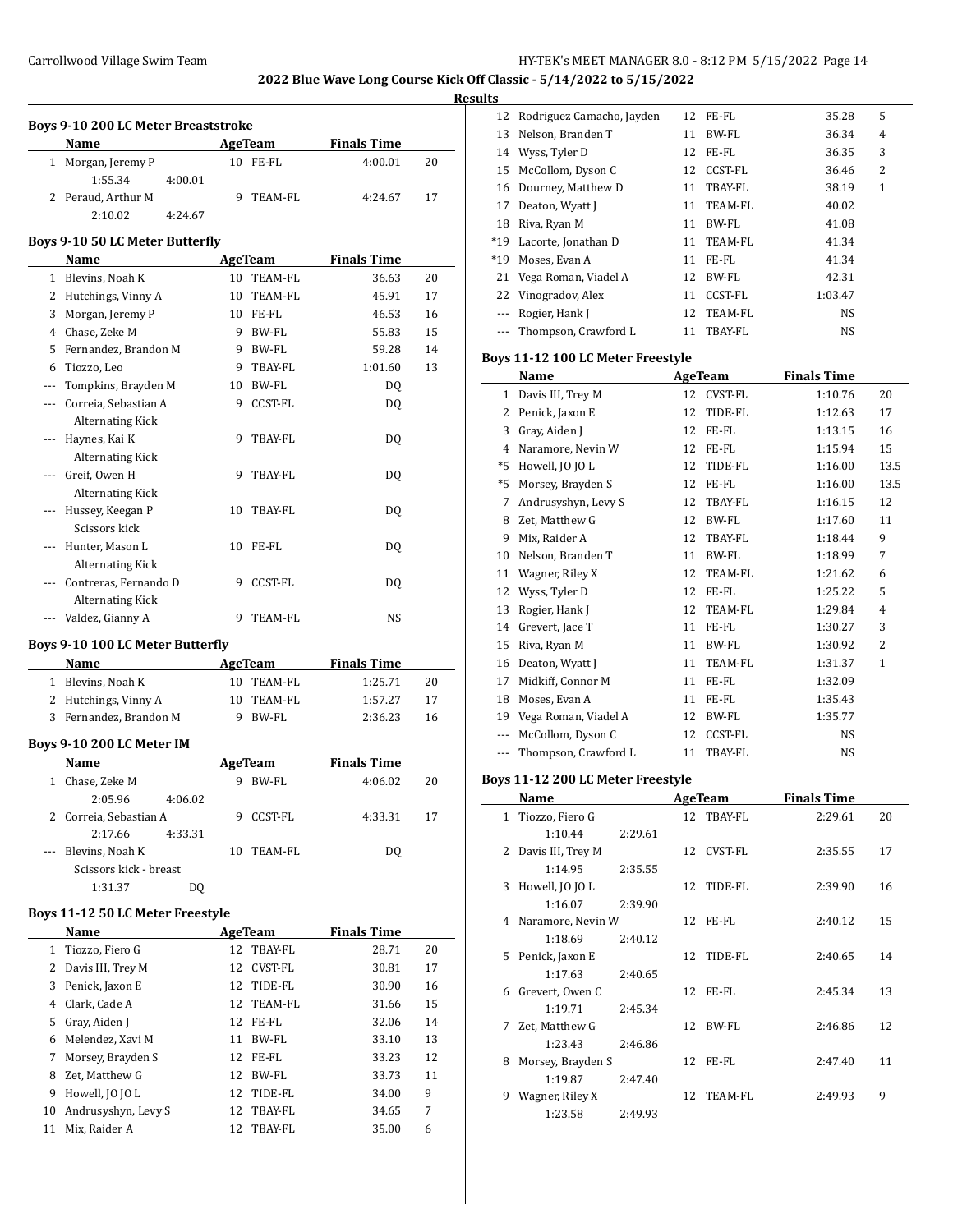**2022 Blue Wave Long Course Kick Off Classic - 5/14/2022 to 5/15/2022**

#### **Results**

 $\frac{1}{2}$ 

|    | (Boys 11-12 200 LC Meter Freestyle) |         |     |            |                    |   |  |  |  |
|----|-------------------------------------|---------|-----|------------|--------------------|---|--|--|--|
|    | <b>Name</b>                         |         |     | AgeTeam    | <b>Finals Time</b> |   |  |  |  |
| 10 | Nelson, Branden T                   |         | 11  | BW-FL      | 2:51.63            | 7 |  |  |  |
|    | 1:23.85                             | 2:51.63 |     |            |                    |   |  |  |  |
| 11 | Mix, Raider A                       |         | 12. | TBAY-FL    | 2:57.23            | 6 |  |  |  |
|    | 1:26.29                             | 2:57.23 |     |            |                    |   |  |  |  |
|    | 12 Rogier, Hank J                   |         |     | 12 TEAM-FL | 3:10.24            | 5 |  |  |  |
|    | 1:31.91                             | 3:10.24 |     |            |                    |   |  |  |  |
| 13 | Deaton, Wyatt J                     |         | 11  | TEAM-FL    | 3:11.30            | 4 |  |  |  |
|    | 1:33.21                             | 3:11.30 |     |            |                    |   |  |  |  |
| 14 | Andersen, Owen R                    |         | 12. | TEAM-FL    | 3:16.79            | 3 |  |  |  |
|    | 1:30.97                             | 3:16.79 |     |            |                    |   |  |  |  |
|    | McCollom, Dyson C                   |         | 12. | CCST-FL    | <b>NS</b>          |   |  |  |  |

#### **Boys 11-12 800 LC Meter Freestyle**

| Name |                 |         | AgeTeam |            |         | <b>Finals Time</b> |    |
|------|-----------------|---------|---------|------------|---------|--------------------|----|
|      | 1 Clark, Cade A |         |         | 12 TEAM-FL |         | 9.54.09            | 20 |
|      | 1:10.25         | 2:25.40 |         | 3:40.60    | 4:56.08 |                    |    |
|      | 6:11.35         | 7:26.92 |         | 8:41.86    | 9:54.09 |                    |    |

## **Boys 11-12 1500 LC Meter Freestyle**

|   | Name              |          | AgeTeam    | <b>Finals Time</b> |    |
|---|-------------------|----------|------------|--------------------|----|
| 1 | Clark, Cade A     |          | 12 TEAM-FL | 19:06.25           | 20 |
|   | 1:11.88           | 2:28.52  | 3:45.35    | 5:02.30            |    |
|   | 6:19.04           | 7:35.80  | 8:52.69    | 10:09.69           |    |
|   | 11:26.67          | 12:43.77 | 14:00.49   | 15:17.64           |    |
|   | 16:34.79          | 17:51.64 | 19:06.25   |                    |    |
|   | 2 Tiozzo, Fiero G |          | 12 TBAY-FL | 21:14.47           | 17 |
|   | 1:16.58           | 2:40.60  | 4:06.97    | 5:33.37            |    |
|   | 7:00.97           | 8:27.73  | 9:54.71    | 11:21.55           |    |
|   | 12:48.10          | 14:14.54 | 15:39.79   | 17:05.83           |    |
|   | 18:31.49          | 19:56.15 | 21:14.47   |                    |    |

# **Boys 11-12 50 LC Meter Backstroke**

 $\overline{\phantom{a}}$ 

|     | Name                      |    | AgeTeam        | <b>Finals Time</b> |              |
|-----|---------------------------|----|----------------|--------------------|--------------|
| 1   | Andrusyshyn, Levy S       | 12 | TBAY-FL        | 38.12              | 20           |
| 2   | Clark, Cade A             | 12 | TEAM-FL        | 38.98              | 17           |
| 3   | Penick, Jaxon E           | 12 | TIDE-FL        | 40.62              | 16           |
| 4   | Naramore, Nevin W         | 12 | FE-FL          | 40.99              | 15           |
| 5   | Mix, Raider A             | 12 | TBAY-FL        | 41.04              | 14           |
| 6   | Howell, JO JO L           | 12 | TIDE-FL        | 42.81              | 13           |
| 7   | Nelson, Branden T         | 11 | <b>BW-FL</b>   | 44.09              | 12           |
| 8   | Grevert, Jace T           | 11 | FE-FL          | 45.72              | 11           |
| 9   | Rogier, Hank J            | 12 | TEAM-FL        | 46.18              | 9            |
| 10  | Vega Roman, Viadel A      | 12 | <b>BW-FL</b>   | 48.09              | 7            |
| 11  | Deaton, Wyatt J           | 11 | TEAM-FL        | 49.08              | 6            |
| 12  | Dourney, Matthew D        | 11 | TBAY-FL        | 49.12              | 5            |
| 13  | Wagner, Riley X           | 12 | TEAM-FL        | 49.64              | 4            |
| 14  | Moses, Evan A             | 11 | FE-FL          | 50.01              | 3            |
| 15  | Riva, Ryan M              | 11 | BW-FL          | 52.75              | 2            |
| 16  | Andersen, Owen R          | 12 | TEAM-FL        | 53.09              | $\mathbf{1}$ |
| 17  | Rodriguez Camacho, Jayden | 12 | FE-FL          | 53.62              |              |
| 18  | Midkiff, Connor M         | 11 | FE-FL          | 54.32              |              |
|     | Thompson, Crawford L      | 11 | TBAY-FL        | NS.                |              |
| --- | McCollom, Dyson C         | 12 | <b>CCST-FL</b> | <b>NS</b>          |              |

### **Boys 11-12 100 LC Meter Backstroke**

| Name              | AgeTeam    | <b>Finals Time</b> |    |
|-------------------|------------|--------------------|----|
| 1 Tiozzo, Fiero G | 12 TRAY-FL | 1:19.55            | 20 |

|    | 2 Melendez, Xavi M                        | 11 | BW-FL      | 1:26.28   | 17 |
|----|-------------------------------------------|----|------------|-----------|----|
| 3  | Andrusyshyn, Levy S                       | 12 | TBAY-FL    | 1:26.78   | 16 |
| 4  | Penick, Jaxon E                           | 12 | TIDE-FL    | 1:28.07   | 15 |
| 5. | Zet, Matthew G                            | 12 | BW-FL      | 1:34.51   | 14 |
| 6  | Morsey, Brayden S                         | 12 | FE-FL      | 1:36.64   | 13 |
| 7  | Howell, JO JO L                           | 12 | TIDE-FL    | 1:36.95   | 12 |
| 8  | Deaton, Wyatt J                           |    | 11 TEAM-FL | 1:47.35   | 11 |
| 9  | Dourney, Matthew D                        | 11 | TBAY-FL    | 1:49.18   | 9  |
| 10 | Andersen, Owen R                          |    | 12 TEAM-FL | 1:55.48   | 7  |
| 11 | Vinogradov, Alex                          | 11 | CCST-FL    | 2:30.91   | 6  |
|    | Mix, Raider A                             | 12 | TBAY-FL    | DO.       |    |
|    | Delay initiating turn after past vertical |    |            |           |    |
|    | Thompson, Crawford L                      | 11 | TBAY-FL    | <b>NS</b> |    |
|    | Rogier, Hank J                            | 12 | TEAM-FL    | <b>NS</b> |    |

## **Boys 11-12 200 LC Meter Backstroke**

| Name              |         | AgeTeam    | <b>Finals Time</b> |    |
|-------------------|---------|------------|--------------------|----|
| 1 Penick, Jaxon E |         | 12 TIDE-FL | 3:15.00            | 20 |
| 1:35.73           | 3:15.00 |            |                    |    |

#### **Boys 11-12 50 LC Meter Breaststroke**

|     | Name                                           |    | <b>AgeTeam</b> | <b>Finals Time</b> |                |
|-----|------------------------------------------------|----|----------------|--------------------|----------------|
| 1   | Tiozzo, Fiero G                                | 12 | <b>TBAY-FL</b> | 36.35              | 20             |
| 2   | Davis III, Trey M                              | 12 | <b>CVST-FL</b> | 37.78              | 17             |
| 3   | Clark, Cade A                                  | 12 | <b>TEAM-FL</b> | 44.50              | 16             |
| 4   | Andrusyshyn, Levy S                            | 12 | TBAY-FL        | 44.54              | 15             |
| 5   | Gray, Aiden J                                  | 12 | FE-FL          | 45.26              | 14             |
| 6   | Dourney, Matthew D                             | 11 | TBAY-FL        | 45.31              | 13             |
| 7   | Zet, Matthew G                                 | 12 | BW-FL          | 45.75              | 12             |
| 8   | Morsey, Brayden S                              | 12 | FE-FL          | 47.06              | 11             |
| 9   | Grevert, Owen C                                | 12 | FE-FL          | 47.29              | 9              |
| 10  | Nelson, Branden T                              | 11 | <b>BW-FL</b>   | 47.84              | 7              |
| 11  | Naramore, Nevin W                              | 12 | FE-FL          | 50.75              | 6              |
| 12  | Wyss, Tyler D                                  | 12 | FE-FL          | 51.43              | 5              |
| 13  | Penick, Jaxon E                                | 12 | TIDE-FL        | 52.41              | $\overline{4}$ |
| 14  | Deaton, Wyatt J                                | 11 | <b>TEAM-FL</b> | 52.72              | 3              |
| 15  | Midkiff, Connor M                              | 11 | FE-FL          | 55.94              | $\overline{2}$ |
| 16  | Vega Roman, Viadel A                           | 12 | BW-FL          | 57.95              | $\mathbf{1}$   |
| 17  | Grevert, Jace T                                | 11 | FE-FL          | 59.28              |                |
| 18  | Riva, Ryan M                                   | 11 | <b>BW-FL</b>   | 1:00.48            |                |
| 19  | Moses, Evan A                                  | 11 | FE-FL          | 1:01.06            |                |
| --- | Cauliflower, Ethan A                           | 12 | BW-FL          | DO.                |                |
|     | Hands brought beyond the hipline during stroke |    |                |                    |                |
|     | Rodriguez Camacho, Jayden                      |    | 12 FE-FL       | DQ                 |                |
|     | Downward butterfly kick                        |    |                |                    |                |
|     | Howell, JO JO L                                | 12 | TIDE-FL        | DQ                 |                |
|     | Scissors kick                                  |    |                |                    |                |

# **Boys 11-12 100 LC Meter Breaststroke**

|   | Name                  |     | AgeTeam | <b>Finals Time</b> |    |  |
|---|-----------------------|-----|---------|--------------------|----|--|
|   | 1 Tiozzo, Fiero G     | 12  | TBAY-FL | 1:20.23            | 20 |  |
|   | 2 Davis III, Trey M   | 12. | CVST-FL | 1:22.08            | 17 |  |
|   | 3 Andrusyshyn, Levy S | 12  | TBAY-FL | 1:37.14            | 16 |  |
|   | 4 Dourney, Matthew D  | 11  | TBAY-FL | 1:39.27            | 15 |  |
|   | 5 Gray, Aiden J       | 12. | FE-FL   | 1:40.52            | 14 |  |
| 6 | Grevert, Owen C       | 12. | FE-FL   | 1:45.78            | 13 |  |
| 7 | Morsey, Brayden S     | 12  | FE-FL   | 1:49.19            | 12 |  |
| 8 | Wyss, Tyler D         | 12  | FE-FL   | 1:50.21            | 11 |  |
| 9 | Wagner, Riley X       |     | TEAM-FL | 1:50.71            | 9  |  |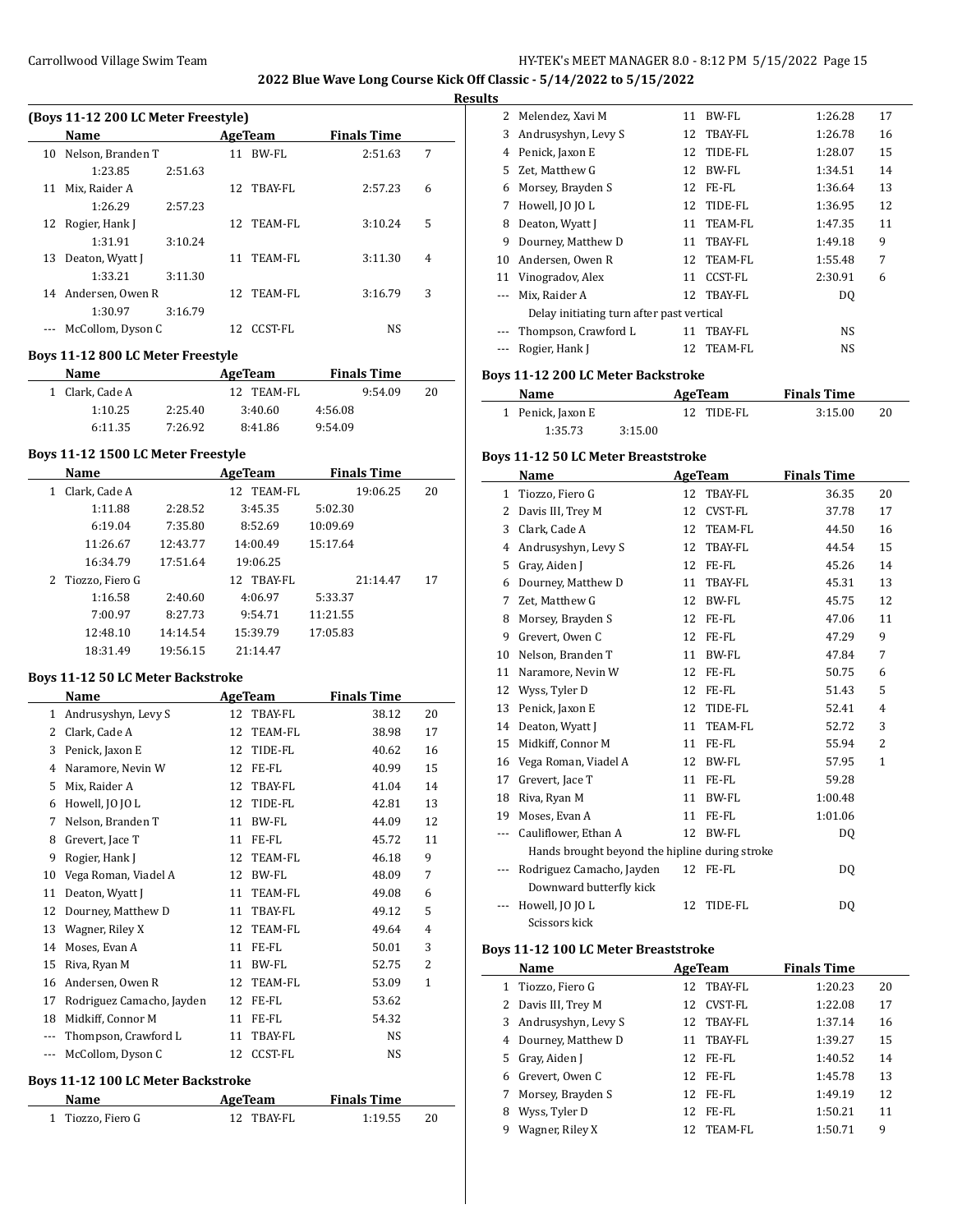# **Results**

| (Boys 11-12 100 LC Meter Breaststroke) |                                           |    |            |                    |   |  |  |
|----------------------------------------|-------------------------------------------|----|------------|--------------------|---|--|--|
|                                        | Name                                      |    | AgeTeam    | <b>Finals Time</b> |   |  |  |
|                                        | 10 Andersen, Owen R                       |    | 12 TEAM-FL | 1:54.74            | 7 |  |  |
| 11                                     | Grevert, Jace T                           | 11 | FE-FL      | 2:06.30            | 6 |  |  |
|                                        | 12 Riva, Ryan M                           | 11 | BW-FL      | 2:06.41            | 5 |  |  |
| 13                                     | Rogier, Hank J                            |    | 12 TEAM-FL | 2:06.68            | 4 |  |  |
|                                        | 14 Vega Roman, Viadel A                   |    | 12 BW-FL   | 2:11.25            | 3 |  |  |
|                                        | --- Cauliflower, Ethan A<br>Scissors kick |    | 12 BW-FL   | DO.                |   |  |  |
|                                        | --- Thompson, Crawford L                  | 11 | TBAY-FL    | NS                 |   |  |  |

## **Boys 11-12 200 LC Meter Breaststroke**

|              | <b>Name</b>           |         |    | AgeTeam    | <b>Finals Time</b> |    |
|--------------|-----------------------|---------|----|------------|--------------------|----|
| $\mathbf{1}$ | Davis III, Trey M     |         |    | 12 CVST-FL | 3:04.55            | 20 |
|              | 1:27.48               | 3:04.55 |    |            |                    |    |
|              | 2 Andrusyshyn, Levy S |         |    | 12 TBAY-FL | 3:25.54            | 17 |
|              | 1:42.49               | 3:25.54 |    |            |                    |    |
| 3            | Gray, Aiden J         |         |    | 12 FE-FL   | 3:31.07            | 16 |
|              | 1:43.49               | 3:31.07 |    |            |                    |    |
| 4            | Nelson, Branden T     |         | 11 | BW-FL      | 3:36.39            | 15 |
|              | 1:47.10               | 3:36.39 |    |            |                    |    |
|              | 5 Wyss, Tyler D       |         |    | 12 FE-FL   | 3:55.54            | 14 |
|              | 1:54.23               | 3:55.54 |    |            |                    |    |
| 6            | Riva, Ryan M          |         | 11 | BW-FL      | 4:26.65            | 13 |
|              | 2:09.93               | 4:26.65 |    |            |                    |    |
|              | Andersen, Owen R      |         | 12 | TEAM-FL    | NS                 |    |

### **Boys 11-12 50 LC Meter Butterfly**

|                | Name                     |    | <b>AgeTeam</b> | <b>Finals Time</b> |                |
|----------------|--------------------------|----|----------------|--------------------|----------------|
| 1              | Clark, Cade A            | 12 | <b>TEAM-FL</b> | 33.00              | 20             |
| 2              | Gray, Aiden J            | 12 | FE-FL          | 34.18              | 17             |
| 3              | Davis III, Trey M        | 12 | <b>CVST-FL</b> | 34.71              | 16             |
| $\overline{4}$ | Melendez, Xavi M         | 11 | BW-FL          | 36.12              | 15             |
| 5              | Zet, Matthew G           | 12 | BW-FL          | 36.94              | 14             |
| 6              | Penick, Jaxon E          | 12 | TIDE-FL        | 37.72              | 13             |
| 7              | McCollom, Dyson C        | 12 | <b>CCST-FL</b> | 39.20              | 12             |
| 8              | Nelson, Branden T        | 11 | BW-FL          | 41.19              | 11             |
| 9              | Howell, JO JO L          | 12 | TIDE-FL        | 43.24              | 9              |
| 10             | Mix, Raider A            | 12 | TBAY-FL        | 44.50              | 7              |
| 11             | Dourney, Matthew D       | 11 | TBAY-FL        | 44.69              | 6              |
| 12             | Deaton, Wyatt J          | 11 | TEAM-FL        | 47.60              | 5              |
| 13             | Moses, Evan A            | 11 | FE-FL          | 47.87              | 4              |
| 14             | Vega Roman, Viadel A     | 12 | BW-FL          | 51.09              | 3              |
| 15             | Riva, Ryan M             | 11 | BW-FL          | 53.95              | $\overline{c}$ |
| 16             | Andersen, Owen R         | 12 | TEAM-FL        | 54.38              | $\mathbf{1}$   |
| 17             | Lacorte, Jonathan D      | 11 | <b>TEAM-FL</b> | 54.62              |                |
| $\cdots$       | Vinogradov, Alex         | 11 | <b>CCST-FL</b> | DQ                 |                |
|                | Arms underwater recovery |    |                |                    |                |
|                | Rogier, Hank J           | 12 | TEAM-FL        | NS                 |                |
|                |                          |    |                |                    |                |

## **Boys 11-12 100 LC Meter Butterfly**

| Name                  |     | AgeTeam    | <b>Finals Time</b> |    |
|-----------------------|-----|------------|--------------------|----|
| 1 Tiozzo, Fiero G     | 12. | TBAY-FL    | 1:15.50            | 20 |
| 2 Davis III, Trey M   | 12. | CVST-FL    | 1:20.75            | 17 |
| 3 Howell, [O [O L     |     | 12 TIDE-FL | 1:41.71            | 16 |
| 4 McCollom, Dyson C   | 12. | CCST-FL    | 1:42.70            | 15 |
| 5 Andrusyshyn, Levy S |     | 12 TBAY-FL | 1:44.20            | 14 |
| 6 Moses, Evan A       | 11  | FE-FL      | 1:53.07            | 13 |
| --- Rogier, Hank J    | 12. | TEAM-FL    | NS                 |    |

|              | Boys 11-12 200 LC Meter Butterfly |         |    |                |                    |    |
|--------------|-----------------------------------|---------|----|----------------|--------------------|----|
|              | Name                              |         |    | <b>AgeTeam</b> | <b>Finals Time</b> |    |
| $\mathbf{1}$ | Tiozzo, Fiero G                   |         |    | 12 TBAY-FL     | 3:11.55            | 20 |
|              | 1:29.30                           | 3:11.55 |    |                |                    |    |
|              | --- Grevert, Owen C               |         |    | 12 FE-FL       | NS                 |    |
|              |                                   |         |    |                |                    |    |
|              | <b>Boys 11-12 200 LC Meter IM</b> |         |    |                |                    |    |
|              | Name                              |         |    | <b>AgeTeam</b> | <b>Finals Time</b> |    |
|              | 1 Clark, Cade A                   |         |    | 12 TEAM-FL     | 2:46.21            | 20 |
|              | 1:17.86                           | 2:46.21 |    |                |                    |    |
|              | 2 Melendez, Xavi M                |         | 11 | BW-FL          | 2:59.34            | 17 |
|              | 1:25.30                           | 2:59.34 |    |                |                    |    |
| 3            | Nelson, Branden T<br>1:40.84      | 3:22.09 | 11 | BW-FL          | 3:22.09            | 16 |
|              |                                   |         |    |                |                    |    |
|              | 4 McCollom, Dyson C<br>1:42.48    |         |    | 12 CCST-FL     | 3:37.08            | 15 |
|              |                                   | 3:37.08 |    |                |                    |    |
| 5            | Deaton, Wyatt J<br>1:51.33        | 3:43.22 | 11 | TEAM-FL        | 3:43.22            | 14 |
|              | --- Morsey, Brayden S             |         |    | 12 FE-FL       | NS                 |    |
|              |                                   |         |    |                |                    |    |
|              | <b>Boys 11-12 400 LC Meter IM</b> |         |    |                |                    |    |
|              | Name                              |         |    | <b>AgeTeam</b> | <b>Finals Time</b> |    |
|              | 1 Clark, Cade A                   |         |    | 12 TEAM-FL     | 5:42.72            | 20 |
|              | 1:16.06                           | 2:44.26 |    | 4:30.73        | 5:42.72            |    |
|              | Boys 13-14 50 LC Meter Freestyle  |         |    |                |                    |    |
|              |                                   |         |    | <b>AgeTeam</b> | <b>Finals Time</b> |    |
|              | Name                              |         |    |                |                    |    |
|              | 1 Zendegui, Alex T                |         |    | 13 TEAM-FL     | 25.43              | 20 |
|              | 2 Benitez, Juan P                 |         |    | 14 FE-FL       | 27.20              | 17 |
|              | 3 Lee, Nico V                     |         |    | 13 TIDE-FL     | 29.78              | 16 |
|              | 4 Azam, Sulaiman A                |         |    | 13 TEAM-FL     | 30.15              | 15 |
|              | 5 Hogan, Gabe T                   |         |    | 13 TEAM-FL     | 31.09              | 14 |
|              | 6 Alekseev, Maksim                |         |    | 14 TBAY-FL     | 31.16              | 13 |
|              | 7 Respess, Cade H                 |         |    | 13 TIDE-FL     | 31.59              | 12 |
|              | 8 Yaw, Sam R                      |         |    | 13 CCST-FL     | 32.01              | 11 |
|              | 9 Oshannon, Finn K                |         |    | 13 TBAY-FL     | 33.07              | 9  |
|              | 10 Gilhotra, Arjun                |         |    | 14 BW-FL       | 33.14              | 7  |
|              | 11 Lopes, Fernando C              |         |    | 13 CCST-FL     | 33.56              | 6  |
|              | 12 Garr, Michael E                |         |    | 14 TIDE-FL     | 34.86              | 5  |
| 13           | Rosochowicz, Kye A                |         |    | 13 TEAM-FL     | 40.13              | 4  |
| ---          | Fallaw, Ryan J                    |         | 14 | TIDE-FL        | NS                 |    |
|              | Boys 13-14 100 LC Meter Freestyle |         |    |                |                    |    |
|              | Name                              |         |    | AgeTeam        | <b>Finals Time</b> |    |
| $\mathbf{1}$ | Benitez, Juan P                   |         |    | 14 FE-FL       | 59.62              | 20 |
|              | 2 Zendegui, Alex T                |         | 13 | TEAM-FL        | 1:00.01            | 17 |
|              | 3 Levine, Aidan C                 |         | 14 | TBAY-FL        | 1:01.48            | 16 |
|              | 4 Morsy, Mark                     |         | 13 | <b>CCST-FL</b> | 1:06.14            | 15 |
| 5            | Roell, Brady W                    |         | 14 | FE-FL          | 1:10.55            | 14 |
| 6            | Lee, Nico V                       |         | 13 | TIDE-FL        | 1:11.40            | 13 |
| 7            | Odom, Ryan S                      |         | 14 | CCST-FL        | 1:15.24            | 12 |
| 8            | Respess, Cade H                   |         | 13 | TIDE-FL        | 1:15.55            | 11 |
| 9            |                                   |         | 13 |                |                    | 9  |
|              | Yaw, Sam R                        |         |    | CCST-FL        | 1:15.72            |    |
| 10           | Gilhotra, Arjun                   |         | 14 | BW-FL          | 1:16.32            | 7  |
| 11           | Cruz, Ethan D                     |         | 14 | CCST-FL        | 1:17.00            | 6  |
| 12           | Garr, Michael E                   |         | 14 | TIDE-FL        | 1:20.72            | 5  |
| 13           | Lopes, Fernando C                 |         | 13 | CCST-FL        | 1:23.35            | 4  |
| 14           | Rosochowicz, Kye A                |         | 13 | TEAM-FL        | 1:30.91            | 3  |

--- Kennington, Tristen 14 BW-FL NS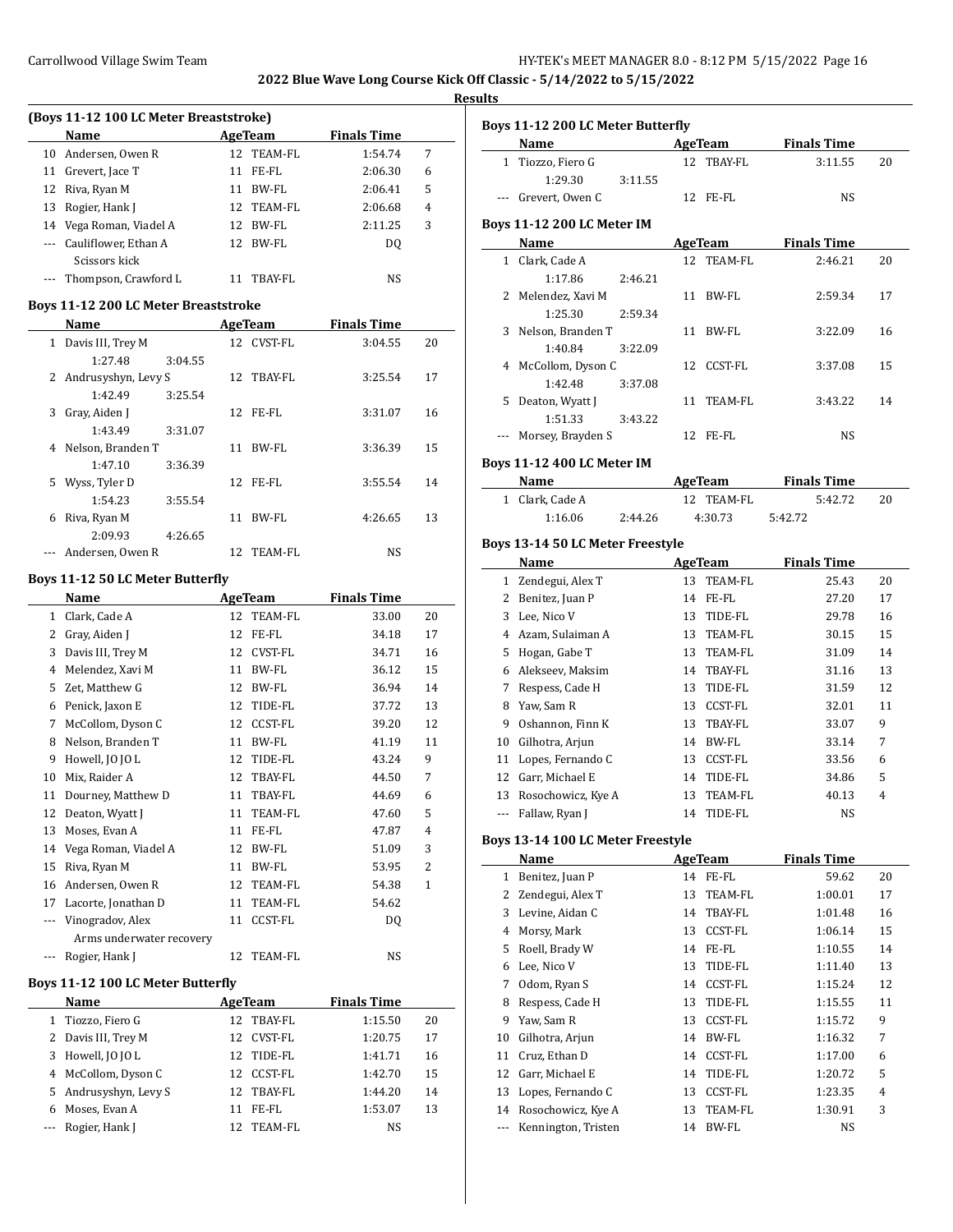$\overline{a}$ 

 $\overline{\phantom{a}}$ 

 $\overline{\phantom{a}}$ 

#### **Result**

|                      | (Boys 13-14 100 LC Meter Freestyle)      |    |                    |                    |    |
|----------------------|------------------------------------------|----|--------------------|--------------------|----|
|                      | Name                                     |    | <b>AgeTeam</b>     | <b>Finals Time</b> |    |
|                      | --- Johnson, Quinn R                     |    | 14 TEAM-FL         | NS                 |    |
|                      | --- Alekseev, Maksim                     |    | 14 TBAY-FL         | NS                 |    |
|                      |                                          |    |                    |                    |    |
|                      | Boys 13-14 200 LC Meter Freestyle        |    |                    |                    |    |
|                      | Name                                     |    | <b>AgeTeam</b>     | <b>Finals Time</b> |    |
| $\mathbf{1}$         | Zendegui, Alex T                         | 13 | TEAM-FL            | 2:09.26            | 20 |
|                      | 1:02.64<br>2:09.26                       |    |                    |                    |    |
| 2                    | Benitez, Juan P                          | 14 | FE-FL              | 2:13.68            | 17 |
|                      | 1:05.00<br>2:13.68                       |    |                    |                    |    |
| 3                    | Balseiro, Peyton R                       |    | 14 CVST-FL         | 2:25.87            | 16 |
|                      | 1:11.65<br>2:25.87                       |    |                    |                    |    |
| 4                    | Hogan, Gabe T                            | 13 | TEAM-FL            | 2:32.77            | 15 |
|                      | 1:14.27<br>2:32.77                       |    |                    |                    |    |
| 5                    | Odom, Ryan S                             | 14 | CCST-FL            | 2:43.48            | 14 |
|                      | 1:18.12<br>2:43.48                       |    |                    |                    |    |
| 6                    | Respess, Cade H                          | 13 | TIDE-FL            | 2:48.95            | 13 |
|                      | 1:22.09<br>2:48.95                       |    |                    |                    |    |
| 7                    | Roell, Brady W                           | 14 | FE-FL              | 2:50.52            | 12 |
|                      | 1:22.45<br>2:50.52                       |    |                    |                    |    |
| 8                    | Rosochowicz, Kye A                       | 13 | TEAM-FL            | 3:17.86            | 11 |
|                      | 1:36.81<br>3:17.86                       |    |                    |                    |    |
| ---                  | Alekseev, Maksim                         |    | 14 TBAY-FL         | NS                 |    |
|                      | --- Hunter, Nicholas J                   | 13 | FE-FL              | NS                 |    |
|                      | Boys 13-14 800 LC Meter Freestyle        |    |                    |                    |    |
|                      | Name                                     |    | <b>AgeTeam</b>     | <b>Finals Time</b> |    |
| 1                    | Odom, Ryan S                             |    | 14 CCST-FL         | 11:37.93           | 20 |
|                      | 1:20.16<br>2:47.22                       |    | 4:15.65            | 5:44.03            |    |
|                      | 7:13.29<br>8:42.51                       |    | 10:11.61           | 11:37.93           |    |
| $\cdots$             | Hogan, Gabe T                            |    | 13 TEAM-FL         | NS                 |    |
|                      |                                          |    |                    |                    |    |
|                      | <b>Boys 13-14 50 LC Meter Backstroke</b> |    |                    |                    |    |
|                      | Name                                     |    | <b>AgeTeam</b>     | <b>Finals Time</b> |    |
|                      | 1 Levine, Aidan C                        |    | 14 TBAY-FL         | 28.55              | 20 |
|                      | 2 Morsy, Mark                            |    | 13 CCST-FL         | 32.50              | 17 |
|                      | 3 Zendegui, Alex T                       |    | 13 TEAM-FL         | 34.38              | 16 |
|                      | 4 Odom, Ryan S                           |    | 14 CCST-FL         | 41.99              | 15 |
| 5                    | Respess, Cade H                          | 13 | TIDE-FL            | 42.12              | 14 |
| 6                    | Garr, Michael E                          | 14 | TIDE-FL            | 42.13              | 13 |
| 7                    | Yaw, Sam R                               | 13 | CCST-FL            | 43.06              | 12 |
| 8                    | Lopes, Fernando C                        | 13 | CCST-FL            | 43.57              | 11 |
| 9                    | Rosochowicz, Kye A                       | 13 | TEAM-FL            | 49.03              | 9  |
| ---                  | Alekseev, Maksim                         | 14 | TBAY-FL            | NS                 |    |
| $\scriptstyle\cdots$ | Johnson, Quinn R                         | 14 | TEAM-FL            | NS                 |    |
|                      | Boys 13-14 100 LC Meter Backstroke       |    |                    |                    |    |
|                      | Name                                     |    | <b>AgeTeam</b>     | <b>Finals Time</b> |    |
| $\mathbf{1}$         | Benitez, Juan P                          | 14 | FE-FL              | 1:11.83            | 20 |
| $\overline{2}$       | Morsy, Mark                              | 13 | CCST-FL            | 1:16.97            | 17 |
| 3                    | Alekseev, Maksim                         | 14 | TBAY-FL            | 1:26.43            | 16 |
| 4                    | Respess, Cade H                          | 13 | TIDE-FL            |                    | 15 |
| 5                    | Garr, Michael E                          | 14 |                    | 1:31.38            | 14 |
|                      | Lopes, Fernando C                        | 13 | TIDE-FL<br>CCST-FL | 1:35.72            | 13 |
| 6                    | 7 Oshannon, Finn K                       |    | 13 TBAY-FL         | 1:38.86<br>1:40.31 | 12 |
|                      |                                          |    |                    |                    |    |

--- Rosochowicz, Kye A 13 TEAM-FL DQ Delay initiating turn after past vertical

8 Yaw, Sam R 13 CCST-FL 1:45.05 11

| lts            |                                             |         |    |                |                    |    |
|----------------|---------------------------------------------|---------|----|----------------|--------------------|----|
| ---            | Johnson, Quinn R                            |         | 14 | <b>TEAM-FL</b> | <b>NS</b>          |    |
| $\overline{a}$ | Hunter, Nicholas J                          |         | 13 | FE-FL          | NS                 |    |
|                | <b>Boys 13-14 200 LC Meter Backstroke</b>   |         |    |                |                    |    |
|                | Name                                        |         |    | AgeTeam        | <b>Finals Time</b> |    |
|                | 1 Levine, Aidan C                           |         |    | 14 TBAY-FL     | 2:28.64            | 20 |
|                | 1:13.72                                     | 2:28.64 |    |                |                    |    |
| 2              | Zendegui, Alex T                            |         | 13 | TEAM-FL        | 2:42.43            | 17 |
|                | 1:18.95                                     | 2:42.43 |    |                |                    |    |
| 3              | Azam, Sulaiman A                            |         | 13 | TEAM-FL        | 2:49.47            | 16 |
|                | 1:23.45                                     | 2:49.47 |    |                |                    |    |
| 4              | Hogan, Gabe T                               |         | 13 | <b>TEAM-FL</b> | 3:13.66            | 15 |
|                | 1:34.81                                     | 3:13.66 |    |                |                    |    |
|                | Johnson, Quinn R                            |         |    | 14 TEAM-FL     | <b>NS</b>          |    |
|                | <b>Boys 13-14 50 LC Meter Breaststroke</b>  |         |    |                |                    |    |
|                | Name                                        |         |    | <b>AgeTeam</b> | <b>Finals Time</b> |    |
|                |                                             |         |    |                |                    |    |
| $\mathbf{1}$   | Cruz, Ethan D                               |         |    | 14 CCST-FL     | 39.74              | 20 |
| 2              | Balseiro, Peyton R                          |         |    | 14 CVST-FL     | 39.88              | 17 |
| 3              | Azam, Sulaiman A                            |         | 13 | <b>TEAM-FL</b> | 39.91              | 16 |
| 4              | Gilhotra, Arjun                             |         |    | 14 BW-FL       | 40.57              | 15 |
| 5              | Hogan, Gabe T                               |         |    | 13 TEAM-FL     | 40.62              | 14 |
| 6              | Lee, Nico V                                 |         | 13 | TIDE-FL        | 41.78              | 13 |
| 7              | Yaw, Sam R                                  |         | 13 | <b>CCST-FL</b> | 47.97              | 12 |
| 8              | Lopes, Fernando C                           |         | 13 | <b>CCST-FL</b> | 49.37              | 11 |
| 9              | Garr, Michael E                             |         | 14 | TIDE-FL        | 51.18              | 9  |
| $\overline{a}$ | Roell, Brady W                              |         | 14 | FE-FL          | NS                 |    |
| ---            | Benitez, Juan P                             |         |    | 14 FE-FL       | <b>NS</b>          |    |
|                | <b>Boys 13-14 100 LC Meter Breaststroke</b> |         |    |                |                    |    |
|                | Name                                        |         |    | <b>AgeTeam</b> | <b>Finals Time</b> |    |
| 1              | Levine, Aidan C                             |         | 14 | TBAY-FL        | 1:16.02            | 20 |
| $\overline{2}$ | Benitez, Juan P                             |         | 14 | FE-FL          | 1:19.85            | 17 |
| 3              | Azam. Sulaiman A                            |         | 13 | <b>TEAM-FL</b> | 1:21.03            | 16 |

# **Boys 13-14 200 LC Meter Breaststroke**

| Name                    | AgeTeam |    |         | <b>Finals Time</b> |    |  |
|-------------------------|---------|----|---------|--------------------|----|--|
| Levine, Aidan C<br>1    |         | 14 | TBAY-FL | 2:54.15            | 20 |  |
| 1:23.51                 | 2:54.15 |    |         |                    |    |  |
| 2 Azam, Sulaiman A      |         | 13 | TEAM-FL | 2:54.98            | 17 |  |
| 1:22.99                 | 2:54.98 |    |         |                    |    |  |
| Balseiro, Peyton R<br>3 |         | 14 | CVST-FL | 3:12.13            | 16 |  |
| 1:31.42                 | 3:12.13 |    |         |                    |    |  |
| Gilhotra, Arjun<br>4    |         | 14 | BW-FL   | 3:14.00            | 15 |  |
| 1:35.50                 | 3:14.00 |    |         |                    |    |  |
| Hogan, Gabe T<br>5      |         | 13 | TEAM-FL | 3:17.92            | 14 |  |
| 1:36.03                 | 3:17.92 |    |         |                    |    |  |

4 Balseiro, Peyton R 14 CVST-FL 1:26.05 15 5 Gilhotra, Arjun 14 BW-FL 1:27.92 14 6 Cruz, Ethan D 14 CCST-FL 1:29.18 13 7 Hogan, Gabe T 13 TEAM-FL 1:29.56 12 8 Lee, Nico V 13 TIDE-FL 1:34.58 11 9 Roell, Brady W 14 FE-FL 1:36.67 9 10 Yaw, Sam R 13 CCST-FL 1:44.55 7 11 Lopes, Fernando C 13 CCST-FL 1:46.56 6 12 Respess, Cade H 13 TIDE-FL 1:48.59 5 --- Kennington, Tristen 14 BW-FL NS --- Hunter, Nicholas J 13 FE-FL NS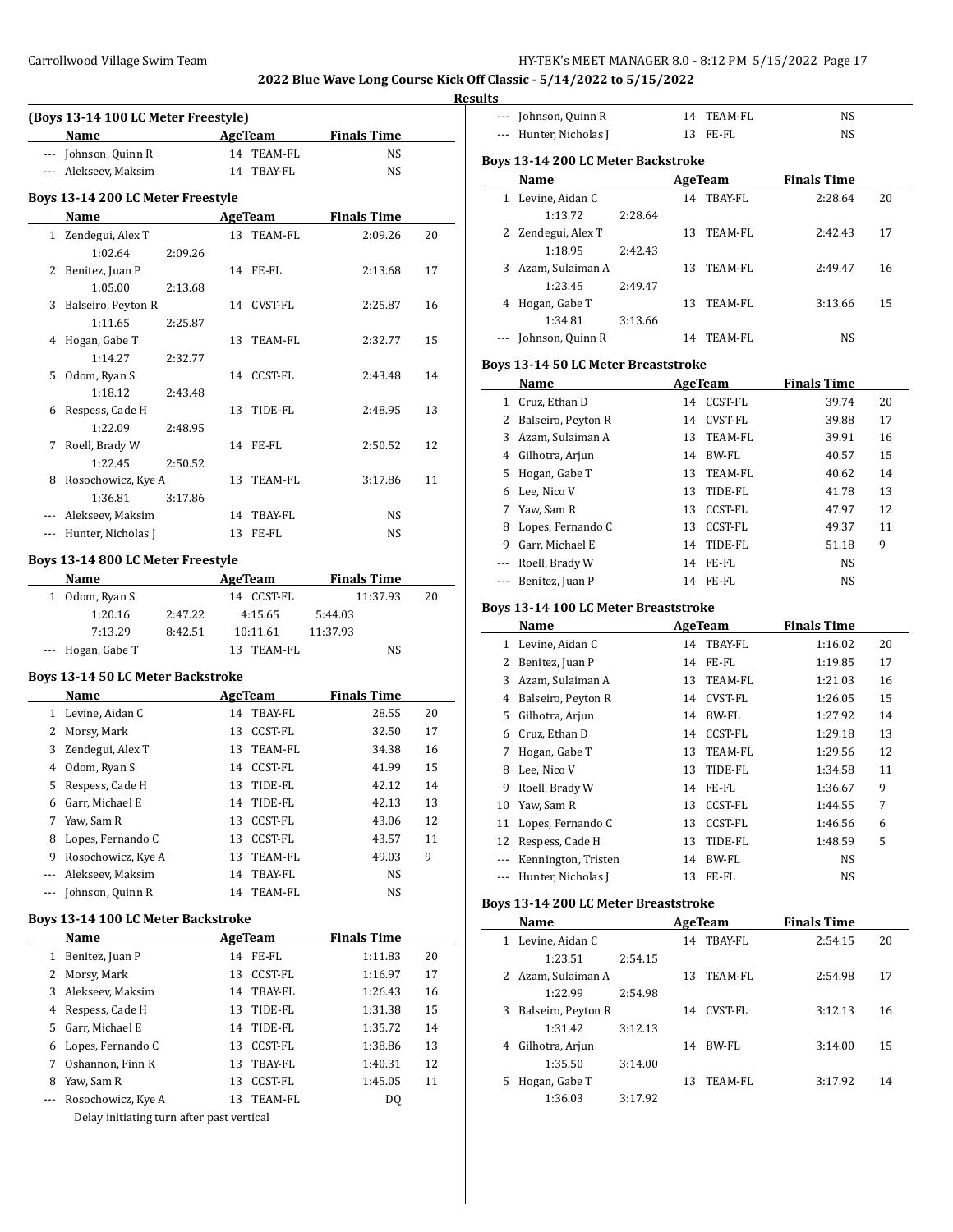### **Results**

|   | <b>Name</b>             |         | AgeTeam    | <b>Finals Time</b> |    |
|---|-------------------------|---------|------------|--------------------|----|
| 6 | Lee, Nico V             |         | 13 TIDE-FL | 3:19.57            | 13 |
|   | 1:35.80                 | 3:19.57 |            |                    |    |
| 7 | Fallaw, Ryan J          |         | 14 TIDE-FL | 4:02.53            | 12 |
|   | 1:54.83                 | 4:02.53 |            |                    |    |
|   | --- Kennington, Tristen |         | 14 BW-FL   | NS                 |    |

#### **Boys 13-14 50 LC Meter Butterfly**

|          | Name               |    | AgeTeam        | <b>Finals Time</b> |    |
|----------|--------------------|----|----------------|--------------------|----|
| 1        | Levine, Aidan C    | 14 | TBAY-FL        | 27.69              | 20 |
| 2        | Benitez, Juan P    | 14 | FE-FL          | 28.49              | 17 |
| 3        | Morsy, Mark        | 13 | <b>CCST-FL</b> | 29.10              | 16 |
| 4        | Zendegui, Alex T   | 13 | TEAM-FL        | 29.47              | 15 |
| 5        | Balseiro, Peyton R | 14 | <b>CVST-FL</b> | 34.83              | 14 |
| 6        | Hogan, Gabe T      | 13 | TEAM-FL        | 35.39              | 13 |
| 7        | Lee, Nico V        | 13 | TIDE-FL        | 36.42              | 12 |
| 8        | Respess, Cade H    | 13 | TIDE-FL        | 39.34              | 11 |
| 9        | Gilhotra, Arjun    | 14 | BW-FL          | 40.75              | 9  |
| 10       | Yaw, Sam R         | 13 | <b>CCST-FL</b> | 43.06              | 7  |
| 11       | Garr, Michael E    | 14 | TIDE-FL        | 43.09              | 6  |
| 12       | Lopes, Fernando C  | 13 | <b>CCST-FL</b> | 44.53              | 5  |
| 13       | Oshannon, Finn K   | 13 | TBAY-FL        | 45.23              | 4  |
| 14       | Rosochowicz, Kye A | 13 | TEAM-FL        | 54.18              | 3  |
| $\cdots$ | Hunter, Nicholas J | 13 | FE-FL          | NS                 |    |
|          | Fallaw, Ryan J     | 14 | TIDE-FL        | NS                 |    |

## **Boys 13-14 100 LC Meter Butterfly**

| <b>Name</b>          |     | AgeTeam    | <b>Finals Time</b> |    |
|----------------------|-----|------------|--------------------|----|
| 1 Levine, Aidan C    | 14  | TBAY-FL    | 1:05.36            | 20 |
| 2 Zendegui, Alex T   | 13. | TEAM-FL    | 1:06.97            | 17 |
| 3 Benitez, Juan P    | 14  | FE-FL      | 1:07.92            | 16 |
| 4 Morsy, Mark        |     | 13 CCST-FL | 1:09.86            | 15 |
| 5 Balseiro, Peyton R | 14  | CVST-FL    | 1:21.06            | 14 |
| 6 Garr, Michael E    | 14  | TIDE-FL    | 1:45.90            | 13 |

## **Boys 13-14 200 LC Meter Butterfly**

| Name                 |         |     | AgeTeam    | <b>Finals Time</b> |    |
|----------------------|---------|-----|------------|--------------------|----|
| 1 Zendegui, Alex T   |         | 13. | TEAM-FL    | 2:33.04            | 20 |
| 1:09.71              | 2:33.04 |     |            |                    |    |
| 2 Azam, Sulaiman A   |         |     | 13 TEAM-FL | 2:48.66            | 17 |
| 1:19.11              | 2:48.66 |     |            |                    |    |
| 3 Balseiro, Peyton R |         |     | 14 CVST-FL | 3:05.43            | 16 |
| 1:26.51              | 3:05.43 |     |            |                    |    |

#### **Boys 13-14 200 LC Meter IM**

 $\overline{\phantom{a}}$ 

| ╯ |                    |         |    |         |                    |    |
|---|--------------------|---------|----|---------|--------------------|----|
|   | <b>Name</b>        |         |    | AgeTeam | <b>Finals Time</b> |    |
| 1 | Azam, Sulaiman A   |         | 13 | TEAM-FL | 2:40.16            | 20 |
|   | 1:19.23            | 2:40.16 |    |         |                    |    |
| 2 | Balseiro, Peyton R |         | 14 | CVST-FL | 2:48.20            | 17 |
|   | 1:24.08            | 2:48.20 |    |         |                    |    |
| 3 | Morsy, Mark        |         | 13 | CCST-FL | 2:53.96            | 16 |
|   | 1:17.39            | 2:53.96 |    |         |                    |    |
| 4 | Respess, Cade H    |         | 13 | TIDE-FL | 3:15.35            | 15 |
|   | 1:35.35            | 3:15.35 |    |         |                    |    |
|   | Lopes, Fernando C  |         | 13 | CCST-FL | DO.                |    |
|   | 1:41.88            | DO      |    |         |                    |    |

|              | Alekseev, Maksim                  | TBAY-FL<br>14        | DQ                 |    |
|--------------|-----------------------------------|----------------------|--------------------|----|
|              | Not on back off wall - back       |                      |                    |    |
|              | 1:35.00<br>DO.                    |                      |                    |    |
| ---          | Fallaw, Ryan J                    | 14<br>TIDE-FL        | NS                 |    |
| $\cdots$     | Johnson, Quinn R                  | 14<br>TEAM-FL        | NS                 |    |
|              |                                   |                      |                    |    |
|              | <b>Boys 13-14 400 LC Meter IM</b> |                      |                    |    |
|              | Name                              | AgeTeam              | <b>Finals Time</b> |    |
|              | 1 Levine, Aidan C                 | 14 TBAY-FL           | 5:13.53            | 20 |
|              | 1:07.28<br>2:25.79                | 3:55.00              | 5:13.53            |    |
| 2            | Azam, Sulaiman A                  | 13 TEAM-FL           | 5:34.01            | 17 |
|              | 1:15.31<br>2:47.52                | 4:18.91              | 5:34.01            |    |
| 3            | Morsy, Mark                       | 13 CCST-FL           | 6:01.68            | 16 |
|              | 1:16.38<br>2:50.60                | 4:45.21              | 6:01.68            |    |
|              | Johnson, Quinn R                  | 14 TEAM-FL           | NS                 |    |
|              | Men 50 LC Meter Freestyle         |                      |                    |    |
|              | Name                              | <b>AgeTeam</b>       | <b>Finals Time</b> |    |
| $\mathbf{1}$ | Vasquez, Alex O                   | TBAY-FL<br>17        | 24.99              | 20 |
|              | 2 Fulton, Wyatt J                 | TBAY-FL<br>18        | 25.09              | 17 |
| 3            | Dam, Brayden J                    | 17<br>TIDE-FL        | 25.60              | 16 |
| 4            | Hawker, Reece M                   | <b>TEAM-FL</b><br>18 | 25.79              | 15 |
|              | 5 Gallagher, Zach P               | 17 TBAY-FL           | 25.85              | 14 |
|              | 6 Sherman, Jake P                 | 17 TBAY-FL           | 26.44              | 13 |
|              | 7 Perdomo, Luis E                 | 17<br>TIDE-FL        | 26.65              | 12 |
| 8            | Moore, Cayden A                   | 15<br>FE-FL          | 26.72              | 11 |
| 9            | Jara, Nicolas                     | 21<br>TBAY-FL        | 27.94              | 9  |
|              | 10 Ballash, Clay J                | 16 FE-FL             | 27.97              | 7  |
| 11           | Beck, Andrew N                    | BW-FL<br>16          | 28.00              | 6  |
| 12           | Sanchez, Andrew C                 | TEAM-FL<br>17        | 28.09              | 5  |
|              | 13 Gonzalez, Denzel Y             | FE-FL<br>15          | 28.43              | 4  |
|              | 14 Haight, Elijah M               | TEAM-FL<br>16        | 29.00              | 3  |
|              | 15 Petrocelli, Nicholas           | TEAM-FL<br>17        | 29.25              | 2  |
|              | 16 Knuckles, Reid T               | TEAM-FL<br>17        | 29.59              | 1  |
| 17           | Millsaps, Jonathan E              | 16 BW-FL             | 29.75              |    |
|              | 18 Mohrland, Caden S              | 17 BW-FL             | 29.83              |    |
| 19           | Akrotirianakis, Nicholas S        | 15 BW-FL             | 29.97              |    |
|              | 20 Rittenberg, Omarri J           | 17 BW-FL             | 32.50              |    |
| 21           | Haynes, Ethan M                   | TBAY-FL<br>15        | 37.67              |    |
| ---          | Carr, Zachary M                   | <b>BW-FL</b><br>17   | NS                 |    |
|              |                                   |                      |                    |    |
|              | Men 100 LC Meter Freestyle        |                      |                    |    |
|              | <b>Name</b>                       | <b>AgeTeam</b>       | <b>Finals Time</b> |    |
| $\mathbf{1}$ | Sanders, Payton W                 | 18<br>TBAY-FL        | 55.24              | 20 |
| 2            | Fulton, Wyatt J                   | 18<br>TBAY-FL        | 56.03              | 17 |
| 3            | Vasquez, Alex O                   | TBAY-FL<br>17        | 57.10              | 16 |
| 4            | Thai, Alex H                      | 16<br>FE-FL          | 1:00.58            | 15 |
| 5            | Gallagher, Zach P                 | TBAY-FL<br>17        | 1:00.69            | 14 |
| 6            | Perdomo, Luis E                   | 17<br>TIDE-FL        | 1:01.28            | 13 |
| 7            | Canfield, Connor J                | 16<br>TBAY-FL        | 1:01.63            | 12 |
| 8            | Jones, Noah                       | 15<br>BW-FL          | 1:02.12            | 11 |
| 9            | Knuckles, Reid T                  | 17<br>TEAM-FL        | 1:02.81            | 9  |
| 10           | Porter, Jack G                    | TEAM-FL<br>16        | 1:04.79            | 7  |
| 11           | Sanchez, Andrew C                 | TEAM-FL<br>17        | 1:05.27            | 6  |
| 12           | Urban, Chase T                    | FE-FL<br>15          | 1:08.54            | 5  |
| 13           | Akrotirianakis, Nicholas S        | BW-FL<br>15          | 1:09.69            | 4  |
| 14           | Sung, Derek                       | TEAM-FL<br>15        | 1:14.50            | 3  |
| 15           | Rittenberg, Omarri J              | BW-FL<br>17          | 1:24.15            | 2  |
| ---          | Carr, Zachary M                   | BW-FL<br>17          | NS                 |    |
|              |                                   |                      |                    |    |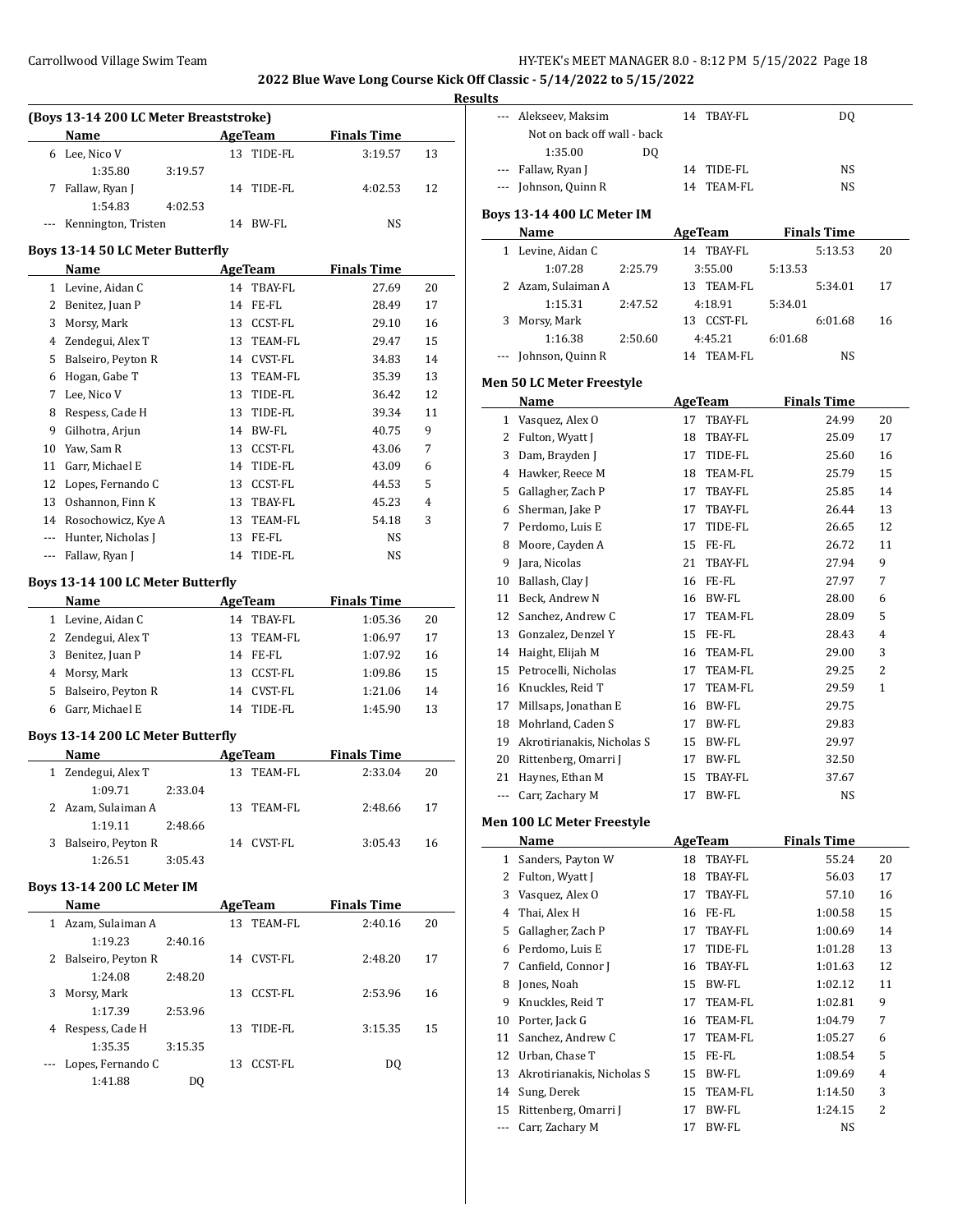$\overline{\phantom{0}}$ 

**Results**

|                | (Men 100 LC Meter Freestyle) |                      |                    |    |
|----------------|------------------------------|----------------------|--------------------|----|
|                | Name                         | <b>AgeTeam</b>       | <b>Finals Time</b> |    |
|                | --- Hawker, Reece M          | 18 TEAM-FL           | NS                 |    |
|                | --- Jara, Nicolas            | 21<br><b>TBAY-FL</b> | NS                 |    |
|                | Men 200 LC Meter Freestyle   |                      |                    |    |
|                | Name                         | <b>AgeTeam</b>       | <b>Finals Time</b> |    |
|                | 1 McLean, Matthew J          | 17 BW-FL             | 2:07.34            | 20 |
|                | 1:02.04<br>2:07.34           |                      |                    |    |
| 2              | Fulton, Wyatt J              | TBAY-FL<br>18        | 2:10.17            | 17 |
|                | 1:01.79<br>2:10.17           |                      |                    |    |
| 3              | Beck, Andrew N               | 16 BW-FL             | 2:12.85            | 16 |
|                | 1:05.70<br>2:12.85           |                      |                    |    |
| 4              | Porter, Jack G               | 16<br>TEAM-FL        | 2:20.67            | 15 |
|                | 1:07.43<br>2:20.67           |                      |                    |    |
| 5              | Gallagher, Zach P            | 17<br>TBAY-FL        | 2:24.02            | 14 |
|                | 1:08.93<br>2:24.02           |                      |                    |    |
| 6              | Thai, Alex H                 | 16 FE-FL             | 2:25.82            | 13 |
|                | 1:08.28<br>2:25.82           |                      |                    |    |
| 7              | Sanchez, Andrew C            | 17 TEAM-FL           | 2:28.00            | 12 |
|                | 1:09.78<br>2:28.00           |                      |                    |    |
| 8              | Mootz, Quentin J             | 16 CCST-FL           | 2:30.75            | 11 |
|                | 1:13.03<br>2:30.75           |                      |                    |    |
| 9              | Mohrland, Caden S            | BW-FL<br>17          | 2:30.80            | 9  |
|                | 1:12.98<br>2:30.80           |                      |                    |    |
| 10             | Akrotirianakis, Nicholas S   | BW-FL<br>15          | 2:32.74            | 7  |
|                | 1:13.04<br>2:32.74           |                      |                    |    |
|                | --- Carr, Zachary M          | 17 BW-FL             | NS                 |    |
| $---$          | Jara, Nicolas                | 21<br>TBAY-FL        | NS                 |    |
|                |                              |                      |                    |    |
|                | Men 800 LC Meter Freestyle   |                      |                    |    |
|                | <b>Name</b>                  | <b>AgeTeam</b>       | <b>Finals Time</b> |    |
|                | 1 McLean, Matthew J          | 17 BW-FL             | 9:16.43            | 20 |
|                | 1:05.40<br>2:15.01           | 3:26.38              | 4:37.77            |    |
|                | 5:48.98<br>6:59.55           | 8:10.46              | 9:16.43            |    |
| $\overline{2}$ | Ferrebee, Martin R           | 17 TEAM-FL           | 9:17.83            | 17 |
|                | 1:07.76<br>2:18.94           | 3:30.20              | 4:42.36            |    |
|                | 5:53.36<br>7:04.33           | 8:13.15              | 9:17.83            |    |
| 3              | Beck, Andrew N               | 16 BW-FL             | 9:57.62            | 16 |
|                | 1:09.21<br>2:24.91           | 3:40.61              | 4:55.97            |    |
|                | 6:13.16<br>7:28.88           | 8:42.33              | 9:57.62            |    |
|                | 4 Knuckles, Reid T           | 17 TEAM-FL           | 10:00.75           | 15 |
|                | 1:08.47<br>2:24.77           | 3:41.20              | 4:58.44            |    |
|                | 6:13.41<br>7:29.23           | 8:46.36              | 10:00.75           |    |
| 5              | Mootz, Quentin J             | 16 CCST-FL           | 11:00.90           | 14 |
|                | 1:14.50<br>2:37.34           | 4:01.46              | 5:26.57            |    |
|                | 6:51.53<br>8:16.19           | 9:40.53              | 11:00.90           |    |
| 6              | Mohrland, Caden S            | 17 BW-FL             | 11:23.49           | 13 |
|                | 1:13.96<br>2:37.78           | 4:05.82              | 5:33.94            |    |
|                | 7:02.52<br>8:31.23           | 9:58.33              | 11:23.49           |    |
|                | 7 Petrocelli, Nicholas       | 17 TEAM-FL           | 11:34.87           | 12 |

1:17.45 2:42.58 4:09.98 5:39.17 7:09.85 8:39.40 10:09.02 11:34.87

|              | <b>Men 1500 LC Meter Freestyle</b> |          |             |                    |    |
|--------------|------------------------------------|----------|-------------|--------------------|----|
|              | Name                               |          | AgeTeam     | <b>Finals Time</b> |    |
| $\mathbf{1}$ | McLean, Matthew J                  |          | 17<br>BW-FL | 17:41.37           | 20 |
|              | 1:04.60                            | 2:13.38  | 3:23.89     | 4:34.71            |    |
|              | 5:45.60                            | 6:57.17  | 8:08.35     | 9:20.26            |    |
|              | 10:31.83                           | 11:43.19 | 12:55.05    | 14:07.45           |    |
|              | 15:19.58                           | 16:31.11 | 17:41.37    |                    |    |
| 2            | Beck, Andrew N                     |          | 16 BW-FL    | 19:03.48           | 17 |
|              | 1:12.28                            | 2:30.32  | 3:48.29     | 5:06.81            |    |
|              | 6:24.45                            | 7:42.08  | 9:01.94     | 10:20.41           |    |
|              | 11:39.30                           | 12:55.56 | 14:10.36    | 15:22.23           |    |
|              | 16:38.17                           | 17:51.70 | 19:03.48    |                    |    |
| 3            | Knuckles, Reid T                   |          | 17 TEAM-FL  | 19:16.75           | 16 |
|              | 1:09.98                            | 2:27.67  | 3:46.24     | 5:04.18            |    |
|              | 6:23.03                            | 7:39.31  | 8:57.09     | 10:14.98           |    |
|              | 11:32.77                           | 12:50.02 | 14:06.46    | 15:24.09           |    |
|              | 16:41.64                           | 17:59.31 | 19:16.75    |                    |    |
| 4            | Jara, Nicolas                      |          | 21 TBAY-FL  | 21:01.29           | 15 |
|              | 1:17.72                            | 2:41.25  | 4:05.45     | 5:29.21            |    |
|              | 6:54.15                            | 8:17.00  | 9:41.39     | 11:05.36           |    |
|              | 12:30.97                           | 13:56.54 | 15:21.39    | 16:47.07           |    |
|              | 18:12.68                           | 19:37.30 | 21:01.29    |                    |    |
| 5.           | Mohrland, Caden S                  |          | 17 BW-FL    | 21:18.68           | 14 |
|              | 1:16.61                            | 2:41.09  | 4:07.48     | 5:33.36            |    |
|              | 6:58.73                            | 8:23.82  | 9:49.59     | 11:15.73           |    |
|              | 12:41.87                           | 14:08.36 | 15:34.57    | 17:02.04           |    |
|              | 18:30.50                           | 19:57.21 | 21:18.68    |                    |    |
|              |                                    |          |             |                    |    |

### **Men 50 LC Meter Backstroke**

 $\overline{\phantom{a}}$ 

|     | Name               |    | AgeTeam    | <b>Finals Time</b> |    |
|-----|--------------------|----|------------|--------------------|----|
|     | Sanders, Payton W  | 18 | TBAY-FL    | 31.40              | 20 |
| 2   | Fulton, Wyatt J    | 18 | TBAY-FL    | 33.09              | 17 |
| 3   | Vasquez, Alex O    | 17 | TBAY-FL    | 33.12              | 16 |
| 4   | Canfield, Connor J |    | 16 TBAY-FL | 33.17              | 15 |
| 5.  | Gallagher, Zach P  | 17 | TBAY-FL    | 33.87              | 14 |
| 6   | Hawker, Reece M    | 18 | TEAM-FL    | 35.20              | 13 |
|     | Knuckles, Reid T   | 17 | TEAM-FL    | 37.88              | 12 |
| 8   | Mohrland, Caden S  | 17 | BW-FL      | 40.46              | 11 |
| --- | Jara, Nicolas      | 21 | TBAY-FL    | NS                 |    |

### **Men 100 LC Meter Backstroke**

|    | Name                                                      |    | AgeTeam    | <b>Finals Time</b> |    |  |
|----|-----------------------------------------------------------|----|------------|--------------------|----|--|
| 1  | Jones, Noah                                               | 15 | BW-FL      | 1:08.28            | 20 |  |
| 2  | Sanders, Payton W                                         | 18 | TBAY-FL    | 1:11.26            | 17 |  |
| 3  | Sherman, Jake P                                           | 17 | TBAY-FL    | 1:12.08            | 16 |  |
| 4  | Gallagher, Zach P                                         | 17 | TBAY-FL    | 1:12.94            | 15 |  |
| 5. | Canfield, Connor J                                        | 16 | TBAY-FL    | 1:17.59            | 14 |  |
| 6  | Gonzalez, Denzel Y                                        | 15 | FE-FL      | 1:19.17            | 13 |  |
| 7  | Porter, Jack G                                            |    | 16 TEAM-FL | 1:19.66            | 12 |  |
| 8  | Akrotirianakis, Nicholas S                                | 15 | BW-FL      | 1:23.86            | 11 |  |
| 9  | Ballash, Clay J                                           | 16 | FE-FL      | 1:23.88            | 9  |  |
| 10 | Mohrland, Caden S                                         | 17 | BW-FL      | 1:25.27            | 7  |  |
| 11 | Haight, Elijah M                                          | 16 | TEAM-FL    | 1:27.21            | 6  |  |
| 12 | Haynes, Ethan M                                           |    | 15 TBAY-FL | 1:53.96            | 5  |  |
|    | Moore, Cayden A                                           |    | 15 FE-FL   | DQ                 |    |  |
|    | Charles and an annual contract the contract of the second |    |            |                    |    |  |

Shoulders past vertical toward breast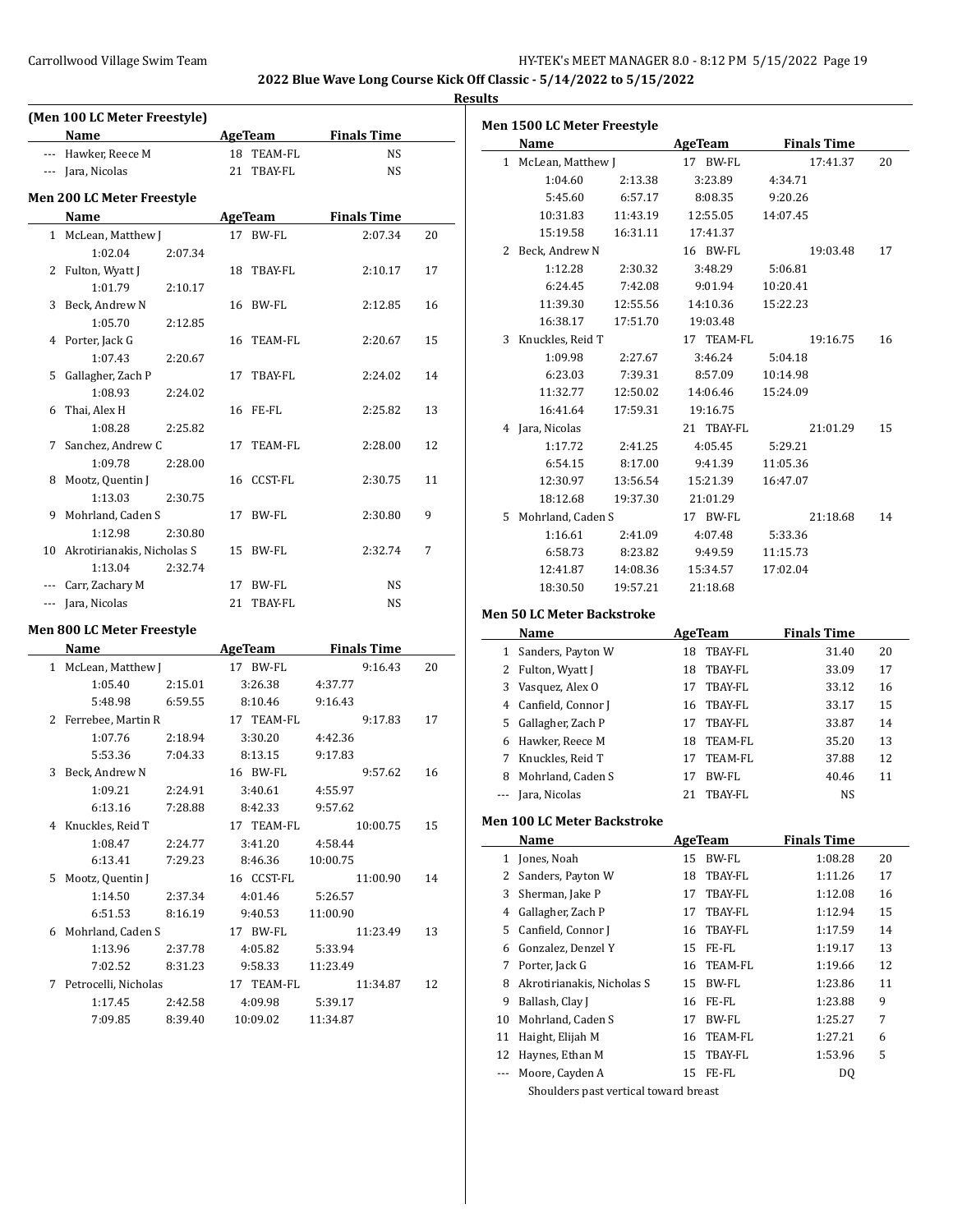**2022 Blue Wave Long Course Kick Off Classic - 5/14/2022 to 5/15/2022**

### **Results**

|    | Men 200 LC Meter Backstroke |         |    |          |                    |    |
|----|-----------------------------|---------|----|----------|--------------------|----|
|    | <b>Name</b>                 |         |    | AgeTeam  | <b>Finals Time</b> |    |
|    | Gallagher, Zach P           |         | 17 | TBAY-FL  | 2:40.91            | 20 |
|    | 1:18.66                     | 2:40.91 |    |          |                    |    |
|    | 2 Gonzalez, Denzel Y        |         |    | 15 FE-FL | 2:56.04            | 17 |
|    | 1:29.34                     | 2:56.04 |    |          |                    |    |
| 3. | Akrotirianakis, Nicholas S  |         |    | 15 BW-FL | 3:04.46            | 16 |
|    | 1:32.92                     | 3:04.46 |    |          |                    |    |

### **Men 50 LC Meter Breaststroke**

|    | <b>Name</b>        |    | AgeTeam | <b>Finals Time</b> |    |
|----|--------------------|----|---------|--------------------|----|
| 1  | Nagle III, Tommy J | 19 | TEAM-FL | 28.84              | 20 |
| 2  | Dam, Brayden J     | 17 | TIDE-FL | 31.02              | 17 |
| 3  | Vasquez, Alex O    | 17 | TBAY-FL | 33.32              | 16 |
| 4  | Hawker, Reece M    | 18 | TEAM-FL | 33.84              | 15 |
| 5. | Canfield, Connor J | 16 | TBAY-FL | 34.56              | 14 |
| 6  | Fulton, Wyatt J    | 18 | TBAY-FL | 34.78              | 13 |
| 7  | Perdomo, Luis E    | 17 | TIDE-FL | 35.44              | 12 |
| 8  | Mootz, Quentin J   | 16 | CCST-FL | 37.71              | 11 |
| 9  | Gallagher, Zach P  | 17 | TBAY-FL | 39.66              | 9  |
| 10 | Urban, Chase T     | 15 | FE-FL   | 39.94              | 7  |
| 11 | Mohrland, Caden S  | 17 | BW-FL   | 41.43              | 6  |

### **Men 100 LC Meter Breaststroke**

 $\overline{\phantom{a}}$ 

| Name<br>AgeTeam |                    |    | <b>Finals Time</b> |         |    |  |
|-----------------|--------------------|----|--------------------|---------|----|--|
|                 | Nagle III, Tommy J | 19 | TEAM-FL            | 1:03.41 | 20 |  |
| 2               | Dam, Brayden J     | 17 | TIDE-FL            | 1:11.25 | 17 |  |
| 3               | Sanders, Payton W  | 18 | TBAY-FL            | 1:14.42 | 16 |  |
| 4               | Vasquez, Alex O    | 17 | TBAY-FL            | 1:15.56 | 15 |  |
| 5.              | Thai, Alex H       | 16 | FE-FL              | 1:15.94 | 14 |  |
| 6               | Sanchez, Andrew C  | 17 | TEAM-FL            | 1:19.81 | 13 |  |
| 7               | Canfield, Connor J | 16 | TBAY-FL            | 1:20.46 | 12 |  |
| 8               | Perdomo, Luis E    | 17 | TIDE-FL            | 1:23.96 | 11 |  |
| 9               | Jones, Noah        | 15 | BW-FL              | 1:25.32 | 9  |  |
| 10              | Mootz, Quentin J   | 16 | <b>CCST-FL</b>     | 1:25.74 | 7  |  |
| 11              | Porter, Jack G     | 16 | TEAM-FL            | 1:29.44 | 6  |  |
| 12              | Urban, Chase T     | 15 | FE-FL              | 1:31.53 | 5  |  |
| 13              | Sung, Derek        | 15 | TEAM-FL            | 1:38.82 | 4  |  |

### **Men 200 LC Meter Breaststroke**

|   | Name                |         | AgeTeam |         | <b>Finals Time</b> |    |
|---|---------------------|---------|---------|---------|--------------------|----|
| 1 | Dam, Brayden J      |         | 17      | TIDE-FL | 2:40.92            | 20 |
|   | 1:16.29             | 2:40.92 |         |         |                    |    |
| 2 | Vasquez, Alex O     |         | 17      | TRAY-FL | 2:47.70            | 17 |
|   | 1:18.16             | 2:47.70 |         |         |                    |    |
|   | 3 Sanchez, Andrew C |         | 17      | TEAM-FL | 2:52.48            | 16 |
|   | 1:20.05             | 2:52.48 |         |         |                    |    |
|   | Nagle III, Tommy J  |         | 19      | TEAM-FL | DNF                |    |
|   | Did not finish      |         |         |         |                    |    |
|   | 1:03.64             |         |         |         |                    |    |
|   |                     |         |         |         |                    |    |

## **Men 50 LC Meter Butterfly**

| Name |                      |     | AgeTeam | <b>Finals Time</b> |    |
|------|----------------------|-----|---------|--------------------|----|
|      | 1 Vasquez, Alex O    | 17  | TRAY-FL | 26.12              | 20 |
|      | 2 Dam, Brayden J     | 17  | TIDE-FL | 27.12              | 17 |
|      | 3 Hawker, Reece M    | 18. | TEAM-FL | 27.25              | 16 |
|      | 4 Sanders, Payton W  | 18  | TBAY-FL | 27.33              | 15 |
|      | 5 Gallagher, Zach P  | 17  | TRAY-FL | 27.56              | 14 |
|      | 6 Ferrebee, Martin R |     | TEAM-FL | 27.87              | 13 |

| 7     | Fulton, Wyatt J          | 18 | TBAY-FL | 28.60 | 12             |
|-------|--------------------------|----|---------|-------|----------------|
| 8     | Sherman, Jake P          | 17 | TBAY-FL | 28.74 | 11             |
| 9     | Canfield, Connor J       | 16 | TBAY-FL | 29.28 | 9              |
| 10    | Perdomo, Luis E          | 17 | TIDE-FL | 29.49 | 7              |
| 11    | Beck, Andrew N           | 16 | BW-FL   | 30.19 | 6              |
| 12    | Jara, Nicolas            | 21 | TBAY-FL | 31.13 | 5              |
| 13    | Knuckles, Reid T         | 17 | TEAM-FL | 33.12 | $\overline{4}$ |
| 14    | Petrocelli, Nicholas     | 17 | TEAM-FL | 33.18 | 3              |
| 15    | Ballash, Clay J          | 16 | FE-FL   | 34.34 | 2              |
| 16    | Moore, Cayden A          | 15 | FE-FL   | 34.56 | 1              |
| 17    | Haight, Elijah M         | 16 | TEAM-FL | 36.03 |                |
| 18    | Millsaps, Jonathan E     | 16 | BW-FL   | 36.42 |                |
| 19    | Haynes, Ethan M          | 15 | TBAY-FL | 49.50 |                |
| $---$ | Rittenberg, Omarri J     | 17 | BW-FL   | DO.   |                |
|       | Arms underwater recovery |    |         |       |                |
|       | Carr, Zachary M          | 17 | BW-FL   | NS    |                |

## **Men 100 LC Meter Butterfly**

| Name |                    |    | AgeTeam    | <b>Finals Time</b> |    |  |
|------|--------------------|----|------------|--------------------|----|--|
| 1    | Sanders, Payton W  | 18 | TBAY-FL    | 1:00.85            | 20 |  |
| 2    | McLean, Matthew J  | 17 | BW-FL      | 1:00.92            | 17 |  |
| 3    | Ferrebee, Martin R | 17 | TEAM-FL    | 1:03.63            | 16 |  |
| 4    | Vasquez, Alex O    | 17 | TBAY-FL    | 1:03.81            | 15 |  |
| 5.   | Fulton, Wyatt J    | 18 | TBAY-FL    | 1:05.12            | 14 |  |
| 6.   | Sanchez, Andrew C  | 17 | TEAM-FL    | 1:06.39            | 13 |  |
| 7    | Jones, Noah        | 15 | BW-FL      | 1:08.54            | 12 |  |
| 8    | Canfield, Connor J | 16 | TBAY-FL    | 1:08.81            | 11 |  |
| 9    | Jara, Nicolas      | 21 | TBAY-FL    | 1:09.76            | 9  |  |
| 10   | Porter, Jack G     |    | 16 TEAM-FL | 1:20.21            | 7  |  |
|      | Sherman, Jake P    | 17 | TBAY-FL    | NS.                |    |  |
|      | Hawker, Reece M    | 18 | TEAM-FL    | NS.                |    |  |
|      |                    |    |            |                    |    |  |

## **Men 200 LC Meter Butterfly**

| Name                | AgeTeam    | <b>Finals Time</b> |    |
|---------------------|------------|--------------------|----|
| 1 Sanchez, Andrew C | 17 TEAM-FL | 2:45.32            | 20 |
| 2:45.32<br>1:14.64  |            |                    |    |

### **Men 200 LC Meter IM**

 $\frac{1}{2}$ 

|               | Name                 |         |    | AgeTeam | <b>Finals Time</b> |    |
|---------------|----------------------|---------|----|---------|--------------------|----|
| $\mathbf{1}$  | Sanders, Payton W    |         | 18 | TBAY-FL | 2:16.50            | 20 |
|               | 1:04.57              | 2:16.50 |    |         |                    |    |
| $\mathcal{L}$ | Ferrebee, Martin R   |         | 17 | TEAM-FL | 2:24.49            | 17 |
|               | 1:08.13              | 2:24.49 |    |         |                    |    |
| 3             | Dam, Brayden J       |         | 17 | TIDE-FL | 2:25.42            | 16 |
|               | 1:08.19              | 2:25.42 |    |         |                    |    |
| 4             | Jones, Noah          |         | 15 | BW-FL   | 2:32.43            | 15 |
|               | 1:11.75              | 2:32.43 |    |         |                    |    |
| 5.            | Sanchez, Andrew C    |         | 17 | TEAM-FL | 2:35.21            | 14 |
|               | 1:14.04              | 2:35.21 |    |         |                    |    |
| 6             | Canfield, Connor J   |         | 16 | TBAY-FL | 2:35.52            | 13 |
|               | 1:18.35              | 2:35.52 |    |         |                    |    |
| 7             | Porter, Jack G       |         | 16 | TEAM-FL | 2:38.17            | 12 |
|               | 1:15.42              | 2:38.17 |    |         |                    |    |
| 8             | Petrocelli, Nicholas |         | 17 | TEAM-FL | 2:45.73            | 11 |
|               | 1:19.36              | 2:45.73 |    |         |                    |    |
| 9             | Ballash, Clay J      |         | 16 | FE-FL   | 2:48.61            | 9  |
|               | 1:26.99              | 2:48.61 |    |         |                    |    |
| ---           | Carr, Zachary M      |         | 17 | BW-FL   | NS.                |    |
| ---           | Nagle III, Tommy J   |         | 19 | TEAM-FL | <b>NS</b>          |    |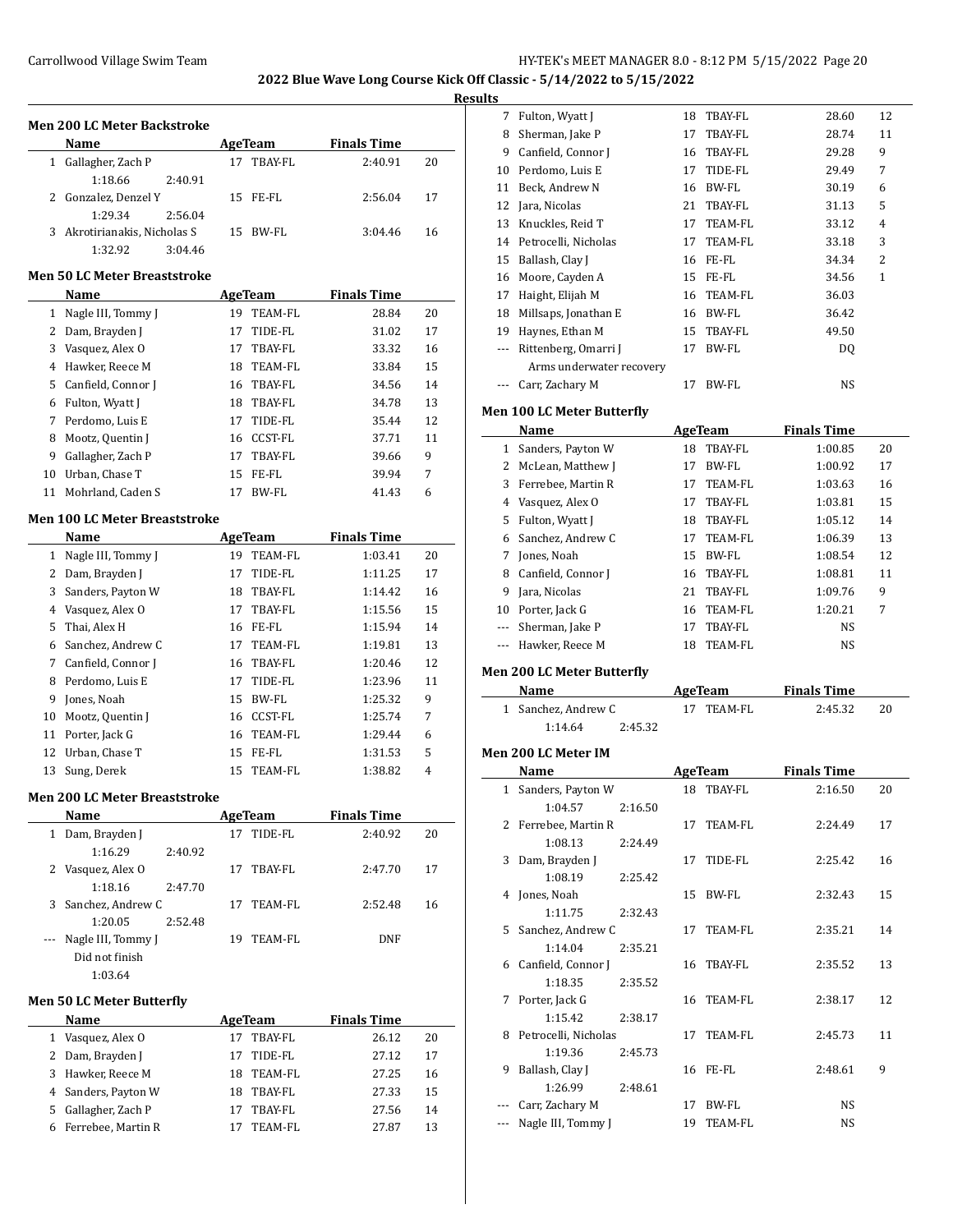#### **Results**  $\mathbf{I}$

|  | Mixed 11-14 200 LC Meter Freestyle Relay |  |  |  |  |
|--|------------------------------------------|--|--|--|--|
|--|------------------------------------------|--|--|--|--|

| Men 400 LC Meter IM |         |               |                    |         |    |  |  |  |  |
|---------------------|---------|---------------|--------------------|---------|----|--|--|--|--|
| <b>Name</b>         |         | AgeTeam       | <b>Finals Time</b> |         |    |  |  |  |  |
| Sanders, Payton W   |         | TBAY-FL<br>18 |                    | 4:57.39 | 20 |  |  |  |  |
| 1:04.97             | 2:24.18 | 3:49.53       | 4:57.39            |         |    |  |  |  |  |
| Jones, Noah         |         | 15 BW-FL      |                    | 5:26.40 | 17 |  |  |  |  |
| 1:11.85             | 2:36.43 | 4:11.93       | 5:26.40            |         |    |  |  |  |  |
| Thai, Alex H        |         | 16 FE-FL      |                    | 5:57.87 | 16 |  |  |  |  |
| 1:24.05             | 3:01.28 | 4:37.59       | 5:57.87            |         |    |  |  |  |  |

## **Mixed 10 & Under 200 LC Meter Freestyle Relay**

|              | <b>Team</b>                | Relay                | <b>Finals Time</b>        |    |
|--------------|----------------------------|----------------------|---------------------------|----|
| $\mathbf{1}$ | <b>TEAM-FL</b>             | A                    | 2:38.42                   | 40 |
|              | 1) Blevins, Noah K M10     |                      | 2) Hutchings, Vinny A M10 |    |
|              | 3) Gower, Emma P W10       |                      | 4) Hissa, Avery M W8      |    |
|              | 1:14.62<br>2:38.42         |                      |                           |    |
| 2            | FE-FL                      | A                    | 2:52.68                   | 34 |
|              | 1) Bixler, Lily H W10      |                      | 2) Morgan, Jeremy P M10   |    |
|              | 3) Klein, Harper E W9      |                      | 4) Hunter, Mason L M10    |    |
| 3            | <b>TEAM-FL</b>             | B                    | 3:20.37                   | 32 |
|              | 1) Tanner, Sutton F W9     | 2) Malespin, CJ J M7 |                           |    |
|              | 3) Peraud, Arthur M M9     |                      | 4) Peraud, Camille P W9   |    |
|              | 1:36.63<br>3:20.37         |                      |                           |    |
|              | <b>BW-FL</b>               | B                    | DO.                       |    |
|              | Early take-off swimmer #3  |                      |                           |    |
|              | 1) Campbell, Katherine W10 |                      | 2) Cuebas, Wednesday W9   |    |
|              | 3) Lester, Luke M M10      |                      | 4) Robbins, James M M8    |    |
|              | 1:24.64<br>DQ              |                      |                           |    |
|              | BW-FL                      | A                    | DQ                        |    |
|              | Early take-off swimmer #3  |                      |                           |    |
|              | 1) Bassette, Sonya J W10   |                      | 2) Chase, Zeke M M9       |    |
|              | 3) Dodson, Piper L W10     |                      | 4) Mukiri, Ansh M10       |    |
|              | 1:19.66<br>DQ              |                      |                           |    |
|              | FE-FL                      | B                    | NS                        |    |
|              | <b>CCST-FL</b>             | A                    | NS                        |    |

## **Mixed 10 & Under 200 LC Meter Medley Relay**

|                | <b>Team</b>                 |         | Relay               | <b>Finals Time</b>         |    |
|----------------|-----------------------------|---------|---------------------|----------------------------|----|
| 1.             | FE-FL                       |         | A                   | 3:26.08                    | 40 |
|                | 1) Mansour, Sophia M W10    |         |                     | 2) Morgan, Jeremy P M10    |    |
|                | 3) Bixler, Lily H W10       |         |                     | 4) Naramore, Oliver J M8   |    |
|                | 1:51.11                     | 3:26.08 |                     |                            |    |
| $\overline{2}$ | TEAM-FL                     |         | A                   | 3:29.37                    | 34 |
|                | 1) Hutchings, Vinny A M10   |         |                     | 2) Peraud, Arthur M M9     |    |
|                | 3) Hissa, Avery M W8        |         |                     | 4) Tanner, Sutton F W9     |    |
|                | 1:48.29                     | 3:29.37 |                     |                            |    |
| 3              | BW-FL                       |         | R                   | 3:32.70                    | 32 |
|                | 1) Principe, Kate W9        |         |                     | 2) Lester, Luke M M10      |    |
|                | 3) Dodson, Piper L W10      |         |                     | 4) Kester, Grant W M9      |    |
|                | 1:53.08                     | 3:32.70 |                     |                            |    |
| 4              | BW-FL                       |         | A                   | 3:39.82                    | 30 |
|                | 1) Campbell, Katherine W10  |         | 2) Chase, Zeke M M9 |                            |    |
|                | 3) Bassette, Sonya J W10    |         |                     | 4) Gilhotra, Aryan M9      |    |
|                | 2:03.42                     | 3:39.82 |                     |                            |    |
| 5.             | CCST-FL                     |         | A                   | 4:25.81                    | 28 |
|                | 1) Contreras, Fernando D M9 |         |                     | 2) Simons, Scarlett S W10  |    |
|                | 3) Correia, Sebastian A M9  |         |                     | 4) Contreras, Ignacio G M8 |    |
|                | 2:47.26                     | 4:25.81 |                     |                            |    |
|                | TEAM-FL                     |         | B                   | NS                         |    |

|    | Team                                                    | Relay | <b>Finals Time</b>         |    |  |
|----|---------------------------------------------------------|-------|----------------------------|----|--|
| 1  | <b>TEAM-FL</b>                                          | A     | 1:59.08                    | 40 |  |
|    | 1) Zendegui, Alex T M13                                 |       | 2) Minich, Sadie E W14     |    |  |
|    | 3) Moseley, Anna I W14                                  |       | 4) Azam, Sulaiman A M13    |    |  |
|    | 58.87<br>1:59.08                                        |       |                            |    |  |
| 2  | FE-FL                                                   | A     | 2:06.21                    | 34 |  |
|    | 1) Benitez, Juan P M14                                  |       | 2) Jennings, Eden R W14    |    |  |
|    | 3) Ruste, Jena W14                                      |       | 4) Gray, Aiden J M12       |    |  |
|    | 1:00.41<br>2:06.21                                      |       |                            |    |  |
| 3  | TEAM-FL                                                 | B     | 2:10.21                    | 32 |  |
|    | 1) Hogan, Gabe T M13                                    |       | 2) Clark, Cade A M12       |    |  |
|    | 3) Hissa, Abigail L W14                                 |       | 4) Hissa, Emily G W12      |    |  |
|    | 1:05.74<br>2:10.21                                      |       |                            |    |  |
| 4  | TIDE-FL                                                 | A     | 2:11.28                    | 30 |  |
|    | 1) Lee, Nico V M13                                      |       | 2) Ledezma, Sarah R W13    |    |  |
|    | 3) Silveira Lima, Sophie W12                            |       | 4) Penick, Jaxon E M12     |    |  |
|    | 1:04.39<br>2:11.28                                      |       |                            |    |  |
| 5  | <b>CCST-FL</b>                                          | B     | 2:11.80                    | 28 |  |
|    | 1) Morsy, Mark M13                                      |       | 2) Yaw, Sam R M13          |    |  |
|    | 3) Fiore, Mariella SW12                                 |       | 4) DeVault, Anna M W14     |    |  |
|    | 1:03.75<br>2:11.80                                      |       |                            |    |  |
| 6  | BW-FL                                                   | A     | 2:14.75                    | 26 |  |
|    | 1) Sanders, Janae D W13                                 |       | 2) Gilhotra, Arjun M14     |    |  |
|    | 3) Griffis, Sophie E W13                                |       | 4) Melendez, Xavi M M11    |    |  |
|    | 1:06.95<br>2:14.75                                      |       |                            |    |  |
| 7  | <b>BW-FL</b>                                            | B     | 2:17.33                    | 24 |  |
|    | 1) Principe, Ella J W12                                 |       | 2) Nelson, Branden T M11   |    |  |
|    | 3) Torres, Sophia W12                                   |       | 4) Zet, Matthew G M12      |    |  |
|    | 1:08.11<br>2:17.33                                      |       |                            |    |  |
| 8  | TIDE-FL                                                 | B     | 2:18.29                    | 22 |  |
|    | 1) Garr, Michael E M14                                  |       | 2) Dolan, Madeline A W12   |    |  |
|    | 3) Easters, Ariana M W13                                |       | 4) Respess, Cade H M13     |    |  |
|    | 1:10.66<br>2:18.29                                      |       |                            |    |  |
| 9  | TEAM-FL                                                 | C     | 2:26.75                    | 18 |  |
|    | 1) Hartanto, Emily L W12                                |       | 2) Castaldi, Sara M W12    |    |  |
|    | 3) Deaton, Wyatt J M11                                  |       | 4) Andersen, Owen R M12    |    |  |
|    | 1:08.26<br>2:26.75                                      |       |                            |    |  |
| 10 | FE-FL                                                   | B     | 2:32.20                    | 14 |  |
|    | 1) Morsey, Brayden S M12                                |       | 2) Ramsay-Care, Lili R W12 |    |  |
|    | 3) Geltzer, Laila S W12                                 |       | 4) Moses, Evan A M11       |    |  |
|    | 1:12.21<br>2:32.20                                      |       |                            |    |  |
| 11 | FE-FL                                                   | C     | 2:34.75                    | 12 |  |
|    | 1) Wyss, Tyler D M12                                    |       | 2) Burton, Payton A W11    |    |  |
|    | 3) Rodriguez Camacho, Jayden M12 4) Phan, Mikayla L W14 |       |                            |    |  |
|    | 1:19.44<br>2:34.75                                      |       |                            |    |  |
| 12 | CCST-FL                                                 | A     | 2:52.75                    | 10 |  |
|    | 1) McCollom, Dyson C M12                                |       | 2) Vinogradov, Alex M11    |    |  |
|    | 3) Lopes, Fernando C M13                                |       | 4) Saavedra, Dana I W11    |    |  |
|    | 1:31.01<br>2:52.75                                      |       |                            |    |  |
|    | TIDE-FL                                                 | C     | DQ                         |    |  |
|    | Early take-off swimmer #4                               |       |                            |    |  |
|    | 1) Jones, Bryson R M10                                  |       | 2) Palmer, Bryce A W13     |    |  |
|    | 3) Elliott, Fiona M W13                                 |       | 4) Howell, JO JO L M12     |    |  |
|    | 1:12.12<br>DQ                                           |       |                            |    |  |
|    |                                                         |       |                            |    |  |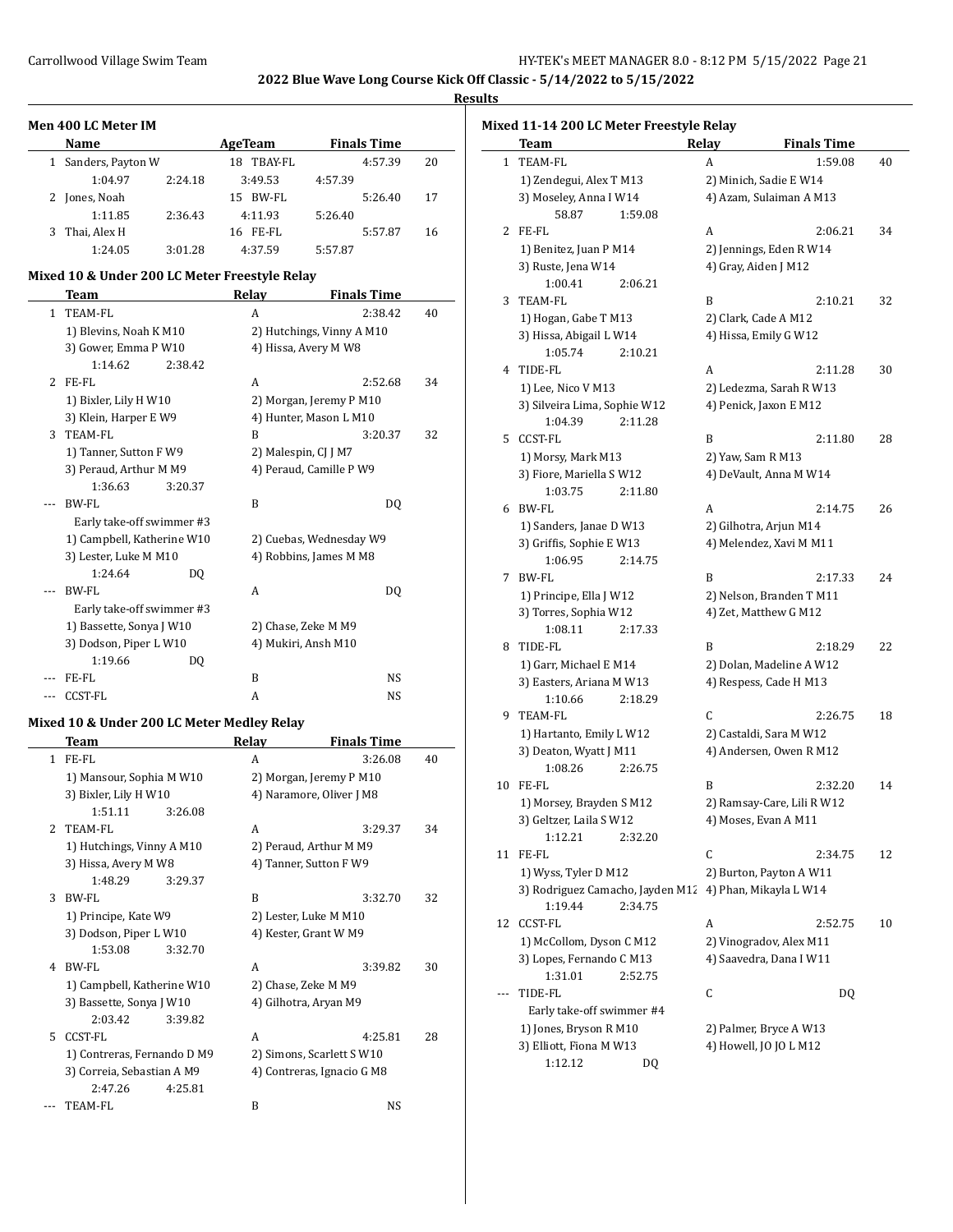### **Results**

| (Mixed 11-14 200 LC Meter Freestyle Relay) |                           |       |                            |  |
|--------------------------------------------|---------------------------|-------|----------------------------|--|
|                                            | <b>Team</b>               | Relay | <b>Finals Time</b>         |  |
|                                            | TEAM-FL                   | D     | DO.                        |  |
|                                            | Early take-off swimmer #3 |       |                            |  |
|                                            | 1) Hamilton, Ava N W13    |       | 2) Whitebread, Lyla J W11  |  |
|                                            | 3) Rosochowicz, Kye A M13 |       | 4) Lacorte, Jonathan D M11 |  |
|                                            | 1:17.48<br>DΟ             |       |                            |  |
|                                            | FE-FL                     |       | NS.                        |  |

# **Mixed 11-14 200 LC Meter Medley Relay**

|              | Team                         | <b>Relay</b>             | <b>Finals Time</b>                              |    |  |
|--------------|------------------------------|--------------------------|-------------------------------------------------|----|--|
| $\mathbf{1}$ | TEAM-FL                      | A                        | 2:17.37                                         | 40 |  |
|              | 1) Moseley, Anna I W14       |                          | 2) Minich, Sadie E W14                          |    |  |
|              | 3) Clark, Cade A M12         |                          | 4) Zendegui, Alex T M13                         |    |  |
|              | 1:14.50<br>2:17.37           |                          |                                                 |    |  |
| 2            | FE-FL                        | A                        | 2:19.87                                         | 34 |  |
|              | 1) Naramore, Kiley B W14     |                          | 2) Jennings, Eden R W14                         |    |  |
|              | 3) Benitez, Juan P M14       |                          | 4) Roell, Brady W M14                           |    |  |
|              | 1:20.43<br>2:19.87           |                          |                                                 |    |  |
| 3            | <b>CCST-FL</b>               | A                        | 2:24.73                                         | 32 |  |
|              | 1) Morsy, Mark M13           |                          | 2) Cruz, Ethan D M14                            |    |  |
|              | 3) Schischa, Eva N W14       |                          | 4) Schischa, Katie L W14                        |    |  |
|              | 1:15.38<br>2:24.73           |                          |                                                 |    |  |
| 4            | TEAM-FL                      | B                        | 2:25.88                                         | 30 |  |
|              | 1) Hissa, Abigail L W14      |                          | 2) Azam, Sulaiman A M13                         |    |  |
|              | 3) Hissa, Emily G W12        |                          | 4) Hogan, Gabe T M13                            |    |  |
|              | 1:17.85<br>2:25.88           |                          |                                                 |    |  |
| 5            | TIDE-FL                      | A                        | 2:26.80                                         | 28 |  |
|              | 1) Silveira Lima, Sophie W12 |                          | 2) Palmer, Bryce A W13                          |    |  |
|              | 3) Ledezma, Sarah R W13      | 4) Lee, Nico V M13       |                                                 |    |  |
|              | 1:19.95<br>2:26.80           |                          |                                                 |    |  |
| 6            | TIDE-FL                      | B                        | 2:35.69                                         | 26 |  |
|              | 1) Penick, Jaxon E M12       |                          | 2) Dolan, Madeline A W12                        |    |  |
|              | 3) Easters, Ariana M W13     |                          | 4) Respess, Cade H M13                          |    |  |
| 7            | 1:22.48<br>2:35.69<br>BW-FL  | A                        | 2:36.54                                         | 24 |  |
|              | 1) Kuebelbeck, Grace K W14   |                          |                                                 |    |  |
|              | 3) Lester, Peyton J W12      |                          | 2) Gilhotra, Arjun M14<br>4) Zet, Matthew G M12 |    |  |
|              | 1:24.37<br>2:36.54           |                          |                                                 |    |  |
| 8            | FE-FL                        | B                        | 2:45.11                                         | 22 |  |
|              | 1) Ruste, Jena W14           |                          | 2) Gray, Aiden J M12                            |    |  |
|              | 3) McKenzie, Lucy B W12      | 4) Morsey, Brayden S M12 |                                                 |    |  |
|              | 1:26.04<br>2:45.11           |                          |                                                 |    |  |
| 9            | FE-FL                        | D                        | 2:48.01                                         | 18 |  |
|              | 1) Hunt, Raven J W12         |                          | 2) Scepkowski, Kallie M W13                     |    |  |
|              | 3) Naramore, Nevin W M12     |                          | 4) Grevert, Owen C M12                          |    |  |
|              | 1:34.25<br>2:48.01           |                          |                                                 |    |  |
| 10           | FE-FL                        | C                        | 2:50.60                                         | 14 |  |
|              | 1) Grevert, Jace T M11       |                          | 2) Mansour, Julianna S W11                      |    |  |
|              | 3) Ramsay-Care, Lili R W12   |                          | 4) Lucius, Anna Jane J W12                      |    |  |
|              | 1:32.65 2:50.60              |                          |                                                 |    |  |
| 11           | TEAM-FL                      | D                        | 2:54.52                                         | 12 |  |
|              | 1) Hu, Alice Y W14           |                          | 2) Hartanto, Emily L W12                        |    |  |
|              | 3) Rogier, Hank J M12        |                          | 4) Andersen, Owen R M12                         |    |  |
|              | 1:36.51<br>2:54.52           |                          |                                                 |    |  |
| 12           | <b>BW-FL</b>                 | B                        | 3:02.67                                         | 10 |  |
|              | 1) Dinnis, Clover E W11      |                          | 2) Menendez, Lacey W11                          |    |  |
|              | 3) Nelson, Branden T M11     | 4) Riva, Ryan M M11      |                                                 |    |  |
|              | 1:37.18<br>3:02.67           |                          |                                                 |    |  |

| 13                    | <b>TEAM-FL</b>                         | C                         | 3:03.80                     | 8  |
|-----------------------|----------------------------------------|---------------------------|-----------------------------|----|
|                       | 1) Wagner, Riley X M12                 | 2) Whitebread, Lyla J W11 |                             |    |
|                       | 3) Armour, Chloe A W11                 |                           | 4) Deaton, Wyatt J M11      |    |
|                       | 1:45.35<br>3:03.80                     |                           |                             |    |
|                       | Mixed 200 LC Meter Freestyle Relay     |                           |                             |    |
|                       | Team                                   | Relay                     | <b>Finals Time</b>          |    |
| 1                     | <b>TEAM-FL</b>                         | A                         | 1:54.79                     | 40 |
|                       | 1) Ferrebee, Martin R M17              |                           | 2) Hawker, Avery N W16      |    |
|                       | 3) Hawker, Reece M M18                 |                           | 4) Haight, Izzy D W19       |    |
| 2                     | TEAM-FL                                | B                         | 1:57.06                     | 34 |
|                       | 1) Sanchez, Andrew C M17               |                           | 2) Porter, Jack G M16       |    |
|                       | 3) Porter, Brianna or Bree C W15       |                           | 4) Cox, Julia M W16         |    |
|                       | 57.25<br>1:57.06                       |                           |                             |    |
| 3                     | BW-FL                                  | A                         | 1:59.00                     | 32 |
|                       | 1) McLean, Matthew J M17               |                           | 2) Millsaps, Jonathan E M16 |    |
|                       | 3) Brown, Alexa S W17                  |                           | 4) Brown, Camryn C W15      |    |
|                       | 57.66<br>1:59.00                       |                           |                             |    |
| 4                     | TIDE-FL                                | A                         | 2:00.60                     | 30 |
| 1) Dam, Brayden J M17 |                                        |                           | 2) Chang, Katie H W17       |    |
|                       | 3) Rosenkranz, Bobbie A W17            |                           | 4) Perdomo, Luis E M17      |    |
|                       | 1:02.22<br>2:00.60                     |                           |                             |    |
| 5                     | FE-FL                                  | A                         | 2:03.04                     | 28 |
|                       | 1) Gonzalez, Denzel Y M15              |                           | 2) Kamat, Chloe R W15       |    |
|                       | 3) Spielberger, Julia S W17            |                           | 4) Ballash, Clay J M16      |    |
|                       | 1:02.57<br>2:03.04                     |                           |                             |    |
| 6                     | <b>TEAM-FL</b>                         | C                         | 2:05.03                     | 26 |
|                       | 1) Knuckles, Reid T M17                |                           | 2) Petrocelli, Nicholas M17 |    |
|                       | 3) Sanchez, Carin K W19                |                           | 4) Chorrushi, Gillian E W17 |    |
|                       | 1:02.49<br>2:05.03                     |                           |                             |    |
| ---                   | <b>CCST-FL</b>                         | A                         | <b>NS</b>                   |    |
|                       | <b>Mixed 200 LC Meter Medley Relay</b> |                           |                             |    |
|                       | Team                                   | Relay                     | <b>Finals Time</b>          |    |
| $\mathbf{1}$          | <b>TEAM-FL</b>                         | A                         | 2:07.98                     | 40 |
|                       | 1) Ferrebee, Martin R M17              |                           | 2) Hawker, Avery N W16      |    |

|    | 1) Ferrebee, Martin R M17<br>3) Hawker, Reece M M18 |         | 2) Hawker, Avery N W16<br>4) Cox, Julia M W16 |         |    |
|----|-----------------------------------------------------|---------|-----------------------------------------------|---------|----|
|    | 1:09.72                                             | 2:07.98 |                                               |         |    |
| 2  | TIDE-FL                                             |         | A                                             | 2:12.25 | 34 |
|    | 1) Rosenkranz, Bobbie A W17                         |         | 2) Dam, Brayden J M17                         |         |    |
|    | 3) Chang, Katie H W17                               |         | 4) Perdomo, Luis E M17                        |         |    |
|    | 1:10.27                                             | 2:12.25 |                                               |         |    |
| 3  | TEAM-FL                                             |         | R                                             | 2:13.28 | 32 |
|    | 1) Porter, Brianna or Bree C W15                    |         | 2) Sanchez, Andrew C M17                      |         |    |
|    | 3) Chorrushi, Gillian E W17                         |         | 4) Porter, Jack G M16                         |         |    |
|    | 1:09.61                                             | 2:13.28 |                                               |         |    |
| 4  | FE-FL                                               |         | A                                             | 2:23.61 | 30 |
|    | 1) Kamat, Chloe R W15                               |         | 2) Thai, Alex H M16                           |         |    |
|    | 3) Vaile, Aubrey L W15                              |         | 4) Urban, Chase T M15                         |         |    |
|    | 1:18.06                                             | 2:23.61 |                                               |         |    |
| 5. | RW-FL                                               |         | A                                             | 2:25.01 | 28 |
|    | 1) Jones, Noah M15                                  |         | 2) Brown, Alexa S W17                         |         |    |
|    | 3) Beck, Andrew N M16                               |         | 4) Kwetkauskie, Brianna M W15                 |         |    |
|    | 1:17.26                                             | 2:25.01 |                                               |         |    |
| 6  | TEAM-FL                                             |         | C                                             | 2:25.23 | 26 |
|    | 1) Scott, Maddie Grace G W18                        |         | 2) Petrocelli, Nicholas M17                   |         |    |
|    | 3) Knuckles, Reid T M17                             |         | 4) Briceno, Nella G W16                       |         |    |
|    | 1:17.42                                             | 2:25.23 |                                               |         |    |